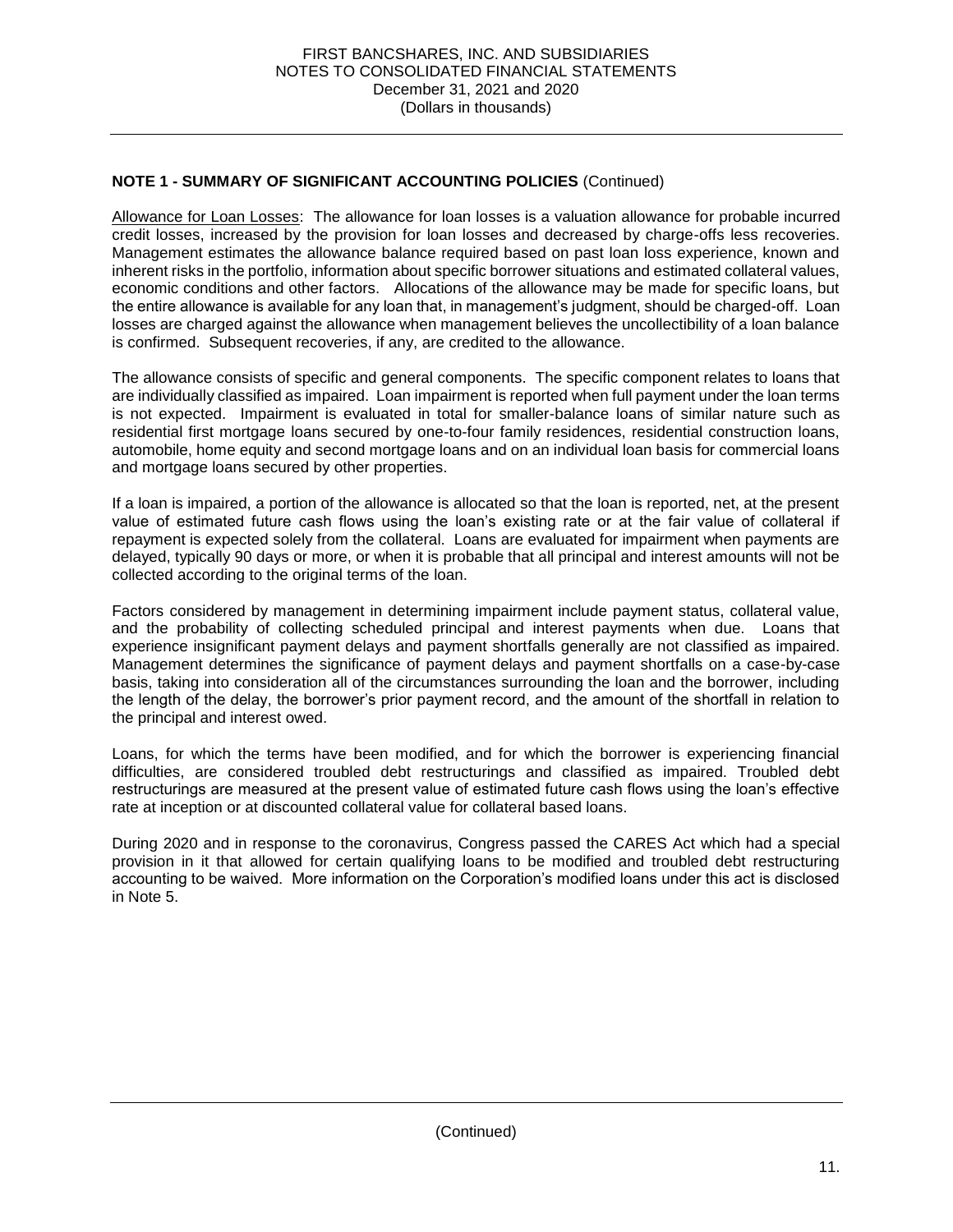current factors. The historical loss experience is determined by portfolio segment and is based on the actual loss history experienced by the Corporation over the trailing twenty-four month period. This actual loss experience is supplemented with other economic factors based on the risks present for each portfolio segment. These economic factors include consideration of the following: changes in lending policies, procedures, and practices, including underwriting standards and collection and charge-off and recovery loans; changes in the experience, ability, and depth of lending management and other staff; levels of and severity of past due loans, nonaccrual loans, and classified loans; quality of the Corporation's loan review system; levels of concentrations of credit; and effects of changes in other external factors such as The general component covers non-impaired loans and is based on historical loss experience adjusted for practices; international, national, regional and local economic trends and conditions; nature and volume of competition and legal and regulatory requirements.

 The process of assessing the adequacy of the allowance for loan losses is necessarily subjective. Further, and particularly in times of economic downturns, it is reasonably possible that future credit losses may exceed historical loss levels and may also exceed management's current estimates of incurred credit losses inherent within the loan portfolio. As such, there can be no assurance that future charge-offs will not exceed management's current estimates of what constitutes a reasonable allowance for credit losses.

 fair value as of each balance sheet date. The fair value includes the servicing value of the loans as well as Loans Held for Sale: Loans held for sale, for which the fair value option has been elected, are recorded at any accrued interest.

 Mortgage loans held for sale are generally sold with servicing rights retained. The carrying value of mortgage loans sold is reduced by the amount allocated to the servicing right. Gains and losses on sales of mortgage loans are based on the difference between the selling price and the carrying value of the related loan sold.

Concentration of Credit Risk: The Bank is a full service bank headquartered in Merrillville, Indiana with 57 branch offices located in Lake, Porter, LaPorte, Marion, Marshall, St. Joseph, Allen, Hamilton, Boone, Elkhart and Tippecanoe Counties. The Bank makes a variety of loans including real estate mortgage, consumer and commercial loans. Substantially all of the Bank's loans are made within the eleven Indiana county trade areas. The loan portfolio at December 31, 2021 had a concentration of 53% of total loans classified as commercial real estate (10% office including medical, 10% commercial construction, 9% retail, 8% multifamily, 7% hospitality, 5% in other commercial industries, and 4% industrial). The remainder of the business assets, consumer assets and real estate. portfolio was well diversified and substantially all loans are secured by specific items of collateral including

Premises and Equipment: Land is carried at cost. Asset cost is reported net of accumulated depreciation. Depreciation and amortization expense is calculated by the straight-line method over the useful lives of the related assets ranging from three years to twenty years, or for leasehold improvements over the term of the lease, if less. These assets are reviewed for impairment when events indicate the carrying amount may not be recoverable.

Advertising Expense: Advertising costs are expensed as incurred. Advertising expense was approximately \$1,957 and \$1,757 for year-end December 31, 2021 and 2020, respectively.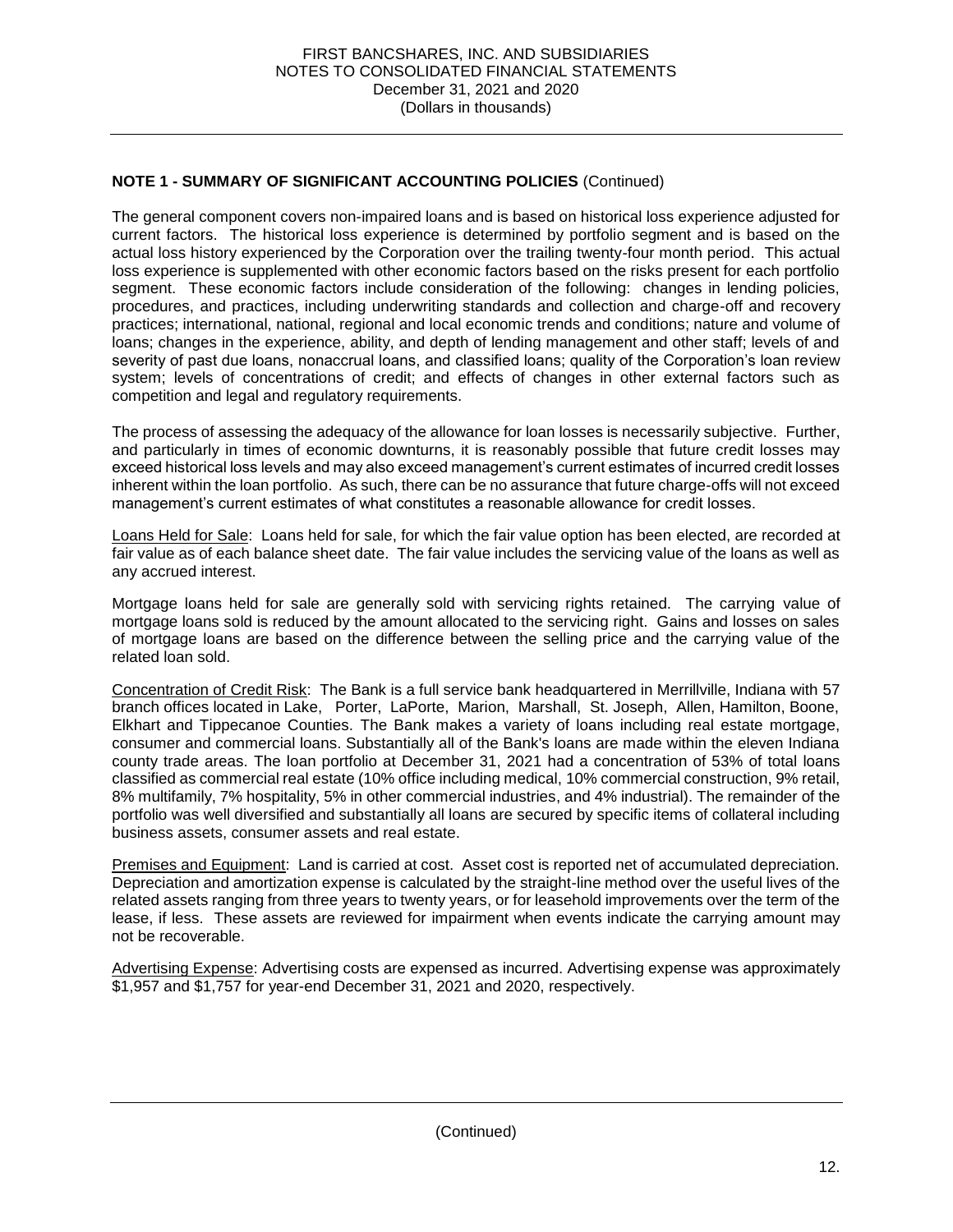Other Real Estate: Real estate properties acquired through or in lieu of loan foreclosure are initially recorded at fair value less costs to sell when acquired, establishing a new cost basis. Physical possession of residential real estate property collateralizing a consumer mortgage loan occurs when legal title is obtained upon completion of foreclosure or when the borrower conveys all interest in the property to satisfy the loan through completion of a deed in lieu of foreclosure or through a similar legal agreement. These assets are subsequently accounted for at lower of cost or fair value less estimated costs to sell. If fair value declines subsequent to foreclosure, a valuation allowance is recorded through expense. Operating costs after acquisition are expensed.

Loan Servicing Rights: Servicing rights are recognized separately when they are acquired through sales of loans. When mortgage loans are sold, servicing rights are initially recorded at fair value with the income statement effect recorded in net gains (losses) on sales of loans held for sale. Fair value is based on market prices for comparable mortgage servicing contracts. All classes of servicing assets are subsequently measured using the amortization method which requires servicing rights to be amortized into non-interest income in proportion to, and over the period of, the estimated future net servicing income of the underlying loans.

 Impairment is evaluated based on the fair value of the rights, using groupings of the underlying loans as to interest rates and prepayment characteristics. Any impairment of a grouping is reported as a valuation allowance. The fair values of servicing rights are subject to significant fluctuations as a result of changes in estimated and actual prepayment speeds and default rates and losses. The carrying value of loan servicing rights was \$6,447 and \$5,876 at December 31, 2021 and 2020, respectively, and are included in accrued interest receivable and other assets on the consolidated balance sheets. There was no valuation allowance at December 31, 2021 and 2020. Mortgage servicing rights fair value approximated the carrying value as of December 31, 2021 and 2020.

Servicing fees, late fees and ancillary fees related to loan servicing are not material.

 Loans serviced for others, principally the Federal Home Loan Mortgage Corporation (FHLMC), are not included in loans on the consolidated balance sheets and were \$1,024,279 and \$942,094 at year-end 2021 and 2020.

Bank Owned Life Insurance: The Bank has purchased life insurance policies on certain key executives. Bank owned life insurance is recorded at the amount that can be realized under the insurance contract at the balance sheet date, which is the cash surrender value adjusted for other charges or other amounts due that are probable at settlement.

Income Taxes: Income tax expense is the total of the current year income tax due or refundable and the change in deferred tax assets and liabilities. Deferred tax assets and liabilities represent the expected future tax consequences of temporary differences between the carrying amounts and tax bases of assets and liabilities, computed using enacted tax rates. A valuation allowance, if needed, reduces deferred tax assets to the amount expected to be realized.

 A tax position is recognized as a benefit only if it is "more likely than not" that the tax position would be sustained in a tax examination, with a tax examination being presumed to occur. The amount recognized is the largest amount of tax benefit that is greater than 50% likely of being realized on an examination. For tax positions not meeting the "more likely than not" test, no tax benefit is recorded.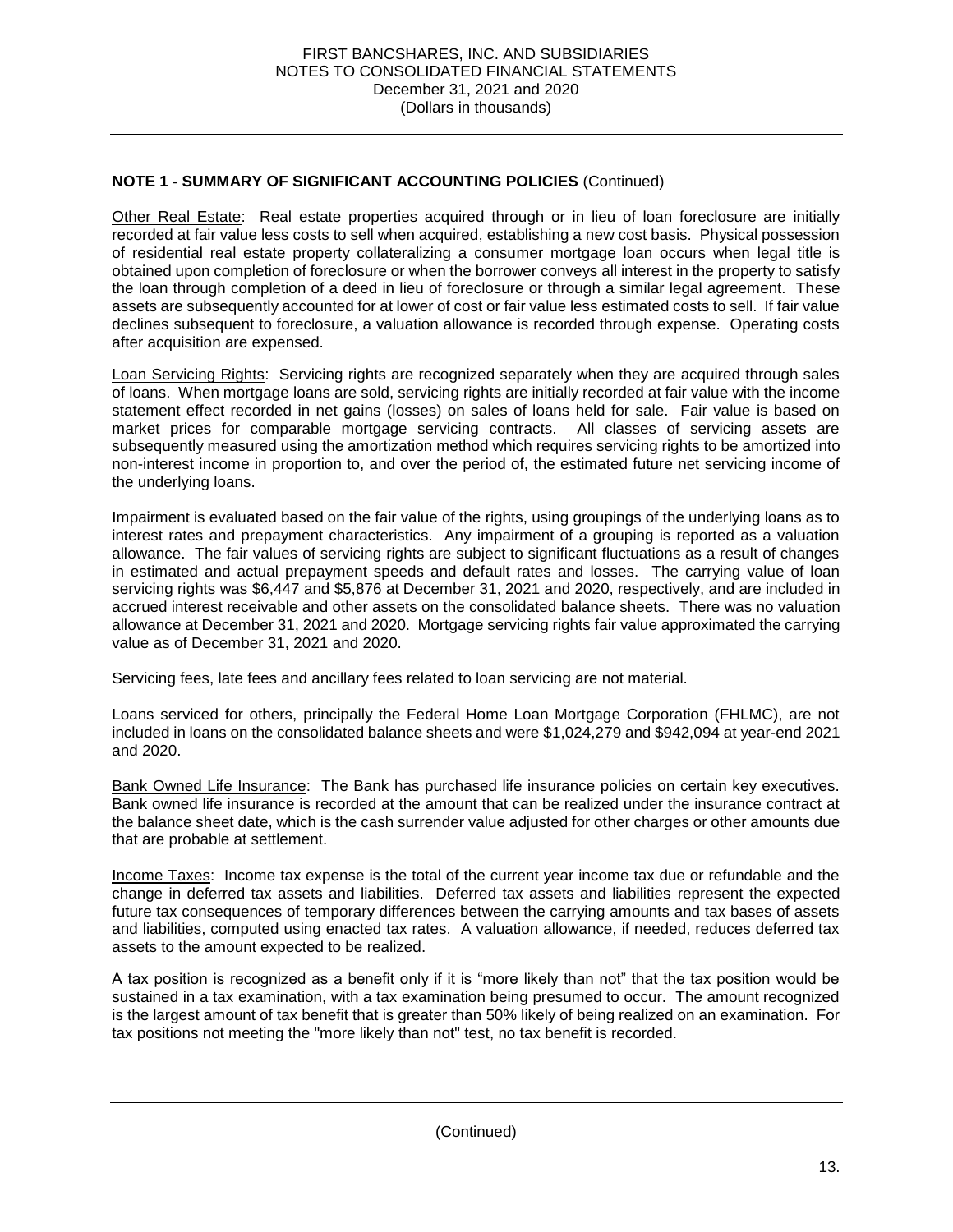The Corporation recognizes interest and/or penalties related to income tax matters in income tax expense.

Derivatives: The Corporation enters into various stand-alone derivative contracts to provide derivative products to customers which are carried at fair value with changes in fair value recorded as other noninterest income. The Corporation is exposed to losses if a counterparty fails to make its payments under a contract in which the Corporation is in the net receiving position. At December 31, 2021, the Corporation anticipates that the counterparties will be able to fully satisfy their obligations under the agreements. In addition, the Corporation obtains collateral above certain thresholds of the fair value of its hedges for each counterparty based upon their credit standing. All of the contracts to which the Corporation is a party settle monthly. Further, the Corporation has netting agreements with the dealers with which it does business.

Mortgage Banking Derivatives: Commitments to fund mortgage loans (interest rate locks) to be sold into the secondary market and forward commitments for the future delivery of these mortgage loans are accounted for as free standing derivatives.

 The fair value of the interest rate lock is recorded at the time the commitment to fund the mortgage loan is executed and is adjusted for the expected exercise of the commitment before the loan is funded. In order to hedge the change in interest rates resulting from its commitments to fund the loans, the Corporation enters into forward commitments for the future delivery of mortgage loans when interest rate locks are entered into. Fair value of these mortgage derivatives are estimated based on changes in mortgage interest rates from the date the interest on the loan is locked. Changes in the fair value of these derivatives are included in net gains on sales of loans.

Cash Flow Reporting: Cash and cash equivalents are defined as cash and due from banks, short-term interest-bearing deposits in banks and federal funds sold. Net cash flows are reported for customer loan and deposit transactions, federal funds purchased and securities sold under agreements to repurchase.

Retirement Plans: Employee 401(k) and profit sharing plan expense is the amount of matching and other discretionary contributions. Deferred compensation plan expense allocates the benefits over years of service.

 participants, is shown as a reduction of shareholders' equity. Compensation expense is based on the market price of shares as they are committed to be released to participant accounts. Dividends on allocated ASOP shares reduce retained earnings; dividends on unearned ASOP shares reduce any related debt and Associate Stock Ownership Plan (ASOP): The cost of shares issued to the ASOP, but not yet allocated to accrued interest. At December 31, 2021 and 2020, there were no unearned ASOP shares.

Earnings Per Share: Basic earnings per share is based on the weighted average common shares outstanding. The weighted average number of common shares outstanding was 113,263 and 113,263 for 2021 and 2020. Diluted earnings per share includes the dilutive effect of the outstanding subordinated debentures which have the option to convert as of April 15 and October 15 each year. The diluted weighted average number of common shares was 113,873 and 113,906 for 2021 and 2020.

 Comprehensive Income: Comprehensive income consists of net income and other comprehensive income (loss). Other comprehensive income (loss) includes unrealized gains and losses on securities available for sale, net of tax, which are also recognized as separate components of stockholders' equity.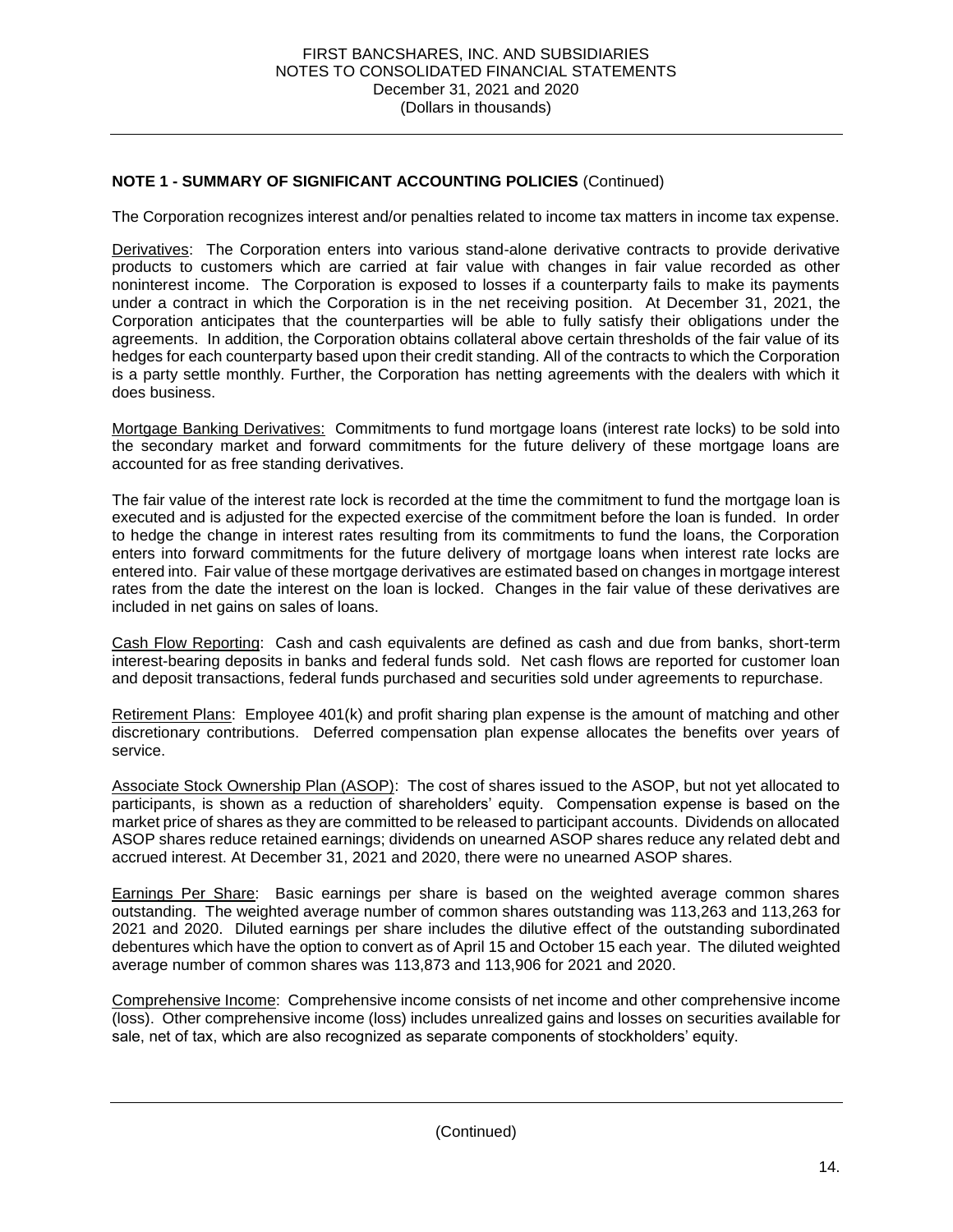Financial Instruments with Off-Balance-Sheet Risk: The Corporation, in the normal course of business, makes commitments to extend credit which are not reflected in the financial statements and are recorded when funded. See Note 14 for a summary of these commitments.

Transfers of Financial Assets: Transfers of financial assets are accounted for as sales, when control over the assets has been relinquished. Control over transferred assets is deemed to be surrendered when the assets have been isolated from the Corporation, the transferee obtains the right (free of conditions that constrain it from taking advantage of that right) to pledge or exchange the transferred assets, and the Corporation does not maintain effective control over the transferred assets through an agreement to repurchase them before their maturity.

 Long-Term Assets: Premises and equipment and other long-term assets are reviewed for impairment when events indicate their carrying amount may not be recoverable from future undiscounted cash flows. If impaired, the assets are recorded at fair value.

General Litigation: The Corporation is subject to claims and lawsuits that arise primarily in the ordinary course of business. It is the opinion of management that the disposition or ultimate resolution of such claims and lawsuits will not have a material adverse effect on the consolidated financial position, results of operations and cash flow of the Corporation.

Dividend Restriction: Banking regulations require maintaining certain capital levels and may limit the dividends paid by the Bank to the Corporation or by the Corporation to its shareholders.

Fair Values of Financial Instruments: Fair values of financial instruments are estimated using relevant market information and other assumptions, as more fully disclosed in a separate note. Fair value estimates and other factors, especially in the absence of broad markets for particular items. Changes in assumptions or in market conditions could significantly affect the estimates. The fair value estimates of existing on- and off-balance-sheet financial instruments do not include the value of anticipated future business or the values involve uncertainties and matters of significant judgment regarding interest rates, credit risk, prepayments, of assets and liabilities not considered financial instruments.

Revenue Recognition: ASU 2014-09 establishes principles for reporting information about the nature, timing and uncertainty of revenue and cash flows arising from the entity's contracts to provide goods or services to customers. The core principle requires an entity to recognize revenue to depict the transfer of goods or services to customers in an amount that reflects the consideration that it expects to be entitled to receive in exchange for those goods or services recognized as performance obligations are satisfied.

 The majority of the Corporation's revenue-generating transactions are not subject to ASU 2014-09, including revenue generated from financial instruments, such as loans, letters of credit, derivatives and investment securities, as well as revenue related to mortgage servicing activities, as these activities are subject to other GAAP discussed elsewhere within the disclosures. The Corporation has evaluated the nature of its contracts with customers and determined that further disaggregation of revenue from contracts with customers into more granular categories beyond what is presented in the Consolidated Statements of Income was not necessary. Descriptions of revenue-generating activities that are within the scope of ASU 2014-09, which are presented in our income statements are as follows: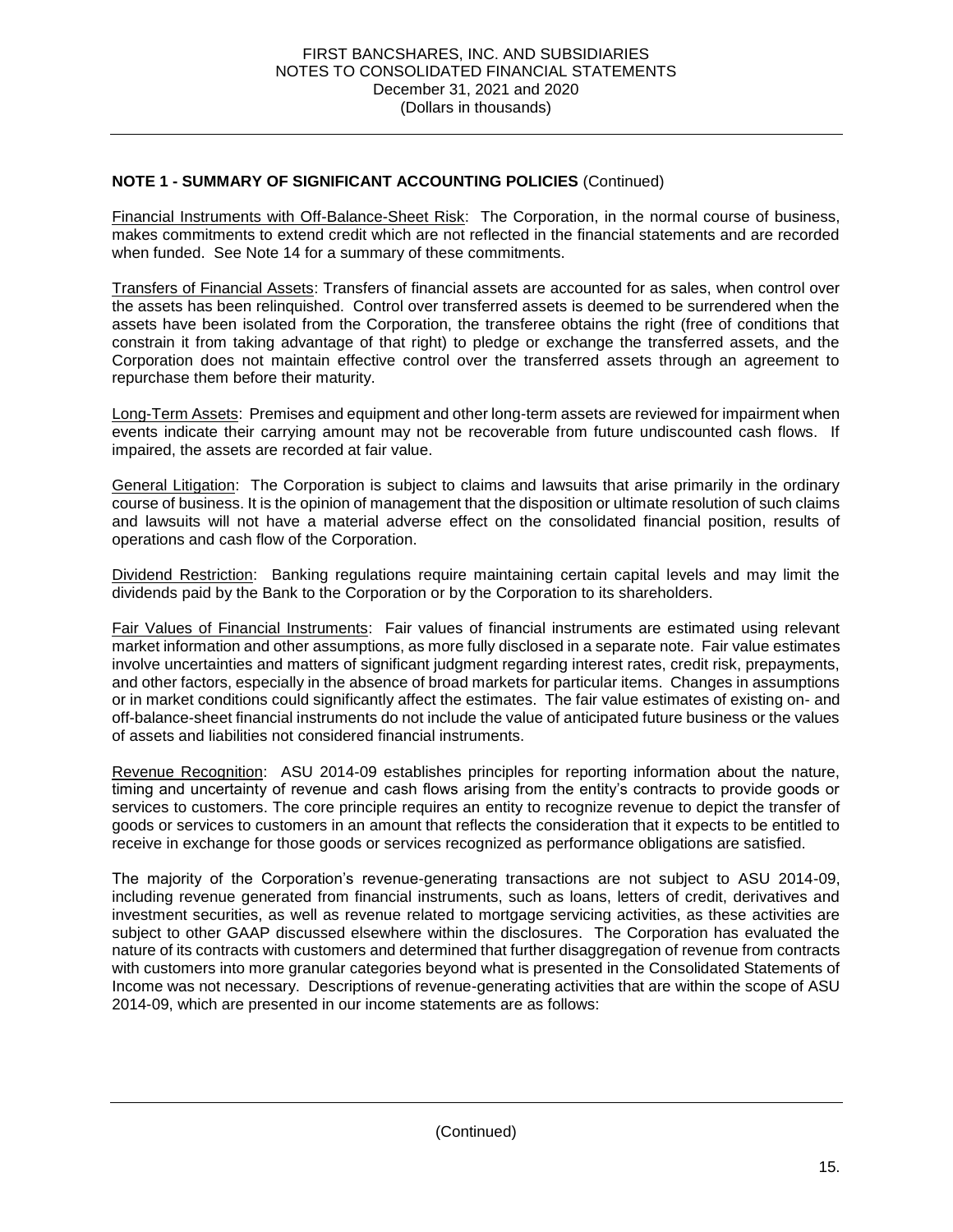Service charges on deposit accounts - The Corporation earns fees from its deposit customers for service charges such as ATM use fees, stop payment charges, statement rendering and ACH fees, are recognized at the time the transaction is executed, which is the point in time the Corporation fulfills the customer's request. Account maintenance fees, which relate primarily to monthly maintenance, are earned monthly, representing the period which the Corporation satisfies the performance obligation. Overdraft fees are recognized at the point in time that the overdraft occurs. Service charges on deposits are withdrawn transaction-based, account maintenance and overdraft services. Transaction-based fees, which include from the customer's account balance.

 Fiduciary activities – This represents monthly fees due from wealth management customers as consideration for managing the customers' assets. Wealth management and trust services include custody primarily earned over time as the Corporation provides the contracted monthly or quarterly services and are generally assessed based on the market value of assets under management at month-end. Fees that are transaction-based are recognized at the point in time that the transaction is executed. of assets, investment management, fees for trust services and similar fiduciary activities. These fees are

 Investment brokerage fees – The Corporation earns fees from investment brokerage services provided to provider on a monthly basis based upon customer activity for the month. The fees are paid to us by the its customers by a third-party service provider. The Corporation receives commissions from the third-party third party on a monthly basis and are recognized when received.

 Interchange income – The Corporation earns interchange fees from debit cardholder transactions percentage of the underlying transaction value and are recognized concurrent with the transaction conducted through the Visa payment networks. Interchange fees from cardholder transactions represent a processing services provided to the cardholder.

Reclassifications: Some items in the prior year financial statements may have been reclassified to conform to the current presentation. Such reclassifications had no impact on net income or stockholders' equity.

#### **Accounting Standards Not Yet Effective:**

Accounting Standards Not Yet Effective:<br>The FASB has issued ASU No. 2016-02, *Leases (Topic 842).* Under the new guidance, lessees will be required to recognize the following for all leases, with the exception of short-term leases, at the commencement date: (1) a lease liability, which is a lessee's obligation to make lease payments arising from a lease, measured on a discounted basis; and (2) a right-of-use asset, which is an asset that represents the lessee's right to use, or control the use of, a specified asset for the lease term. Under the new guidance, lessor accounting is largely unchanged. The amendments in this update become effective for annual periods and interim periods within those annual periods beginning January 1, 2022 for the Corporation. The Corporation is still evaluating the impact to the consolidated financial statements.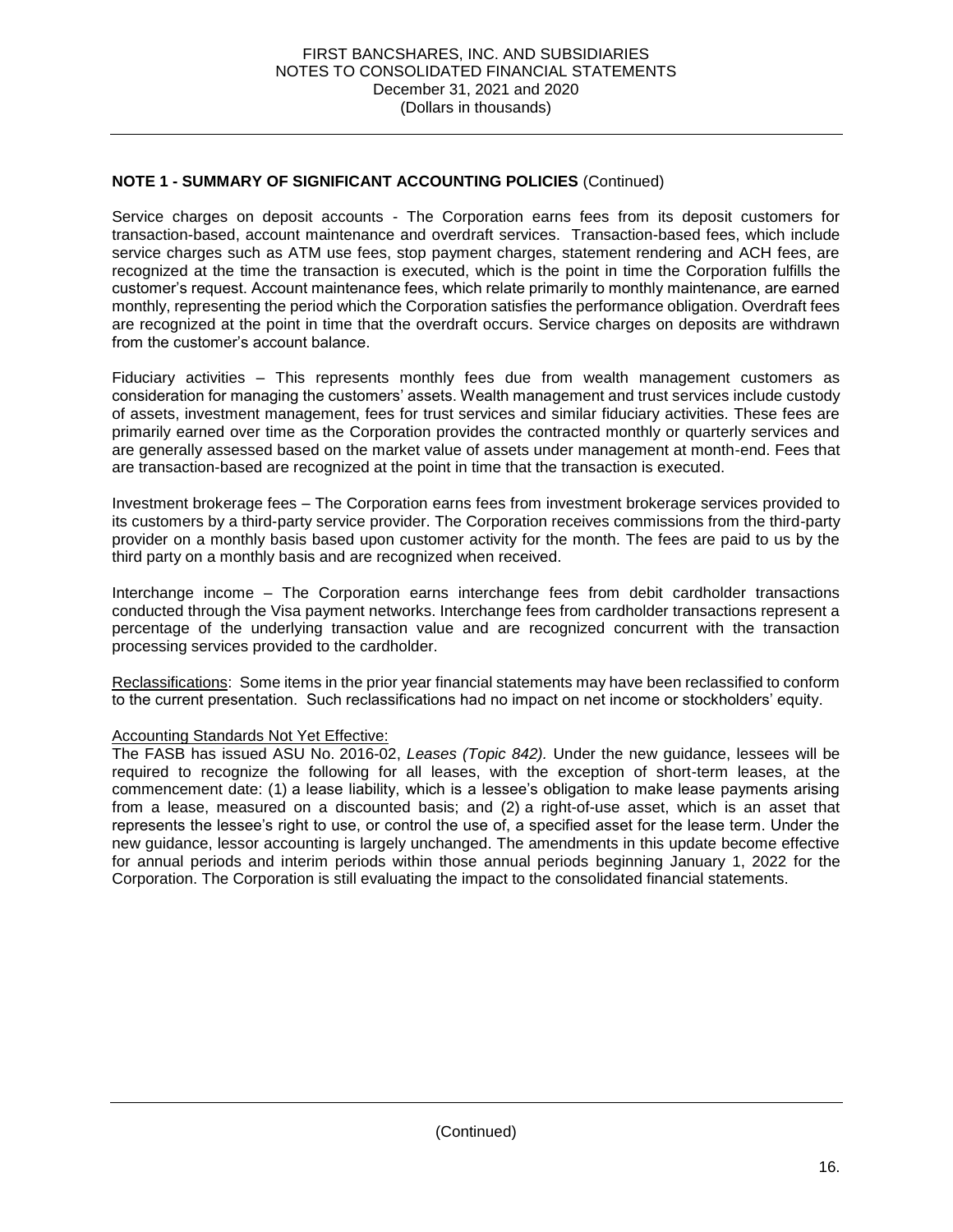The FASB has issued ASU No. 2016-13, *Financial Instrument – Credit Losses (Topic 326), Measurement of Credit Losses on Financial Instruments.* The main objective of this amendment is to provide financial statement users with more decision-useful information about the expected credit losses on financial instruments and other commitments to extend credit held by a reporting entity at each reporting date. The amendment requires the measurement of all expected credit losses for financial assets held at the reporting date based on historical experience, current conditions, and reasonable and supportable forecasts. Financial institutions and other organizations will now use forward-looking information to enhance their statement users better understand significant estimates and judgments used in estimating credit losses, as well as the credit quality and underwriting standards of an organization's portfolio. In addition, the ASU amends the accounting for credit losses on available-for-sale debt securities and purchased financial assets with credit deterioration. The amendments in this update become effective for annual periods and interim periods within those annual periods beginning January 1, 2023. Early adoption was permitted beginning December 31, 2018. The Corporation expects to recognize a one-time cumulative effect adjustment increasing the allowance for loan losses upon adoption. The magnitude of any such one-time adjustment or the overall impact of the new guidance on the consolidated financial statements cannot yet be reasonably estimated. The Corporation established an internal committee that meets on a regular basis to oversee credit loss estimates. The amendment requires enhanced disclosures to help investors and other financial activities and monitor progress of model development.

#### **NOTE 2 - CASH AND CASH EQUIVALENTS**

 The Corporation considers all liquid investments with original maturities of three months or less to be cash equivalents. As of December 31, 2021 cash and cash equivalents is defined to include cash on hand and deposits in other institutions.

 At December 31, 2021, the Corporation's interest-bearing cash accounts and non-interest bearing transaction deposits held at other institutions exceeded the \$250 federally insured limits by approximately \$442,966. The Federal Home Loan Bank and Federal Reserve Bank are government sponsored entities not insured by the FDIC. Of the \$442,966 the Corporation held approximately \$436,959 with the Federal Home Loan Bank and Federal Reserve Bank. Each correspondent bank's financial performance and market rating are reviewed on a quarterly basis to ensure the Corporation has deposits only at institutions providing minimal risk for those exceeding the federally insured limits.

minimal risk for those exceeding the federally insured limits.<br>The Federal Reserve Board announced on March 15, 2020 the reduction of the reserve requirement ratios to zero percent effective March 26, 2020. This action eliminated the restriction on a portion of the Bank's cash and cash equivalents for December 31, 2021 and 2020. At December 31, 2021 and 2020, the required reserve balance was \$0.

#### **NOTE 3 - MUTUAL FUND INVESTMENT**

 The Corporation invested in the Wells Fargo Advantage Adjustable Rate Government Fund (the Fund) with a carrying value of \$10,707 at December 31, 2020. The Fund invests primarily in mortgage and asset- backed securities issued or guaranteed by the U.S. government or government-sponsored enterprises (GSE's). The Corporation purchased the investment in order to secure its obligation under a letter of credit which was issued with Wells Fargo. In 2021, the Corporation terminated the investment and the carrying value was \$0 at December 31, 2021. The Corporation is actively working with Wells Fargo to secure its obligation. The letter of credit expires May 15, 2022.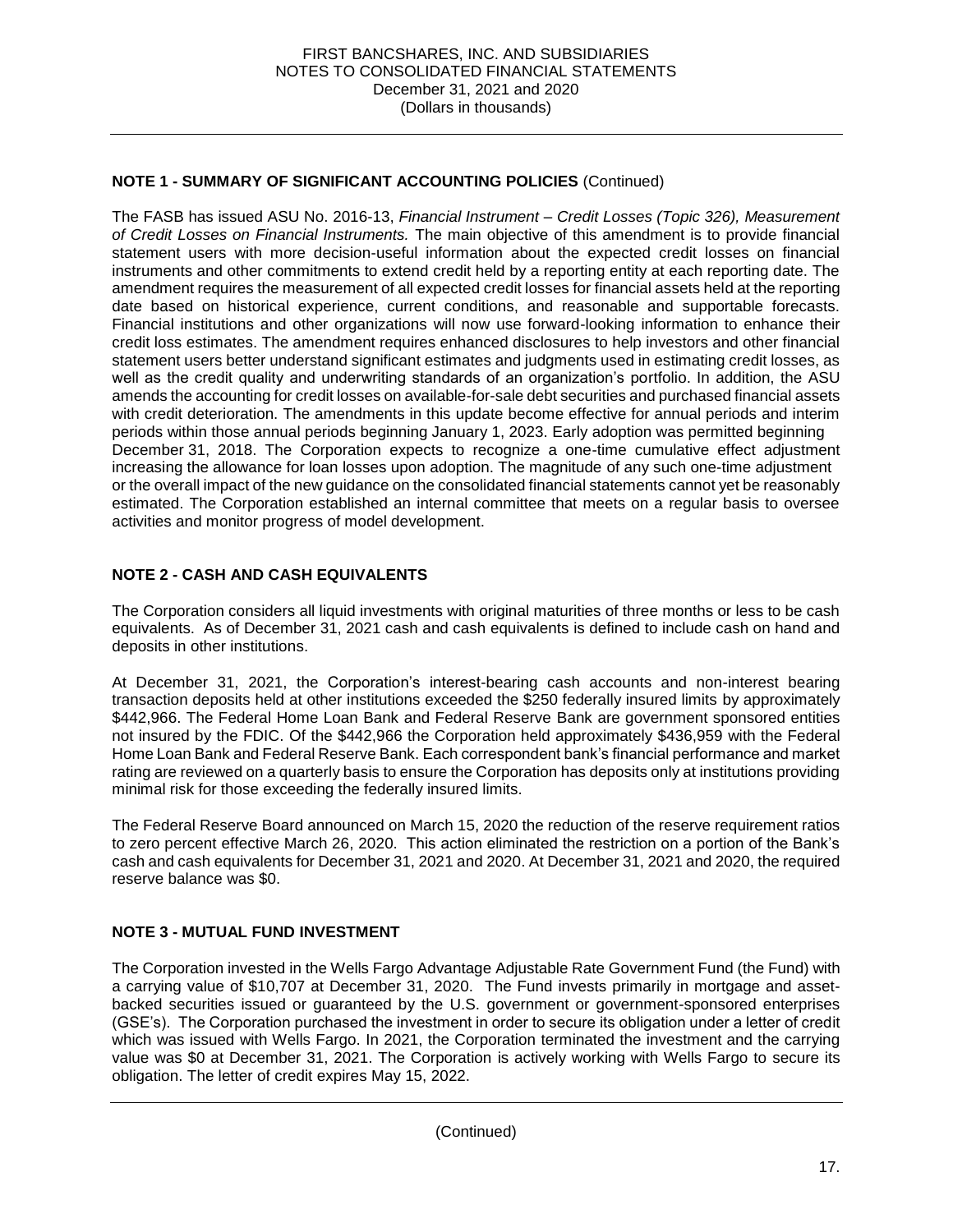#### **NOTE 4 - SECURITIES**

 The following table summarizes the amortized cost and fair value of the available-for-sale securities at December 31, 2021 and 2020 and the corresponding amounts of gross unrealized gains and losses recognized in accumulated other comprehensive income and gross unrecognized gains and losses:

|                                     |    |           | Gross        | Gross          |       |         |
|-------------------------------------|----|-----------|--------------|----------------|-------|---------|
|                                     |    | Amortized | Unrealized   | Unrealized     |       | Fair    |
|                                     |    | Cost      | Gains        | Losses         | Value |         |
| Available for Sale 2021:            |    |           |              |                |       |         |
| U.S. government agencies            | \$ | 24,638    | \$<br>124    | \$<br>(144)    | \$    | 24,618  |
| State and political subdivisions    |    | 354,252   | 11,049       | (1, 187)       |       | 364,114 |
| Mortgage-backed - residential       |    | 201,172   | 1,451        | (1, 877)       |       | 200,746 |
| Collateralized mortgage obligations |    | 150,002   | 657          | (1,936)        |       | 148,723 |
| Other                               |    | 13,629    | 125          | (75)           |       | 13,679  |
|                                     |    |           |              |                |       |         |
| Total available-for-sale            |    | 743,693   | \$<br>13,406 | \$<br>(5, 219) | S     | 751,880 |
|                                     |    |           |              |                |       |         |
|                                     |    |           | Gross        | Gross          |       |         |
|                                     |    | Amortized | Unrealized   | Unrealized     |       | Fair    |
|                                     |    | Cost      | Gains        | Losses         |       | Value   |
| Available for Sale 2020:            |    |           |              |                |       |         |
| U.S. government agencies            | \$ | 5,481     | \$<br>287    | \$             | \$    | 5,768   |
| State and political subdivisions    |    | 219,271   | 14,419       | (38)           |       | 233,652 |
| Mortgage-backed - residential       |    | 178,072   | 3,178        | (68)           |       | 181,182 |
| Collateralized mortgage obligations |    | 145,281   | 2,270        | (73)           |       | 147,478 |
| Other                               |    | 1,500     |              | (2)            |       | 1,498   |
| Total available-for-sale            | S  | 549,605   | \$<br>20,154 | \$<br>(181)    | \$    | 569,578 |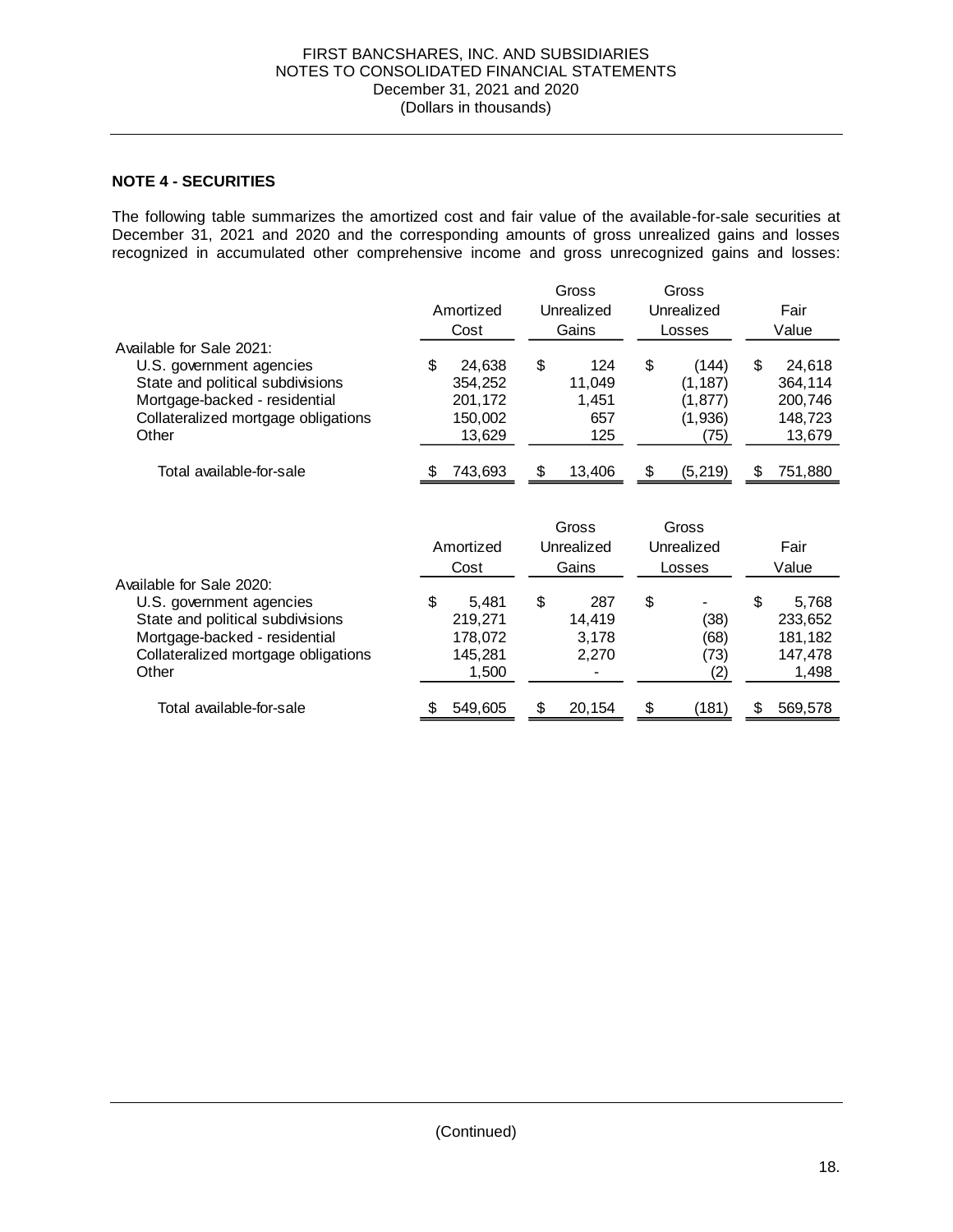#### **NOTE 4 - SECURITIES** (Continued)

 The following table summarizes securities with unrealized and unrecognized losses at December 31, 2021 and December 31, 2020, aggregated by major security type and length of time in a continuous unrealized<br>or unrecognized loss position:

|                                     |    | Less than 12 Months |    |            | 12 Months or More |        |    |            | Total |         |            |            |  |
|-------------------------------------|----|---------------------|----|------------|-------------------|--------|----|------------|-------|---------|------------|------------|--|
|                                     |    | Fair                |    | Unrealized |                   | Fair   |    | Unrealized |       | Fair    | Unrealized |            |  |
|                                     |    | Value               |    | Loss       |                   | Value  |    | Loss       |       | Value   |            | Loss       |  |
| At year end 2021:                   |    |                     |    |            |                   |        |    |            |       |         |            |            |  |
| U.S. government agencies            | \$ | 20,328              | \$ | (144)      | \$                |        | \$ |            | \$    | 20,328  | \$         | (144)      |  |
| State and political subdivisions    |    | 107,610             |    | (1,071)    |                   | 4,409  |    | (116)      |       | 112,019 |            | (1, 187)   |  |
| Mortgage-backed - residential       |    | 129,116             |    | (1,606)    |                   | 12,181 |    | (271)      |       | 141,297 |            | (1, 877)   |  |
| Collateralized mortgage obligations |    | 83,694              |    | (1,485)    |                   | 14,069 |    | (451)      |       | 97,763  |            | (1,936)    |  |
| Other                               |    | 8,704               |    | (75)       |                   |        |    |            |       | 8,704   |            | (75)       |  |
| Total available-for-sale            | S. | 349,452             |    | (4, 381)   | \$                | 30,659 |    | (838)      | \$    | 380,111 | \$         | (5, 219)   |  |
|                                     |    | Less than 12 Months |    |            | 12 Months or More |        |    | Total      |       |         |            |            |  |
|                                     |    | Fair                |    | Unrealized |                   | Fair   |    | Unrealized |       | Fair    |            | Unrealized |  |
|                                     |    | Value               |    | Loss       |                   | Value  |    | Loss       |       | Value   |            | Loss       |  |
| At year end 2020:                   |    |                     |    |            |                   |        |    |            |       |         |            |            |  |
| State and political subdivisions    | \$ | 8,084               | \$ | (38)       | \$                |        | \$ |            | \$    | 8,084   | \$         | (38)       |  |
| Mortgage-backed - residential       |    | 27,604              |    | (68)       |                   |        |    |            |       | 27,604  |            | (68)       |  |
| Collateralized mortgage obligations |    | 34,047              |    | (73)       |                   |        |    |            |       | 34,047  |            | (73)       |  |
| Other                               |    | 1,498               |    | (2)        |                   |        |    |            |       | 1,498   |            | (2)        |  |
| Total available-for-sale            | \$ | 71,233              | \$ | (181)      | \$                |        | \$ |            | \$    | 71,233  | \$         | (181)      |  |

 Certain available for sale securities are reported in the financial statements at amounts less than their historical cost. The historical cost of these securities totaled \$385,330 and \$71,414 at December 31, 2021 and 2020, respectively. Total fair value of these securities was \$380,111 and \$71,233, which is approximately 51% and 13% of the Corporation's available for sale portfolio at December 31, 2021 and 2020, respectively.

 The corporation's management believes the decline in fair value for these securities was temporary. Should the impairment of any of these securities become other-than-temporary, the cost basis of the investment will be reduced and the resulting loss recognized in net income during the period the OTTI is identified.

 There was no other-than-temporary impairment (OTTI) recognized in accumulated other comprehensive income at December 31, 2021 and 2020. For the years ended December 31, 2021 and 2020, there were no OTTI charges recorded in the consolidated statements of income, respectively.

#### *State and Political Subdivisions*

 The unrealized losses on the Corporation's investments in securities of state and political subdivisions were caused by interest rate increases. The contractual terms of those securities do not permit the issuer to settle the securities at a price less than the amortized cost basis of the securities. Because the Corporation does not intend to sell the securities and it is not more likely than not that the Corporation will be required to sell the securities before recovery of their amortized cost basis, which may be maturity, the Corporation does not consider those securities to be other-than-temporarily impaired at December 31, 2021.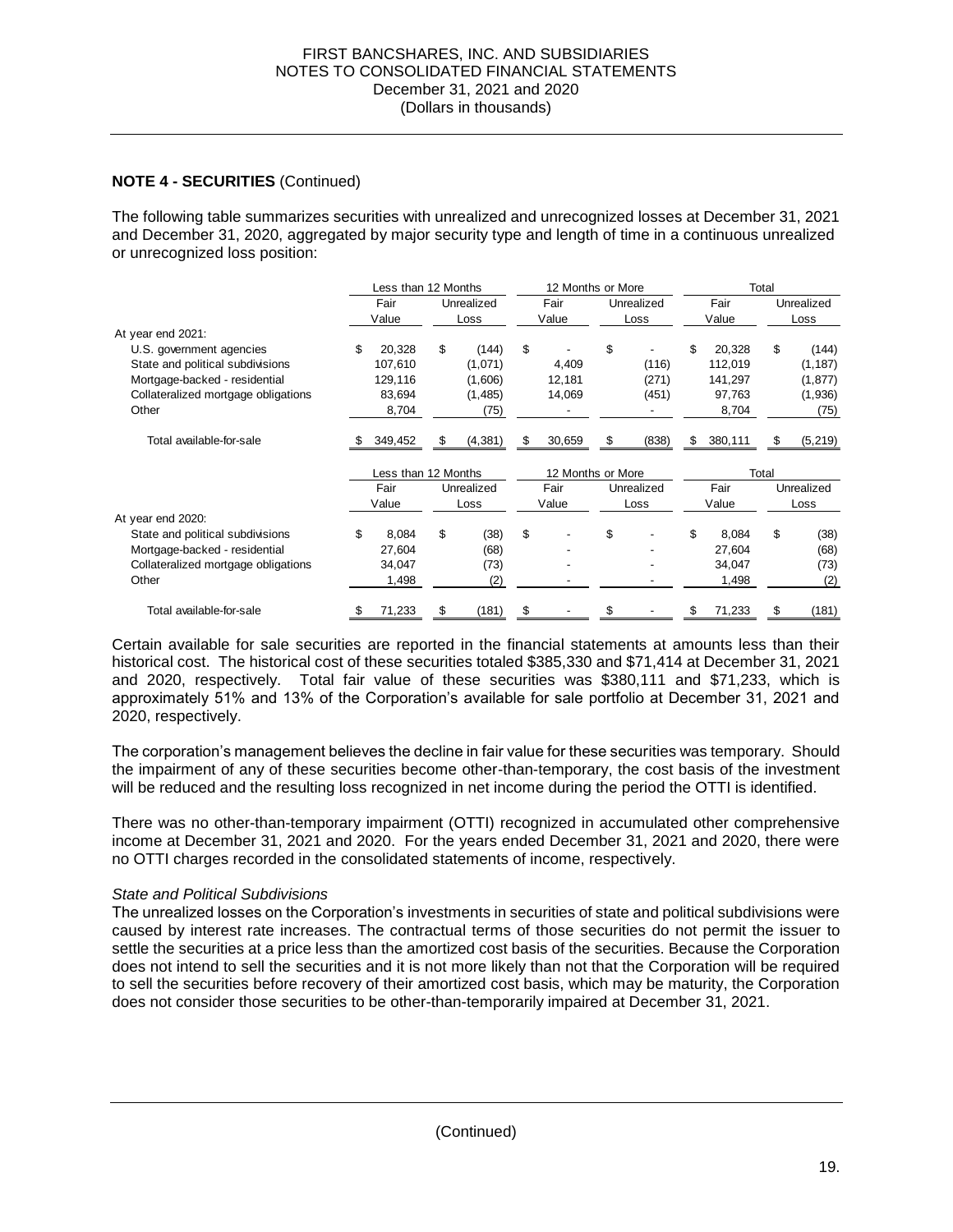#### **NOTE 4 - SECURITIES** (Continued)

#### *Mortgage-backed – Residential and Collateralized Mortgage Obligations*

 The unrealized losses of the Corporation's investments in mortgage-backed securities and collateralized mortgage obligations were a result of interest rate changes. The Corporation expects to recover the amortized cost basis over the term of the securities. Because the decline in market value is attributable to changes in interest rates and not credit quality, and because the Corporation does not intend to sell the recovery of their amortized cost basis, which may be maturity, the Corporation does not consider those securities and it is not more likely than not that the Corporation will be required to sell the securities before securities to be other-than-temporarily impaired at December 31, 2021.

The proceeds from sales and calls of securities and the associated gains/(losses) are listed below:

|                 |   | 2021  | 2020 |                          |  |
|-----------------|---|-------|------|--------------------------|--|
| <b>Proceeds</b> | S | 3.704 | S    | 32,780                   |  |
| Gross gains     |   | 385   |      | 314                      |  |
| Gross losses    |   | -     |      | $\overline{\phantom{0}}$ |  |

 the right to call or prepay obligations with or without call or prepayment penalties. Securities not due at a The amortized cost and fair value of debt securities at December 31, 2021 by contractual maturity, are shown below. Expected maturities may differ from contractual maturities because borrowers may have single maturity date are shown separately.

|                                     | Available For Sale |           |   |         |  |  |  |  |
|-------------------------------------|--------------------|-----------|---|---------|--|--|--|--|
|                                     |                    | Amortized |   | Fair    |  |  |  |  |
|                                     |                    | Cost      |   | Value   |  |  |  |  |
|                                     |                    |           |   |         |  |  |  |  |
| Due in one year or less             | \$                 | 2,685     | S | 2,685   |  |  |  |  |
| Due from one to five years          |                    | 5,596     |   | 5.745   |  |  |  |  |
| Due from five to ten years          |                    | 96,338    |   | 100,505 |  |  |  |  |
| Due after ten years                 |                    | 263,262   |   | 268,858 |  |  |  |  |
| U.S. government agencies            |                    | 24,638    |   | 24,618  |  |  |  |  |
| Mortgage-backed - residential       |                    | 201,172   |   | 200,746 |  |  |  |  |
| Collateralized mortgage obligations |                    | 150,002   |   | 148,723 |  |  |  |  |
|                                     |                    |           |   |         |  |  |  |  |
|                                     |                    | 743.693   |   | 751,880 |  |  |  |  |

 Securities with a carrying value of \$68,883 and \$121,307 at December 31, 2021 and 2020, were specifically pledged to secure borrowed funds, securities sold under agreements to repurchase, public deposits and for other purposes as required or permitted by law.

 At year-end 2021 and 2020, there were no holdings of securities of any one issuer in an amount greater than 10% of stockholders' equity.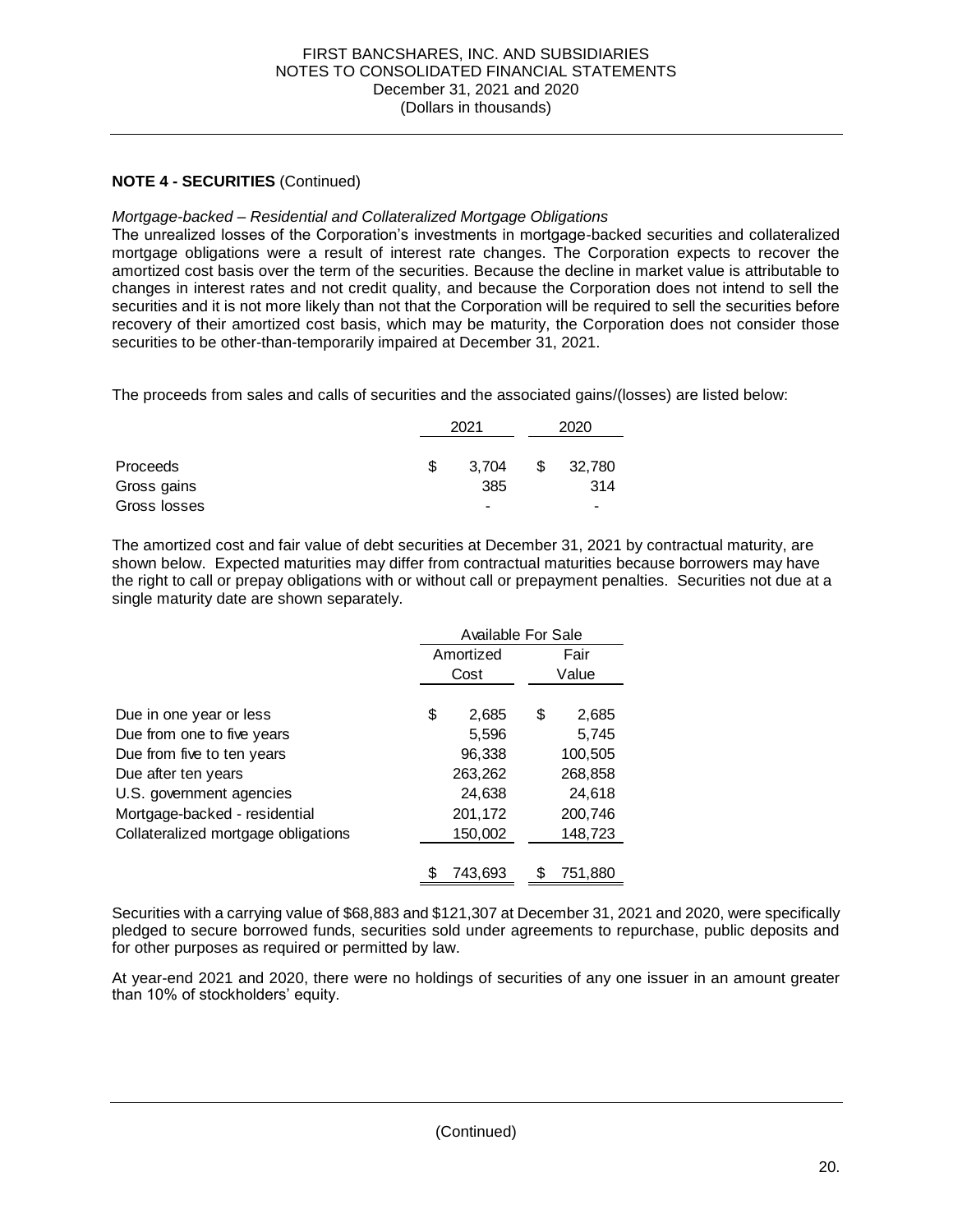#### **NOTE 5 - LOANS**

Loans by major categories at year-end are summarized as follows:

|                                                  | 2021        | 2020        |
|--------------------------------------------------|-------------|-------------|
|                                                  |             |             |
| Commercial, substantially secured by real estate | \$3,922,451 | \$3,781,285 |
| Residential                                      | 378,750     | 414.866     |
| <b>Installment</b>                               | 482,967     | 488,287     |
| Subtotal                                         | 4,784,168   | 4,684,438   |
| Allowance for loan losses                        | (63, 115)   | (67, 690)   |
| Net deferred loan (fees) costs                   | 49,739      | 48,135      |
|                                                  |             |             |
| Loans, net                                       | \$4,770,792 | 4,664,883   |

 Included in commercial loans at both December 31, 2021 and 2020 were \$926,037 and \$788,718 of mortgage warehouse lines. At December 31, 2021, there were 51 lines with maximum individual limits ranging between \$3,000 and \$300,000. Activity transacted through these mortgage warehouse lines during the years 2021 and 2020 totaled \$7,963,742 and \$11,824,185.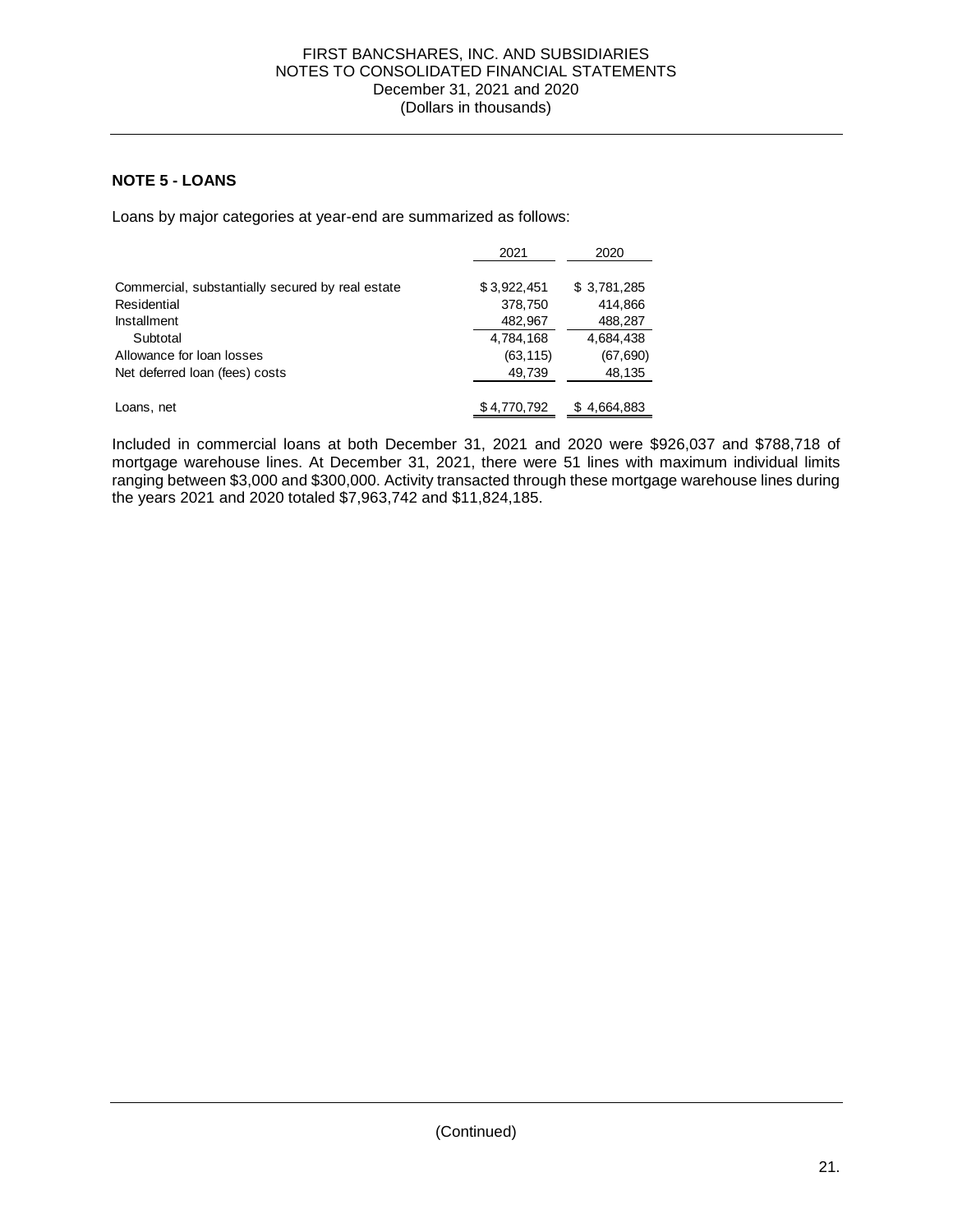#### December 31, 2021 and 2020 FIRST BANCSHARES, INC. AND SUBSIDIARIES NOTES TO CONSOLIDATED FINANCIAL STATEMENTS (Dollars in thousands)

#### **NOTE 5 - LOANS** (Continued)

 The following table presents the activity in the allowance for loan losses by portfolio segment for the year-ending December 31, 2021 and 2020:

| December 31, 2021                                                                                                        | Commercial |                                       | Residential |                                 | Installment |                                 | Total                                      |
|--------------------------------------------------------------------------------------------------------------------------|------------|---------------------------------------|-------------|---------------------------------|-------------|---------------------------------|--------------------------------------------|
| Allowance for loan losses:<br>Beginning balance<br>Provision (credit) for loan losses<br>Loans charged-off<br>Recoveries | \$         | 60,990<br>1,300<br>(4,294)<br>705     | \$          | 4,234<br>(1,050)<br>(244)<br>99 | \$          | 2,466<br>(1, 150)<br>(16)<br>75 | \$<br>67,690<br>(900)<br>(4, 554)<br>879   |
| Total ending allowance balance                                                                                           |            | 58,701                                | \$          | 3,039                           | \$          | 1,375                           | \$<br>63,115                               |
| December 31, 2020                                                                                                        |            | Commercial                            |             | Residential                     |             | Installment                     | Total                                      |
| Allowance for loan losses:<br>Beginning balance<br>Provision for loan losses<br>Loans charged-off<br>Recoveries          | \$         | 37,550<br>26,494<br>(4, 315)<br>1,261 | \$          | 3,962<br>298<br>(106)<br>80     | \$          | 1,893<br>728<br>(376)<br>221    | \$<br>43,405<br>27,520<br>(4,797)<br>1,562 |
| Total ending allowance balance                                                                                           | S          | 60,990                                | S           | 4,234                           | \$          | 2,466                           | \$<br>67,690                               |

 The following table presents the balance in the allowance for loan losses and the recorded investment in loans by portfolio segment and based on impairment method as of December 31, 2021 and 2020:

| December 31, 2021                                                                  | Commercial            | Residential |              | Installment |             | Total                 |
|------------------------------------------------------------------------------------|-----------------------|-------------|--------------|-------------|-------------|-----------------------|
| Allowance for loan losses:<br>Ending allowance balance attributable<br>to loans:   |                       |             |              |             |             |                       |
| Individually evaluated for impairment<br>Collectively evaluated for impairment     | \$<br>1.266<br>57.435 | S           | 230<br>2,809 | \$          | 39<br>1.336 | \$<br>1,535<br>61,580 |
| Total ending allowance balance<br>Loans:                                           | 58,701                | S           | 3,039        | \$          | 1,375       | \$<br>63,115          |
| Loans individually evaluated for<br>impairment<br>Loans collectively evaluated for | \$<br>15.680          | \$          | 4.179        | \$          | 885         | \$<br>20.744          |
| impairment                                                                         | 3,903,715             |             | 376,728      |             | 532.720     | 4,813,163             |
| Total ending loans balance                                                         | \$3,919,395           |             | 380,907      | S           | 533,605     | \$4,833,907           |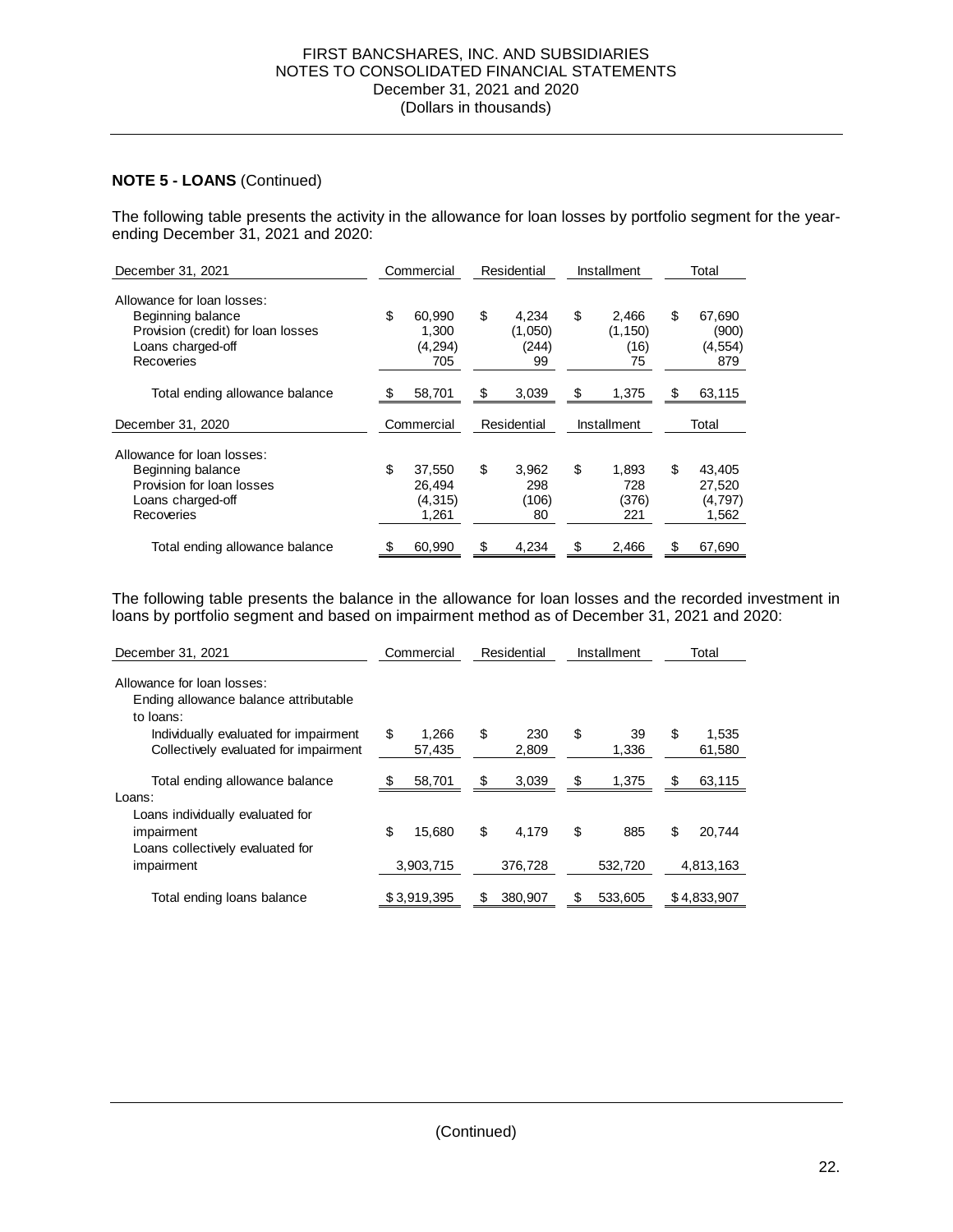| December 31, 2020                                                                  | Commercial            |    | Residential  |    | Installment |    | Total           |
|------------------------------------------------------------------------------------|-----------------------|----|--------------|----|-------------|----|-----------------|
| Allowance for loan losses:<br>Ending allowance balance attributable<br>to loans:   |                       |    |              |    |             |    |                 |
| Individually evaluated for impairment<br>Collectively evaluated for impairment     | \$<br>1.271<br>59,719 | \$ | 306<br>3,928 | \$ | 56<br>2,410 | \$ | 1.633<br>66,057 |
| Total ending allowance balance<br>Loans:                                           | \$<br>60,990          | \$ | 4,234        | \$ | 2,466       | S  | 67,690          |
| Loans individually evaluated for<br>impairment<br>Loans collectively evaluated for | \$<br>14.911          | \$ | 2.352        | \$ | 1.058       | \$ | 18.321          |
| impairment                                                                         | 3,762,567             |    | 415,119      |    | 536,566     |    | 4,714,252       |
| Total ending loans balance                                                         | \$3,777,478           | S  | 417.471      | \$ | 537.624     |    | \$4,732,573     |

 The manufactured home class, which is part of the installment segment, is presented at recorded investment which includes \$47,496 and \$46,726 of deferred dealer reserve costs at December 31, 2021 and 2020. The dealer reserve costs range from 1.25% to 1.50% premium established at the origination of the manufactured home loans. The dealer earns the premium over the life of the loan. The Corporation retains 70% of this premium in a deposit account. Accrued interest receivable associated with those accounts was deemed immaterial for adjustment to recorded investments.

 The following tables present information related to impaired loans by class of loans as of and for the year- end December 31, 2021 and 2020. For purposes of this presentation, unpaid principal balance is not adjusted for prior charge-offs, due to immateriality.

| December 31, 2021                   | Unpaid<br>Principal<br><b>Balance</b> | Recorded<br>Investment |        | Allowance for<br>Loan Losses<br>Allocated |                | Average<br>Recorded<br>Investment |        | Interest<br>Income<br>Recognized |                | Cash Basis<br>Interest<br>Recognized |  |
|-------------------------------------|---------------------------------------|------------------------|--------|-------------------------------------------|----------------|-----------------------------------|--------|----------------------------------|----------------|--------------------------------------|--|
| With no related allowance recorded: |                                       |                        |        |                                           |                |                                   |        |                                  |                |                                      |  |
| Commercial real estate              | \$<br>723                             | \$                     | 723    | \$                                        |                | \$                                | 746    | \$                               |                | \$                                   |  |
| Commercial non-real estate          | 850                                   |                        | 852    |                                           |                |                                   | 2,988  |                                  | $\overline{2}$ |                                      |  |
| Residential                         | 3,272                                 |                        | 3,229  |                                           |                |                                   | 3,225  |                                  | 15             |                                      |  |
| Other consumer                      | 48                                    |                        | 49     |                                           |                |                                   | 50     |                                  |                |                                      |  |
| Manufactured housing                |                                       |                        |        |                                           |                |                                   |        |                                  |                |                                      |  |
| <b>Credit lines</b>                 | 72                                    |                        | 72     |                                           |                |                                   | 76     |                                  | $\overline{2}$ |                                      |  |
| Overdrafts                          |                                       |                        |        |                                           |                |                                   |        |                                  |                |                                      |  |
| Subtotal                            | 4,965                                 |                        | 4,925  |                                           |                |                                   | 7,085  |                                  | 19             |                                      |  |
| With an allowance recorded:         |                                       |                        |        |                                           |                |                                   |        |                                  |                |                                      |  |
| Commercial real estate              | 14,069                                |                        | 14,073 |                                           | 1,264          |                                   | 14,231 |                                  | 13             |                                      |  |
| Commercial non-real estate          | 32                                    |                        | 32     |                                           | $\overline{2}$ |                                   | 35     |                                  |                |                                      |  |
| Residential                         | 938                                   |                        | 950    |                                           | 230            |                                   | 953    |                                  |                |                                      |  |
| Other consumer                      | 324                                   |                        | 328    |                                           | 18             |                                   | 351    |                                  |                |                                      |  |
| Manufactured housing                | 189                                   |                        | 189    |                                           | 9              |                                   | 198    |                                  |                |                                      |  |
| <b>Credit lines</b>                 | 246                                   |                        | 247    |                                           | 12             |                                   | 253    |                                  |                |                                      |  |
| Overdrafts                          |                                       |                        |        |                                           |                |                                   |        |                                  |                |                                      |  |
| Subtotal                            | 15,798                                |                        | 15,819 |                                           | 1,535          |                                   | 16,021 |                                  | 14             |                                      |  |
| Total                               | 20,763                                |                        | 20,744 | \$                                        | 1,535          | \$                                | 23,106 | S                                | 33             | \$                                   |  |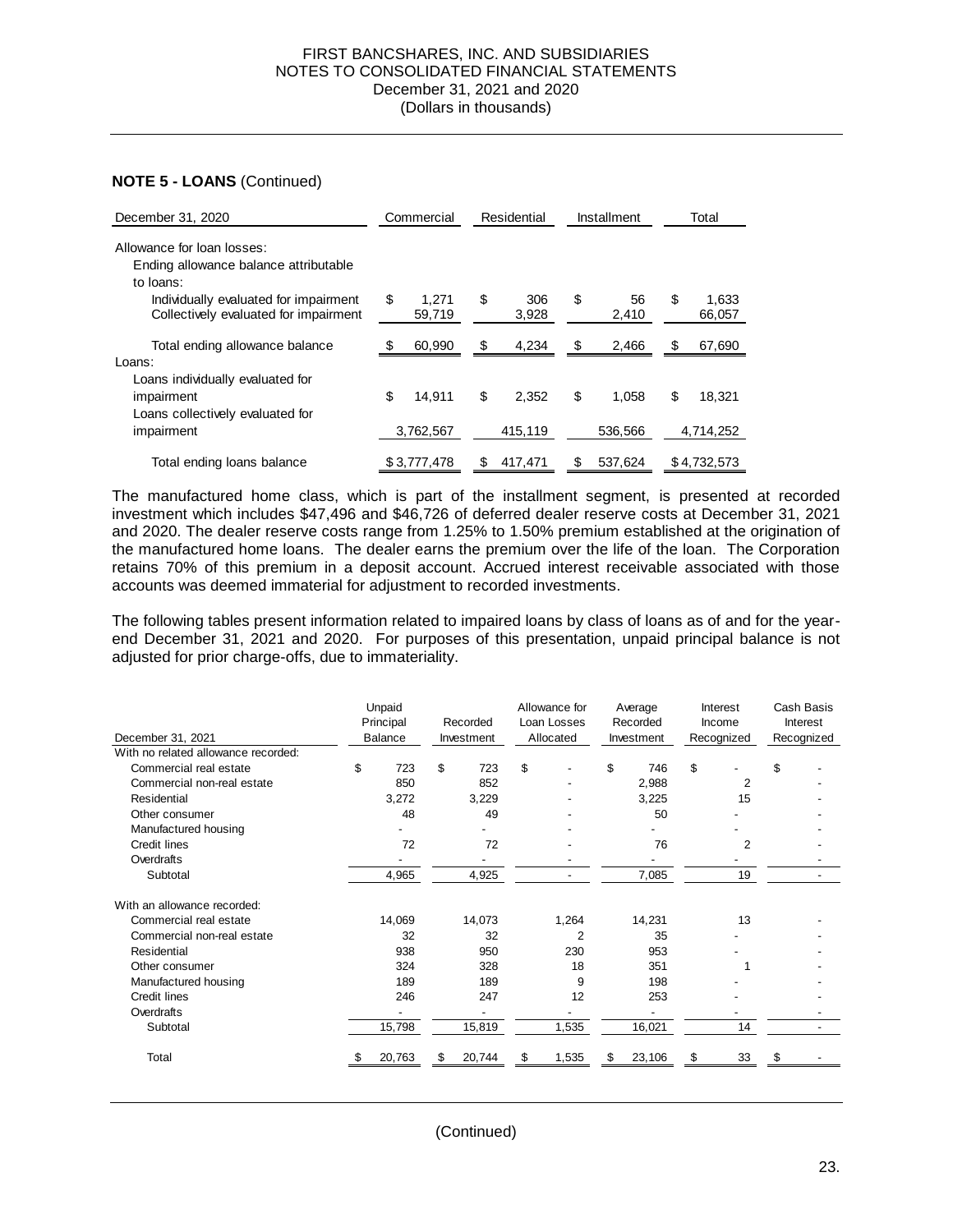#### December 31, 2021 and 2020 FIRST BANCSHARES, INC. AND SUBSIDIARIES NOTES TO CONSOLIDATED FINANCIAL STATEMENTS (Dollars in thousands)

#### **NOTE 5 - LOANS** (Continued)

| December 31, 2020                   |    | Unpaid<br>Principal<br><b>Balance</b> | Recorded<br>Investment |        | Allowance for<br>Loan Losses<br>Allocated |       | Average<br>Recorded<br>Investment |        | Interest<br>Income<br>Recognized |     | Cash Basis<br><b>Interest</b><br>Recognized |
|-------------------------------------|----|---------------------------------------|------------------------|--------|-------------------------------------------|-------|-----------------------------------|--------|----------------------------------|-----|---------------------------------------------|
| With no related allowance recorded: |    |                                       |                        |        |                                           |       |                                   |        |                                  |     |                                             |
| Commercial real estate              | \$ | 131                                   | \$                     | 131    | \$                                        |       | \$                                | 130    | \$                               | 5   | \$                                          |
| Commercial non-real estate          |    | 565                                   |                        | 569    |                                           |       |                                   | 626    |                                  | 27  |                                             |
| Residential                         |    | 2,143                                 |                        | 2,168  |                                           |       |                                   | 2,211  |                                  | 15  |                                             |
| Other consumer                      |    | 378                                   |                        | 382    |                                           |       |                                   | 415    |                                  | 6   |                                             |
| Manufactured housing                |    | 268                                   |                        | 268    |                                           |       |                                   | 279    |                                  | 23  |                                             |
| <b>Credit lines</b>                 |    | 275                                   |                        | 277    |                                           |       |                                   | 294    |                                  | 3   |                                             |
| Overdrafts                          |    |                                       |                        |        |                                           |       |                                   |        |                                  |     |                                             |
| Subtotal                            |    | 3,760                                 |                        | 3,795  |                                           |       |                                   | 3,955  |                                  | 79  |                                             |
| With an allowance recorded:         |    |                                       |                        |        |                                           |       |                                   |        |                                  |     |                                             |
| Commercial real estate              |    | 14,067                                |                        | 14,072 |                                           | 1,252 |                                   | 14,069 |                                  | 670 |                                             |
| Commercial non-real estate          |    | 138                                   |                        | 140    |                                           | 19    |                                   | 160    |                                  | 9   |                                             |
| Residential                         |    | 184                                   |                        | 184    |                                           | 306   |                                   | 184    |                                  |     |                                             |
| Other consumer                      |    | 40                                    |                        | 41     |                                           | 28    |                                   | 42     |                                  |     |                                             |
| Manufactured housing                |    | 49                                    |                        | 49     |                                           | 15    |                                   | 50     |                                  | 3   |                                             |
| <b>Credit lines</b>                 |    | 40                                    |                        | 40     |                                           | 13    |                                   | 42     |                                  |     |                                             |
| Overdrafts                          |    |                                       |                        |        |                                           |       |                                   |        |                                  |     |                                             |
| Subtotal                            |    | 14,518                                |                        | 14,526 |                                           | 1,633 |                                   | 14,547 |                                  | 683 |                                             |
| Total                               | S  | 18,278                                |                        | 18,321 | \$                                        | 1,633 | \$                                | 18,502 | \$                               | 762 | \$                                          |

 Nonaccrual loans and loans past due 90 days still on accrual include both smaller balance homogeneous loans that are collectively evaluated for impairment and individually classified impaired loans.

 The following tables present the recorded investment in nonaccrual and loans past due over 90 days still on accrual by class of loans as of December 31, 2021 and 2020:

|                            |                        | 2021  |    |             |            | 2020  |    |             |  |  |  |
|----------------------------|------------------------|-------|----|-------------|------------|-------|----|-------------|--|--|--|
|                            |                        |       |    | Loans Past  |            |       |    | Loans Past  |  |  |  |
|                            |                        |       |    | Due Over 90 |            |       |    | Due Over 90 |  |  |  |
|                            |                        |       |    | Days Still  |            |       |    | Days Still  |  |  |  |
|                            | Accruing<br>Nonaccrual |       |    |             | Nonaccrual |       |    | Accruing    |  |  |  |
| Commercial real estate     | \$                     | 306   | \$ | ٠           | \$         | 112   | \$ |             |  |  |  |
| Commercial non-real estate |                        | 684   |    |             |            | 334   |    |             |  |  |  |
| Residential                |                        | 1.781 |    |             |            | 2.116 |    | 246         |  |  |  |
| Other consumer             |                        | 265   |    |             |            | 380   |    |             |  |  |  |
| Manufactured housing       |                        |       |    |             |            |       |    |             |  |  |  |
| Credit lines               |                        | 319   |    |             |            | 318   |    |             |  |  |  |
| Overdrafts                 |                        |       |    |             |            |       |    |             |  |  |  |
| Total                      |                        | 3,355 | \$ |             |            | 3,260 |    | 246         |  |  |  |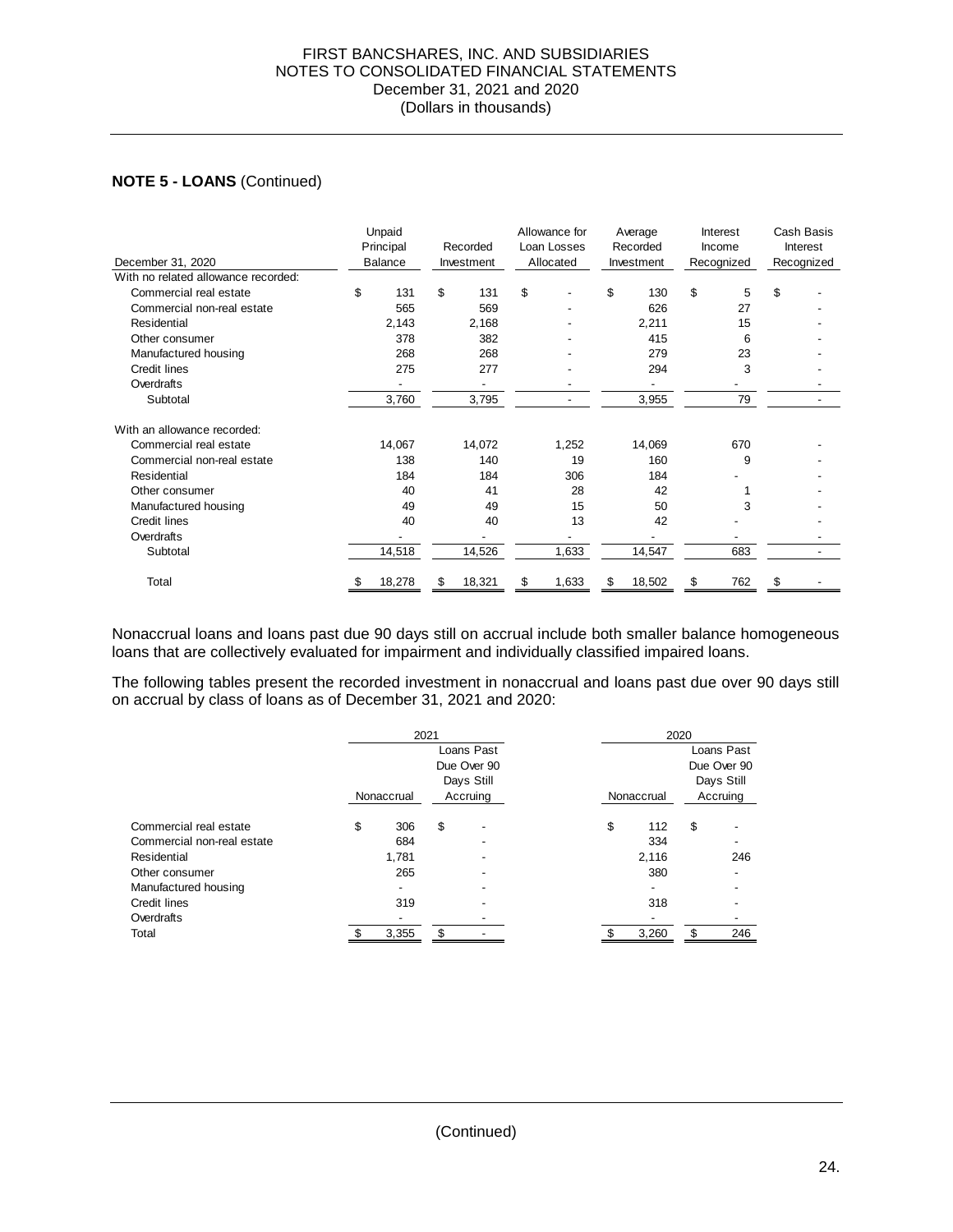The following table presents the aging of the recorded investment in past due loans as of December 31, 2021 and 2020 by class of loans:

| Loans Past<br>Loans Past<br>Due 30-59<br>Due 60-89 |     |            |    | Loans Past |             |             |                   |                   |             |             |
|----------------------------------------------------|-----|------------|----|------------|-------------|-------------|-------------------|-------------------|-------------|-------------|
|                                                    |     |            |    |            |             | Due Over 90 | <b>Total Past</b> |                   | Loans Not   |             |
| December 31, 2021                                  |     | Days       |    | Days       |             | Days        | Due               |                   | Past Due    | Total       |
| Commercial real estate                             | \$  |            | \$ |            | \$          | 290         | \$                | 290               | \$2,532,381 | \$2,532,671 |
| Commercial non-real estate                         |     | 1,290      |    | 105        |             | 657         |                   | 2,052             | 1,384,672   | 1,386,724   |
| Residential                                        |     | 2,013      |    | 874        |             | 480         |                   | 3,367             | 377,540     | 380,907     |
| Other consumer                                     |     | 373        |    | 169        |             | 550         |                   | 1,092             | 48,435      | 49,527      |
| Manufactured housing                               |     | 2,291      |    | 1,638      |             |             |                   | 3,929             | 335,006     | 338,935     |
| Credit lines                                       |     | 71         |    | 73         |             | 174         |                   | 318               | 143.500     | 143,818     |
| Overdrafts                                         |     |            |    |            |             |             |                   |                   | 1,325       | 1,325       |
| Total                                              | \$. | 6,038      | \$ | 2,859      | \$          | 2,151       | \$                | 11,048            | \$4,822,859 | \$4,833,907 |
|                                                    |     | Loans Past |    | Loans Past |             | Loans Past  |                   |                   |             |             |
|                                                    |     | Due 30-59  |    | Due 60-89  |             | Due Over 90 |                   | <b>Total Past</b> | Loans Not   |             |
| December 31, 2020                                  |     | Days       |    | Days       | <b>Days</b> |             | Due               |                   | Past Due    | Total       |
| Commercial real estate                             | \$  | 3          | \$ |            | \$          | 95          | \$                | 98                | \$2,353,612 | \$2,353,710 |
| Commercial non-real estate                         |     | 133        |    | 357        |             | 257         |                   | 747               | 1,423,021   | 1,423,768   |
| Residential                                        |     | 3,153      |    | 519        |             | 1,767       |                   | 5,439             | 412,032     | 417,471     |
| Other consumer                                     |     | 174        |    | 110        |             | 120         |                   | 404               | 69,014      | 69,418      |
| Manufactured housing                               |     | 1,033      |    | 1,672      |             |             |                   | 2,705             | 333,373     | 336,078     |
| Credit lines                                       |     | 45         |    |            |             | 58          |                   | 103               | 131,280     | 131,383     |
| Overdrafts                                         |     |            |    |            |             |             |                   |                   | 745         | 745         |
| Total                                              | \$  | 4,541      | S  | 2,658      | \$          | 2,297       | \$                | 9,496             | \$4,723,077 | \$4,732,573 |

#### **Troubled Debt Restructurings:**

 Included in the impaired loan totals previously presented for 2021 and 2020 are \$2,749 and \$395 of loans for which the terms have been modified in troubled debt restructurings. The Corporation has allocated \$10 and \$15 of reserves to customers whose loan terms have been modified in troubled debt restructurings as of December 31, 2021 and 2020. The Corporation has no commitments to lend additional amounts to customers with outstanding loans that are classified as troubled debt restructurings as of December 31, 2021 and 2020.

 During the years ending December 31, 2021 and 2020, the terms of certain loans were modified as troubled debt restructurings. The modification of the terms of such loans were a combination of forbearance with period of short term payment relief followed by period of increased payments; an extension of the amortization period; and extension of the maturity date. Modifications involving a forbearance period were for a period of 1 month to 2 years. Modifications involving an extension of the amortization period were for periods of 6 months.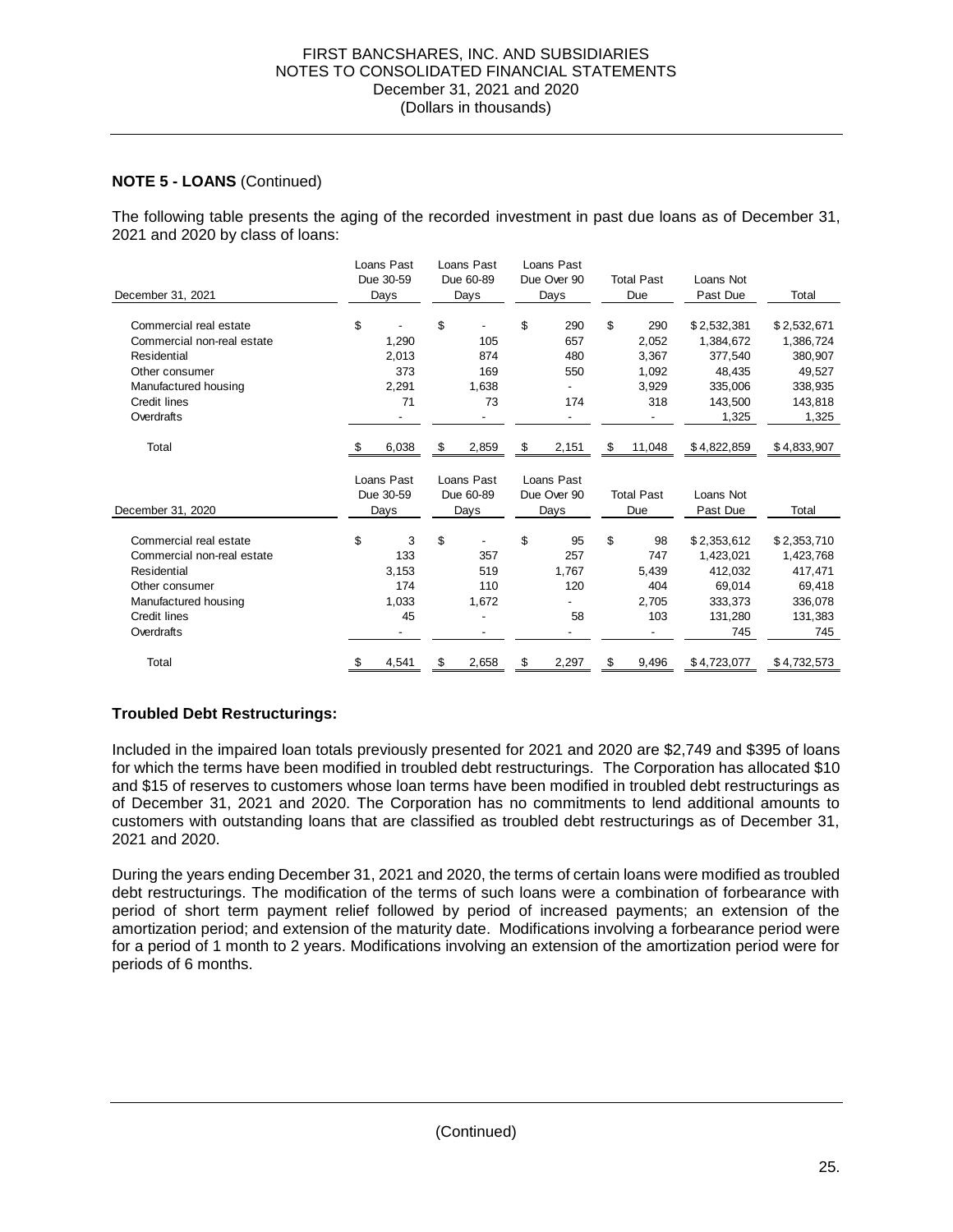The following table presents loans by class modified as troubled debt restructurings that occurred during the years ending December 31, 2021 and 2020:

|                               |           |    |             | Pre-             | Post-            |
|-------------------------------|-----------|----|-------------|------------------|------------------|
|                               |           |    |             | Modification     | Modification     |
|                               | Number of |    | Outstanding | Weighted         | Weighted         |
| December 31, 2021             | loans     |    | balance     | Rate             | Rate             |
| Troubled Debt Restructurings: |           |    |             |                  |                  |
| Commercial real estate        |           | \$ |             |                  |                  |
| Commercial non-real estate    |           |    |             |                  |                  |
| Residential                   | 3         |    | 2,603       | 3.11%            | 3.11%            |
| Other consumer                | 3         |    | 77          | 6.33%            | 6.33%            |
| Manufactured housing          | 3         |    | 69          | 7.21%            | 7.21%            |
| Credit lines                  |           |    |             |                  |                  |
| Overdrafts                    |           |    |             |                  |                  |
|                               |           |    |             |                  |                  |
| Total                         | 9         | \$ | 2,749       | 3.30%            | 3.30%            |
|                               |           |    |             |                  |                  |
|                               |           |    |             | Pre-             | Post-            |
|                               |           |    |             | Modification     | Modification     |
|                               | Number of |    | Outstanding |                  |                  |
| December 31, 2020             | loans     |    | balance     | Weighted<br>Rate | Weighted<br>Rate |
| Troubled Debt Restructurings: |           |    |             |                  |                  |
| Commercial real estate        |           | \$ |             |                  |                  |
| Commercial non-real estate    | 1         |    | 235         | 7.50%            | 7.50%            |
| Residential                   |           |    |             |                  |                  |
| Other consumer                | 1         |    | 20          | 4.25%            | 4.25%            |
| Manufactured housing          | 4         |    | 140         | 8.00%            | 8.00%            |
| Credit lines                  |           |    |             |                  |                  |
| Overdrafts                    |           |    |             |                  |                  |
| Total                         | 6         | S  | 395         | 7.51%            | 7.51%            |

 The troubled debt restructurings described above for the years ending December 31, 2021 and 2020 did not have an impact on the allowance for loan losses or result in charge-offs as the modified loans had allowance allocations in excess of any concession amounts previously assigned.

 A loan is considered to be in payment default once it is 90 days contractually past due under the modified terms.

There were no troubled debt restructurings that subsequently defaulted during 2021 and 2020.

 In order to determine whether a borrower is experiencing financial difficulty, an evaluation is performed of the probability that the borrower will be in payment default on any of its debt in the foreseeable future without the modification. This evaluation is performed under the Corporation's internal underwriting policy.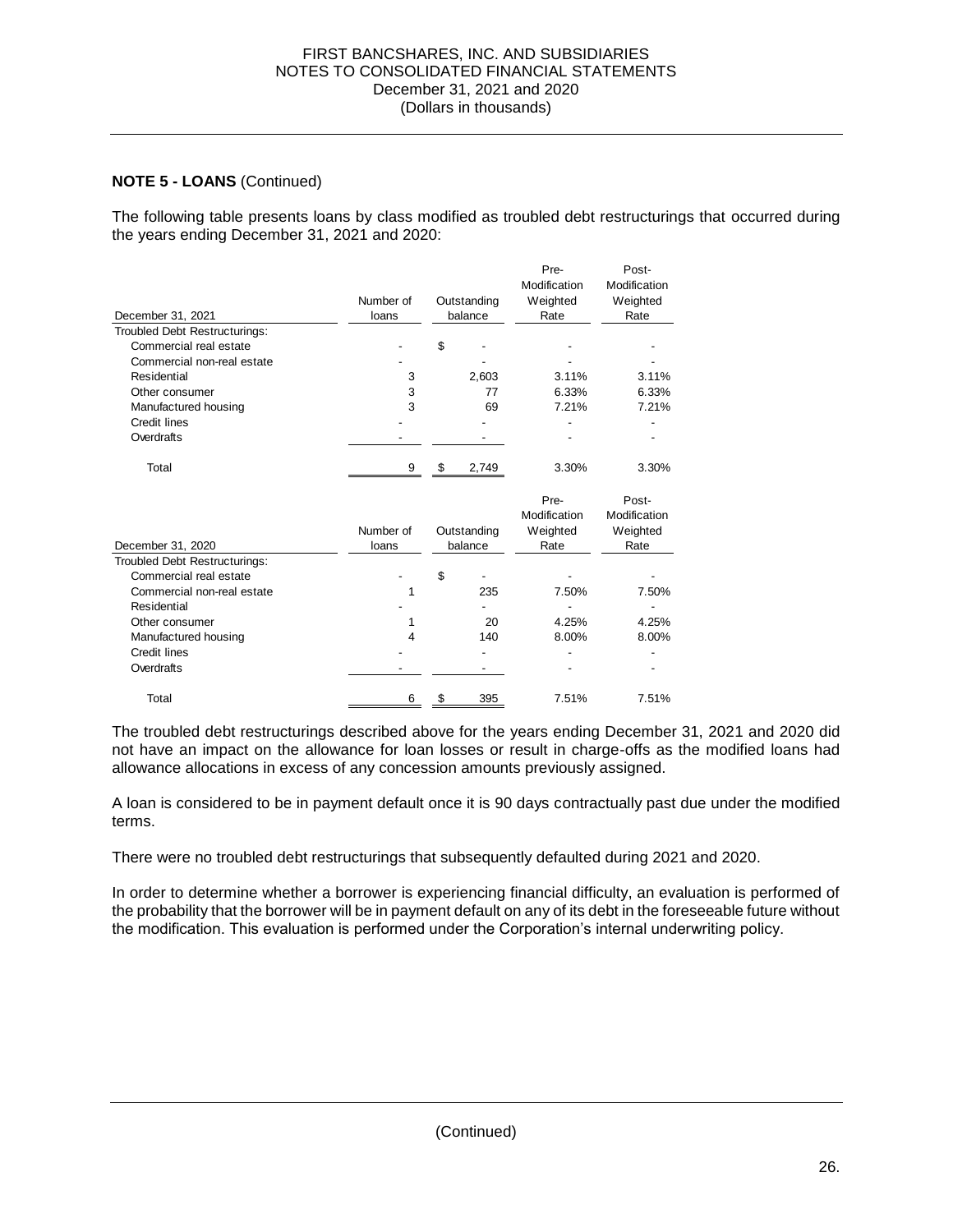#### **Impact of COVID-19 on the Corporation:**

 In March 2020, the COVID-19 coronavirus was identified as a global pandemic and began affecting the health of large populations around the world. As a result of the spread of COVID-19, economic uncertainties arose which can ultimately affect the financial position, results of operations and cash flows of the Corporation, as well as the Corporation's customers. In response to economic concerns over COVID-19, in March 2020, the Coronavirus Aid, Relief, and Economic Security Act (CARES Act) was passed into law by Congress. The CARES Act included relief for individual Americans, health care workers, small businesses and certain industries hit hard by the COVID-19 pandemic. The 2021 Consolidated Appropriations Act, passed by Congress in December 2020, extended certain provisions of the CARES Act affecting the Corporation into 2021.

 The CARES Act included several provisions designed to help financial institutions like the Corporation in working with their customers. Section 4013 of the CARES Act, as extended, allows a financial institution to elect to suspend generally accepted accounting principles and regulatory determinations with respect to qualifying loan modifications related to COVID-19 that would otherwise be categorized as a troubled debt restructuring (TDR) until January 1, 2022. The Corporation has taken advantage of this provision to extend certain payment modifications to loan customers in need. As of December 31, 2021, the Corporation has approximately \$30,600 of outstanding loans that were modified during 2021 and 2020 under the CARES Act guidance, that remain on modified terms. The Corporation modified other loans during 2021 under the guidance that have since returned to normal repayment status as of December 31, 2021. The CARES Act also approved the Paycheck Protection Program (PPP), administered by the Small Business Administration (SBA) with funding provided by financial institutions. The 2021 Consolidated Appropriations Act approved a new round of PPP loans in 2021. The PPP provides loans to eligible businesses through financial institutions like the Corporation, with loans being eligible for forgiveness of some or all of the principal amount by the SBA if the borrower meets certain requirements. The SBA guarantees repayment of the loans to the Corporation if the borrower's loan is not forgiven and is then not repaid by the customer. The Corporation earns a 1% interest rate on PPP loans, plus a processing fee from the SBA for processing and originating a loan. The Corporation originated approximately \$127,000 and \$327,000 in PPP loans during 2021 and 2020 respectively, of which approximately \$22,000 are still outstanding at December 31, 2021.

#### **Credit Quality Indicators:**

 The Corporation categorizes loans into risk categories based on relevant information about the ability of borrowers to service their debt such as: current financial information, historical payment experience, credit documentation, public information, and current economic trends, among other factors. All commercial loans commercial relationships greater than \$2,000 are subject to an annual review process and loans between \$250 and \$2,000 are also subjected to review on a random sampling basis. The Corporation uses the following definitions for risk ratings: are evaluated individually at origination by classifying the loans as to credit risk. On a go-forward basis all

 exposure is acceptable, but should include a clear plan for preventing deterioration. **Watch**. Loans classified as watch may demonstrate early indicators of increasing credit risk. The

 **Special Mention.** Loans classified as special mention have a potential weakness that deserves management's close attention. If left uncorrected, these potential weaknesses may result in deterioration of the repayment prospects for the loan or of the institution's credit position at some future date.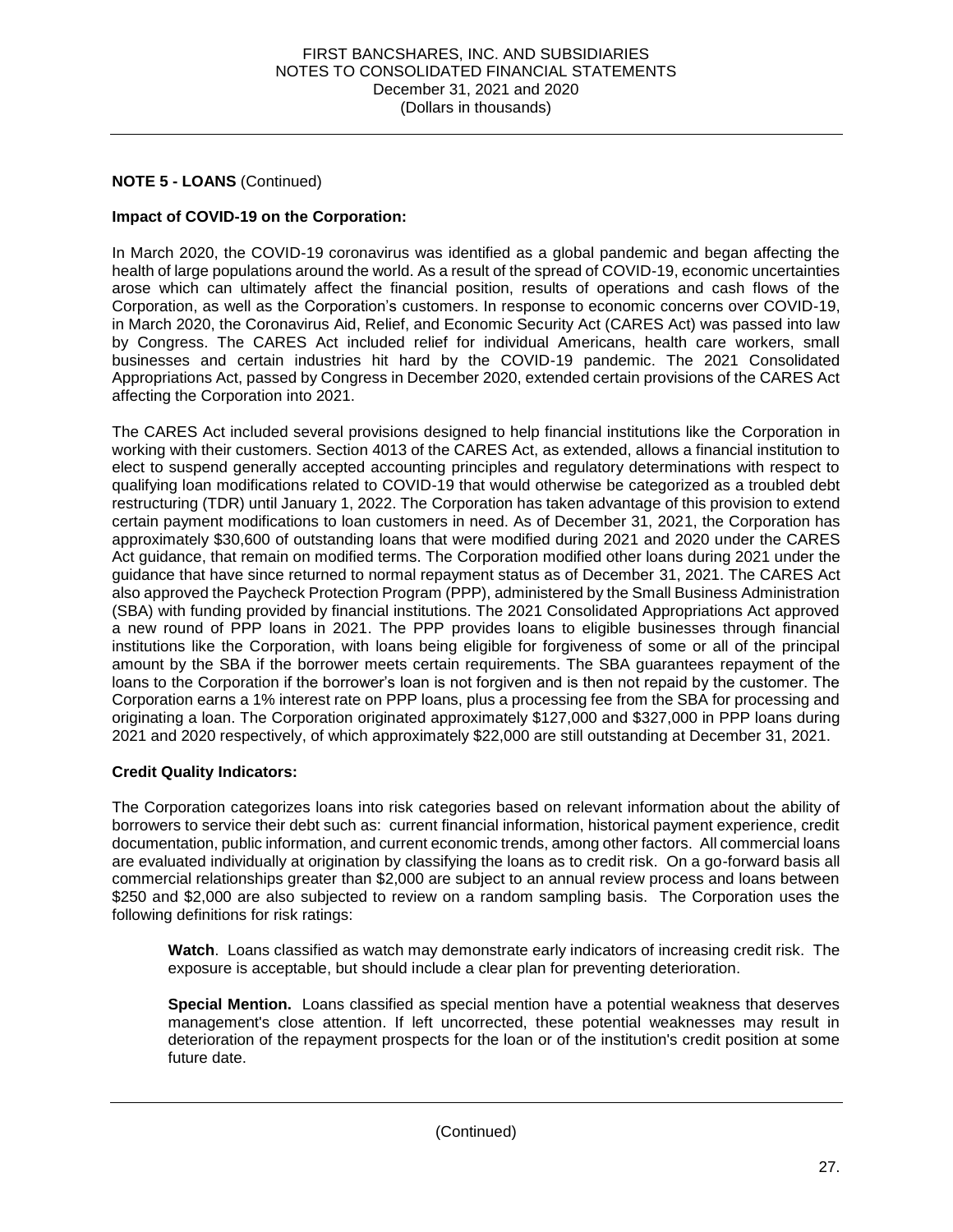**Substandard.** Loans classified as substandard are inadequately protected by the current net worth and paying capacity of the obligor or of the collateral pledged, if any. Loans so classified have a well-defined weakness or weaknesses that jeopardize the liquidation of the debt. They are characterized by the distinct possibility that the institution will sustain some loss if the deficiencies are not corrected.

 **Doubtful.** Loans classified as doubtful have all the weaknesses inherent in those classified as substandard, with the added characteristic that the weaknesses make collection or liquidation in full, on the basis of currently existing facts, conditions, and values, highly questionable and improbable.

 are considered to be pass rated loans. Loans listed as not rated are included in groups of homogeneous Loans not meeting the criteria above that are analyzed individually as part of the above described process loans.

Based on the most recent analysis performed, the risk category of loans by class of loans is as follows:

|                            |             |               | Special      |                          |                                |               |             |
|----------------------------|-------------|---------------|--------------|--------------------------|--------------------------------|---------------|-------------|
| December 31, 2021          | Pass        | Watch         | Mention      | Substandard              | Doubtful                       | Not Rated     | Total       |
| Commercial real estate     | \$2,268,042 | 218,696<br>\$ | \$<br>31,183 | \$<br>14,750             | \$                             | \$            | \$2,532,671 |
| Commercial non-real estate | 1,357,082   | 28,257        | 699          | 686                      | ۰                              |               | 1,386,724   |
| Residential                |             | 69            |              | 184                      | ٠                              | 380,654       | 380,907     |
| Other consumer             |             |               | ۰            |                          | ۰                              | 49,527        | 49,527      |
| Manufactured housing       |             |               | ٠            |                          |                                | 338,935       | 338,935     |
| Credit lines               | 2,508       | ٠             | ٠            | $\overline{\phantom{a}}$ | ۰                              | 141,310       | 143,818     |
| Overdrafts                 |             |               |              |                          | ٠                              | 1,325         | 1,325       |
| Total                      | \$3,627,632 | 247,022<br>\$ | \$<br>31,882 | \$<br>15,620             | \$<br>$\overline{\phantom{a}}$ | \$911,751     | \$4,833,907 |
|                            |             |               | Special      |                          |                                |               |             |
| December 31, 2020          | Pass        | Watch         | Mention      | Substandard              | Doubtful                       | Not Rated     | Total       |
| Commercial real estate     | \$1,925,148 | \$<br>383,337 | \$<br>16,056 | \$<br>14,136             | \$<br>٠                        | \$<br>15,033  | \$2,353,710 |
| Commercial non-real estate | 1,408,066   | 14,157        | 1,071        | 474                      | ٠                              |               | 1,423,768   |
| Residential                |             | 76            | ٠            | 184                      | ۰                              | 417,211       | 417,471     |
| Other consumer             |             |               |              |                          |                                | 69,418        | 69,418      |
| Manufactured housing       |             |               |              |                          |                                | 336,078       | 336,078     |
| <b>Credit lines</b>        | 1,097       |               |              |                          | ٠                              | 130,286       | 131,383     |
| Overdrafts                 |             |               |              |                          |                                | 745           | 745         |
| Total                      | \$3,334,311 | 397,570<br>\$ | 17,127<br>\$ | 14,794<br>S              | £.                             | \$<br>968,771 | \$4,732,573 |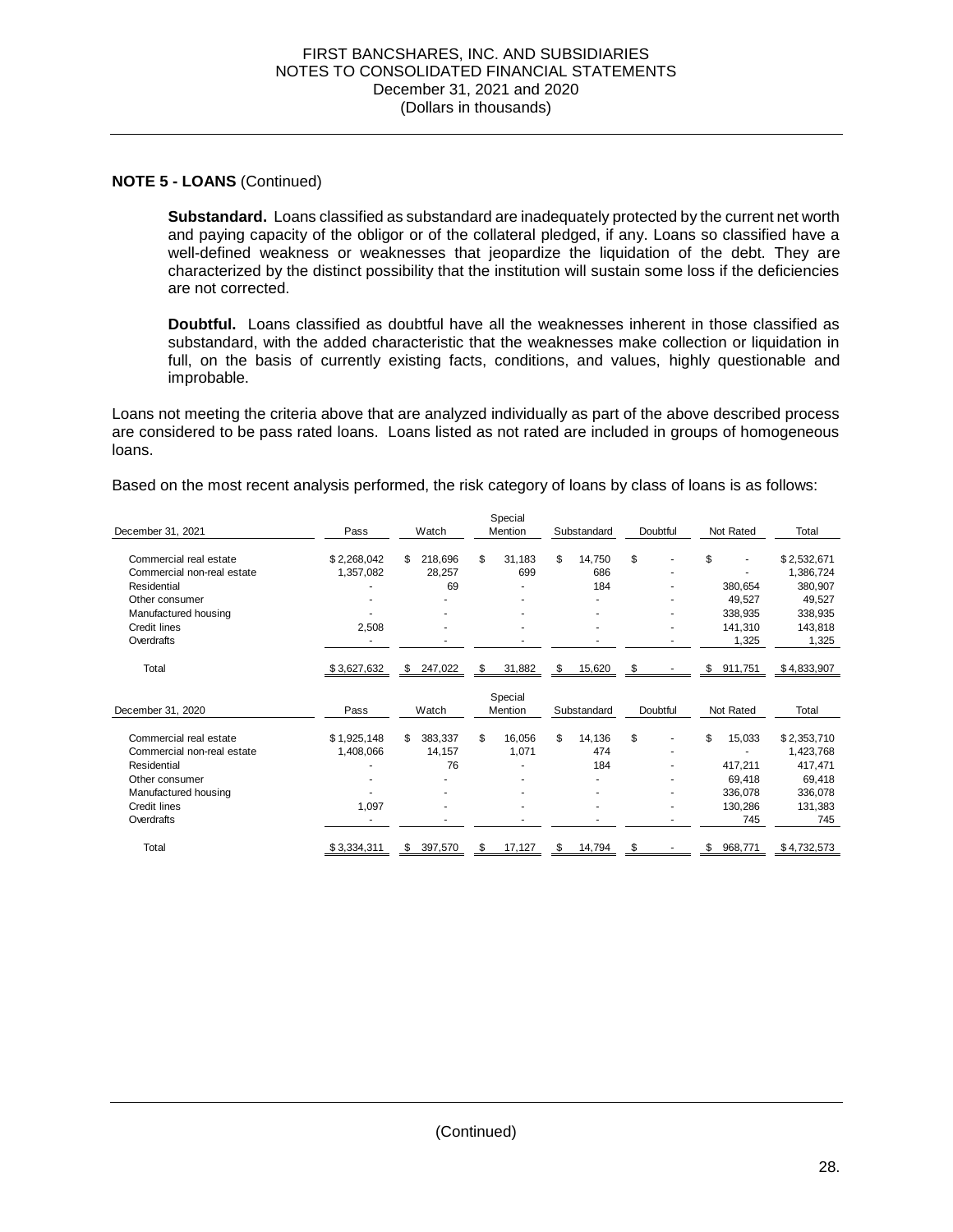The following table presents the recorded investment in residential and consumer loans based on payment activity as of December 31, 2021 and 2020:

| December 31, 2021           | Residential            | Other<br>Consumer   | Manufactured<br>Housing | Credit Lines         |
|-----------------------------|------------------------|---------------------|-------------------------|----------------------|
| Performing<br>Nonperforming | \$<br>379,126<br>1,781 | \$<br>49.262<br>265 | \$<br>338,935           | \$<br>143,499<br>319 |
| Total                       | 380,907<br>S.          | \$<br>49,527        | \$<br>338,935           | \$<br>143,818        |
| December 31, 2020           | Residential            | Other<br>Consumer   | Manufactured<br>Housing | <b>Credit Lines</b>  |
| Performing<br>Nonperforming | \$<br>415,355<br>2,116 | \$<br>69.038<br>380 | \$<br>336,078<br>-      | \$<br>131,065<br>318 |
| Total                       | 417,471                | 69,418<br>\$.       | \$<br>336,078           | 131,383              |

#### **NOTE 6 - PREMISES AND EQUIPMENT, NET**

Year-end premises and equipment, net were as follows:

|                                           | 2021         |    | 2020      |
|-------------------------------------------|--------------|----|-----------|
| Land                                      | \$<br>12,536 | \$ | 13,136    |
| Buildings and improvements                | 29,159       |    | 27,029    |
| Furniture, fixtures and equipment         | 47,353       |    | 47,714    |
| Total cost                                | 89,048       |    | 87,879    |
| Accumulated depreciation and amortization | (56, 522)    |    | (53, 211) |
|                                           |              |    |           |
|                                           | 32.526       | \$ | 34,668    |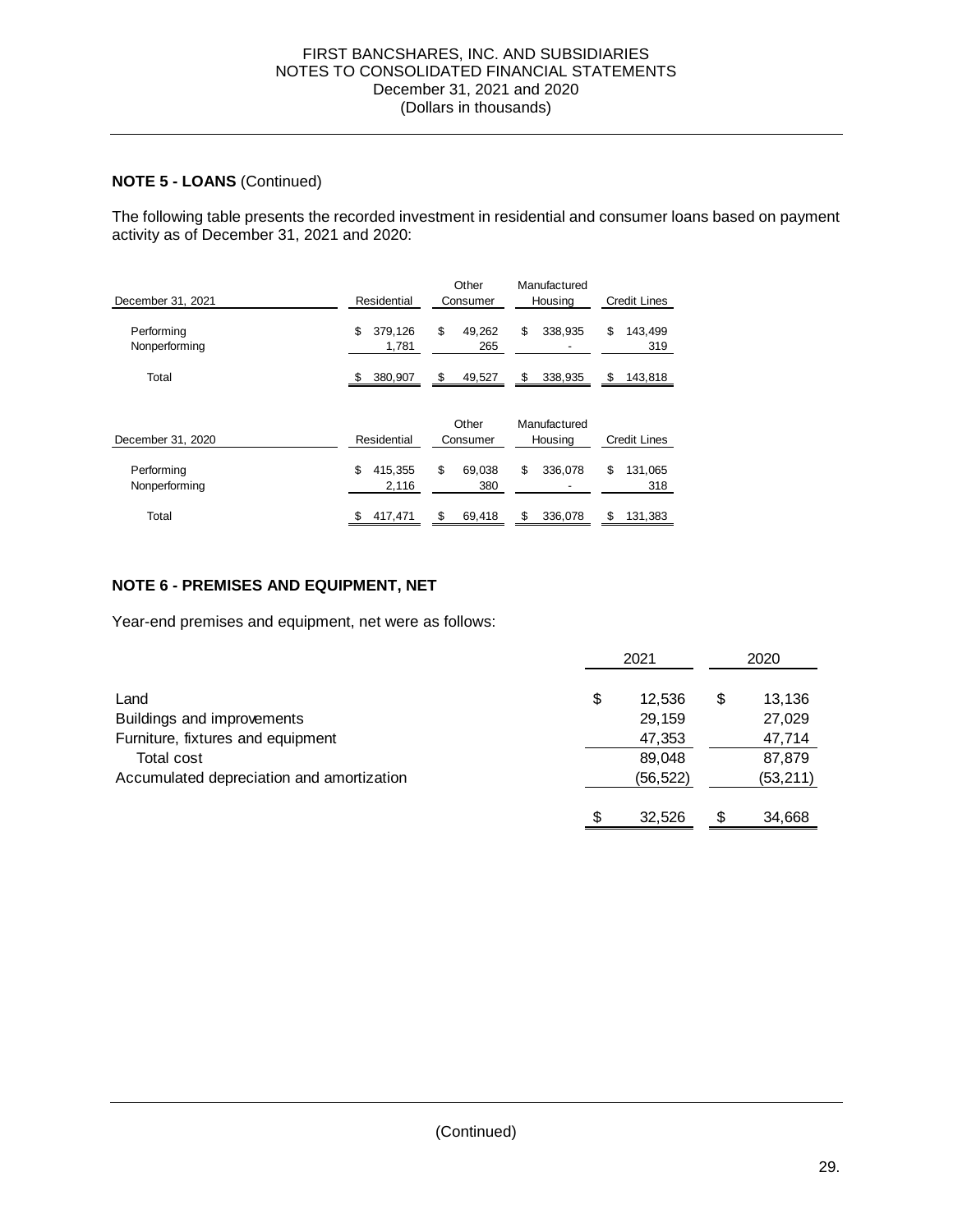#### **NOTE 7 - TIME DEPOSITS**

 The aggregate amount of certificates of deposit with a balance of \$250 thousand or more was approximately \$126.7 million at December 31, 2021 and \$111.4 million at December 31, 2020.

At year-end 2021, stated maturities of time deposits were as follows:

| 2022 | \$ | 446,068 |
|------|----|---------|
| 2023 |    | 49,395  |
| 2024 |    | 23,654  |
| 2025 |    | 23,762  |
| 2026 |    | 10,387  |
|      |    |         |
|      | S  | 553,266 |

#### **NOTE 8 - FEDERAL HOME LOAN BANK ADVANCES**

At year-end, advances from the Federal Home Loan Bank were as follows:

|                                                           | 2021    | 2020    |
|-----------------------------------------------------------|---------|---------|
| Maturities range from 2025 through 2030, with fixed rates |         |         |
| between $0.44\%$ to 3.28%, averaging 1.51%                | 260,000 | 260,000 |

 Each advance is payable at its maturity date, with a prepayment penalty for fixed rate advances. The advances were collateralized by \$707,586 and \$923,566 of one to four family residential mortgage loans, multifamily residential mortgage loans and commercial real estate loans under a blanket lien arrangement at year-end 2021 and 2020. Based on this collateral and the Corporation's holdings of FHLB stock, the Corporation is eligible to borrow up to a total of \$600,000 at year-end 2021.

Payments over the next five years are as follows:

| 2022       | \$            |
|------------|---------------|
| 2023       |               |
| 2024       |               |
| 2025       | 30,000        |
| 2026       | 50,000        |
| Thereafter | 180,000       |
|            |               |
|            | \$<br>260,000 |

 The Federal Home Loan Bank holds put options on \$190,000 of advances that have scheduled maturities ranging from 2026 to 2030.

At December 31, 2021, the Corporation had available \$25,000 in a credit line with the FHLB.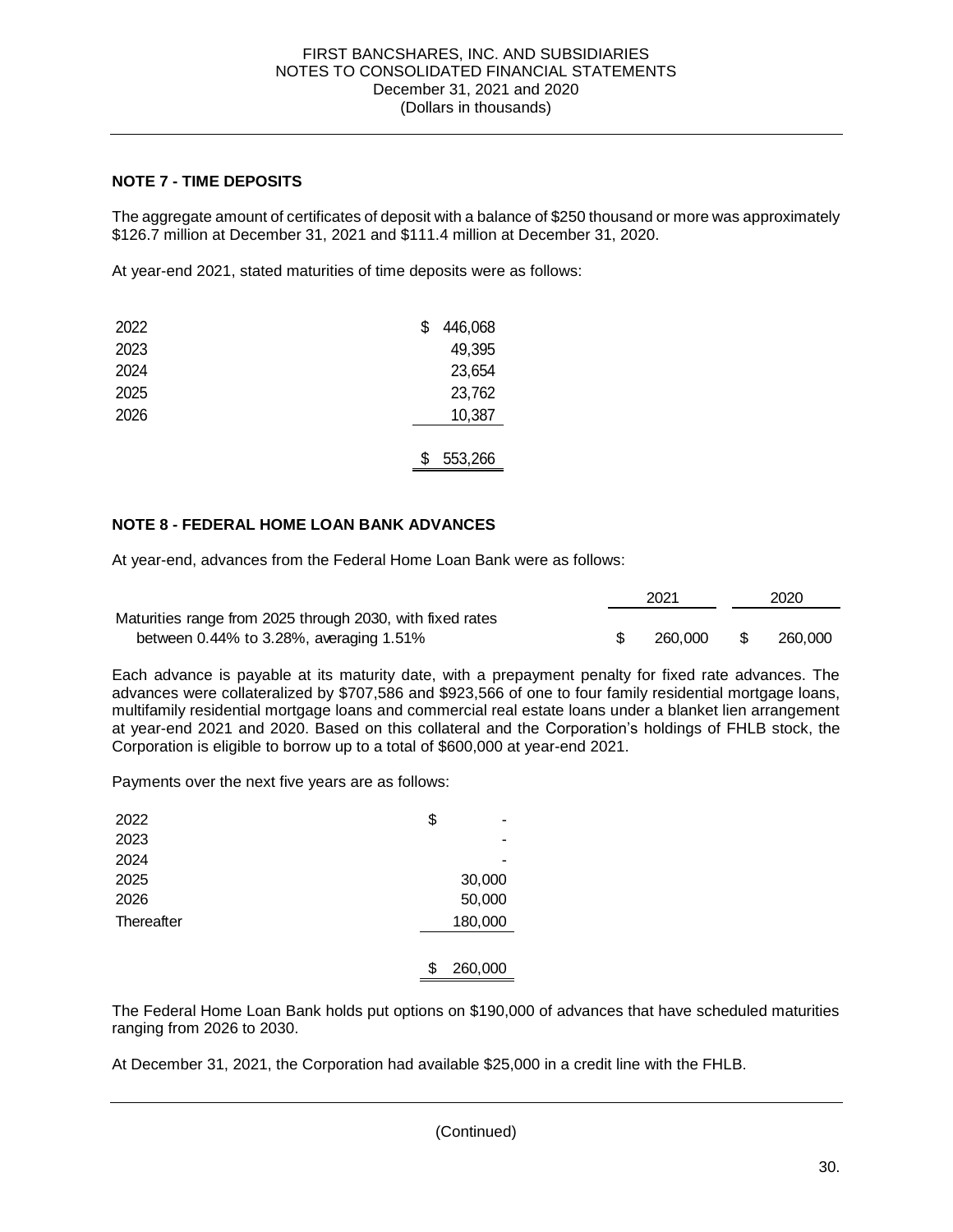#### **NOTE 9 - SUBORDINATED DEBENTURES**

 In 2016 the Corporation issued convertible subordinated debentures totaling \$7,500. The debentures are unsecured, bear interest at a fixed rate of 5.25% and pay interest semi-annually. The debentures mature on April 15, 2022. The Corporation may elect to redeem the debentures at any time, subject to regulatory approval.

 Starting on April 15, 2019 note holders have the option to convert their notes to shares of common stock. The election to convert is exercisable every April 15<sup>th</sup> and October 15<sup>th</sup> until the debentures reach maturity. If conversion is exercised, notes are converted to shares of common stock of the Corporation at the fair value of the common stock at the date of conversion. The subordinated debentures will be cancelled in the event the debentures are redeemed or converted to common stock. The option to convert notes to shares of common stock was not exercised in April or October 2021. The balance of convertible subordinated debentures was \$4,000 as of December 31, 2021.

 The subordinated debentures may be included in Corporation's total risk-based capital (with certain limitations) under current regulatory guidelines and interpretations.

#### **NOTE 10 - OTHER BORROWINGS**

 On June 29, 2017 the Corporation issued \$50,000 of senior notes. The notes bear interest at the rate of 4.25% payable semiannually and have a maturity date of July 1, 2022. The notes are unsecured and unsubordinated.

At year-end 2021 and 2020 the Corporation had \$49,800 and \$49,800 of senior notes outstanding.

#### **NOTE 11 - EMPLOYEE BENEFIT PLANS**

 The Bank has a trusteed contributory profit-sharing plan covering substantially all employees. All contributions to the plan are funded with the trustee and are made at the discretion of the Bank's Board of Directors. The Bank did not make a contribution to the plan for year-end December 31, 2021 or 2020. The Bank's profit-sharing plan also includes a 401(k) feature for the exclusive benefit of its employees. The 401(k) feature is a voluntary benefit and participation is at the discretion of the employee.

 For 2021 and 2020, the Bank matched 66.67% of the employee contributions to a maximum of 6% of employee qualified earnings. For the years ended December 31, 2021 and 2020, these matching funds amounted to \$2,437 and \$2,238.

 with a trustee and are at the discretion of the Corporation's Board of Directors. The Corporation's contributions and expense for the years ended December 31, 2021 and 2020 were \$3,500 and \$3,000. The Corporation has an Associate Stock Ownership Plan (ASOP). All contributions to the plan are funded

 During the year-ended December 31, 2021, no shares were purchased and 63 shares were distributed from the plan and during the year-ended December 31, 2020, no shares were purchased and 4 shares were distributed from the plan. As of December 31, 2021 and 2020, the ASOP held 11,272 and 11,335 shares of the Corporation's stock of which 497 shares and 485 shares are unallocated to employees. Upon distribution of shares to a participant, the participant has the right to require the Corporation to purchase shares at the most recent appraised value in accordance with the terms and conditions of the plan. The fair value of the shares held by the ASOP approximated \$100,219 and \$83,562 at December 31, 2021 and 2020.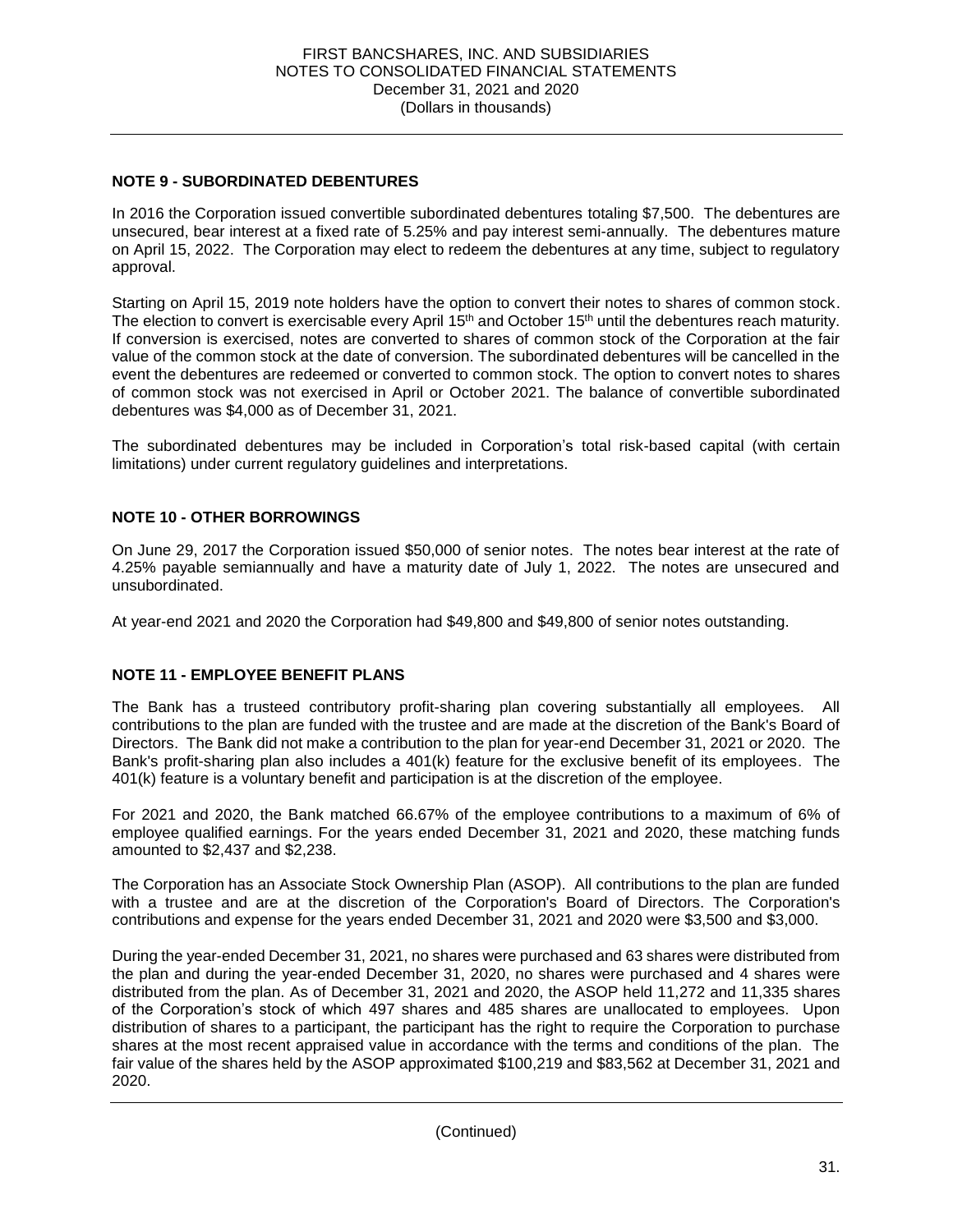#### **NOTE 12 - INCOME TAXES**

Income tax expense was as follows:

|          | 2021         | 2020         |
|----------|--------------|--------------|
| Federal  |              |              |
| Current  | \$<br>19,396 | \$<br>22,756 |
| Deferred | 710          | (5, 677)     |
|          | 20,106       | 17,079       |
| State    |              |              |
| Current  | 5,603        | 6,115        |
| Deferred | 156          | (910)        |
|          | 5,759        | 5,205        |
| Total    | \$<br>25,865 | 22,284<br>\$ |
|          |              |              |

 Effective tax rates differ from federal statutory rate of 21% for 2021 and 2020 applied to income before income tax expense due to the following:

|                                                            | 2021         | 2020         |
|------------------------------------------------------------|--------------|--------------|
| Income taxes computed at statutory federal income tax rate | \$<br>22.894 | \$<br>19,783 |
| Increase (decrease) in taxes resulting from:               |              |              |
| Tax-exempt interest income                                 | (1, 433)     | (1, 213)     |
| Bank owned life insurance                                  | (111)        | (144)        |
| Captive insurance income not subject to tax                | (95)         | (378)        |
| State income tax, net of federal income tax                | 4,550        | 4,112        |
| Change in unrecognized tax benefits                        |              |              |
| Tax credits                                                | (47)         | (47)         |
| Other                                                      | 107          | 171          |
| Total                                                      | 25,865       | 22,284       |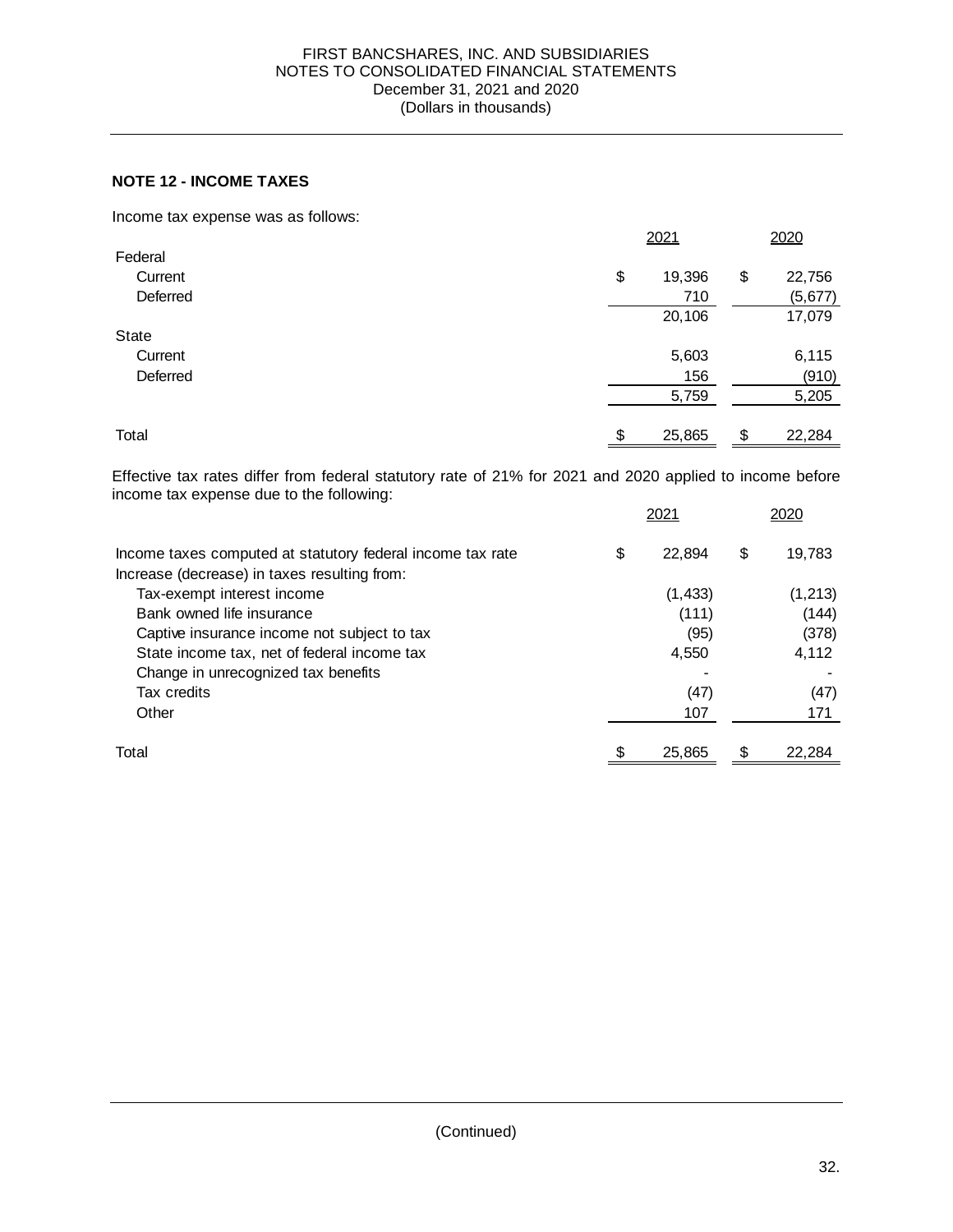#### **NOTE 12 - INCOME TAXES** (continued)

Year-end deferred tax assets and liabilities were due to the following:

|                                                      | 2021         | 2020         |
|------------------------------------------------------|--------------|--------------|
| Deferred tax assets:                                 |              |              |
| Allowance for loan losses                            | \$<br>15,447 | \$<br>16,567 |
| Nonaccrual loan and security interest                | 229          | 235          |
| Deferred compensation liability                      | 32           | 58           |
| Retirement benefits liability                        | 254          | 194          |
| Fixed asset depreciation                             | 358          |              |
| Other real estate owned                              |              | 472          |
| Other                                                | 850          | 266          |
|                                                      | 17,170       | 17,792       |
| Deferred tax liablities:                             |              |              |
| Net unrealized gain on securities available for sale | (1,712)      | (4,208)      |
| Prepaid assets                                       | (1,079)      | (1, 104)     |
| Stock dividends                                      | (81)         | (81)         |
| Mortgage servicing rights                            | (1,578)      | (1, 438)     |
| Fixed asset depreciation                             |              | (75)         |
| Deferred loan fees and costs                         | (549)        | (345)        |
| Other                                                | (21)         | (21)         |
|                                                      | (5,020)      | (7, 272)     |
| Net deferred tax assets                              | \$<br>12,150 | \$<br>10,520 |

 The Corporation evaluated its deferred tax asset at year-end 2021 and has concluded that it is more likely than not that it will be realized. The Corporation expects to have taxable income in the future such that the deferred tax asset will be realized. Therefore, no valuation allowance is required.

 Included in accrued interest payable and other liabilities in the consolidated balance sheets at December 31, 2021 and 2020, was an income tax contingency reserve in the amount of \$1,000 and \$1,150, respectively, related to uncertain matters from state income tax returns. The Corporation does not expect a significant change in unrecognized tax benefits in the next twelve months.

 ended December 31, 2021 and 2020 was \$0 and \$0, and the amount accrued for interest and penalties at December 31, 2021 and 2020 were \$0 and \$0, respectively. The total amount of interest and penalties recorded in the consolidated statements of income for the years

 The Corporation and its subsidiaries are subject to U.S. federal income tax as well as income tax of the State of Indiana and various other states. The Corporation is no longer subject to examination by taxing authorities for years before 2018.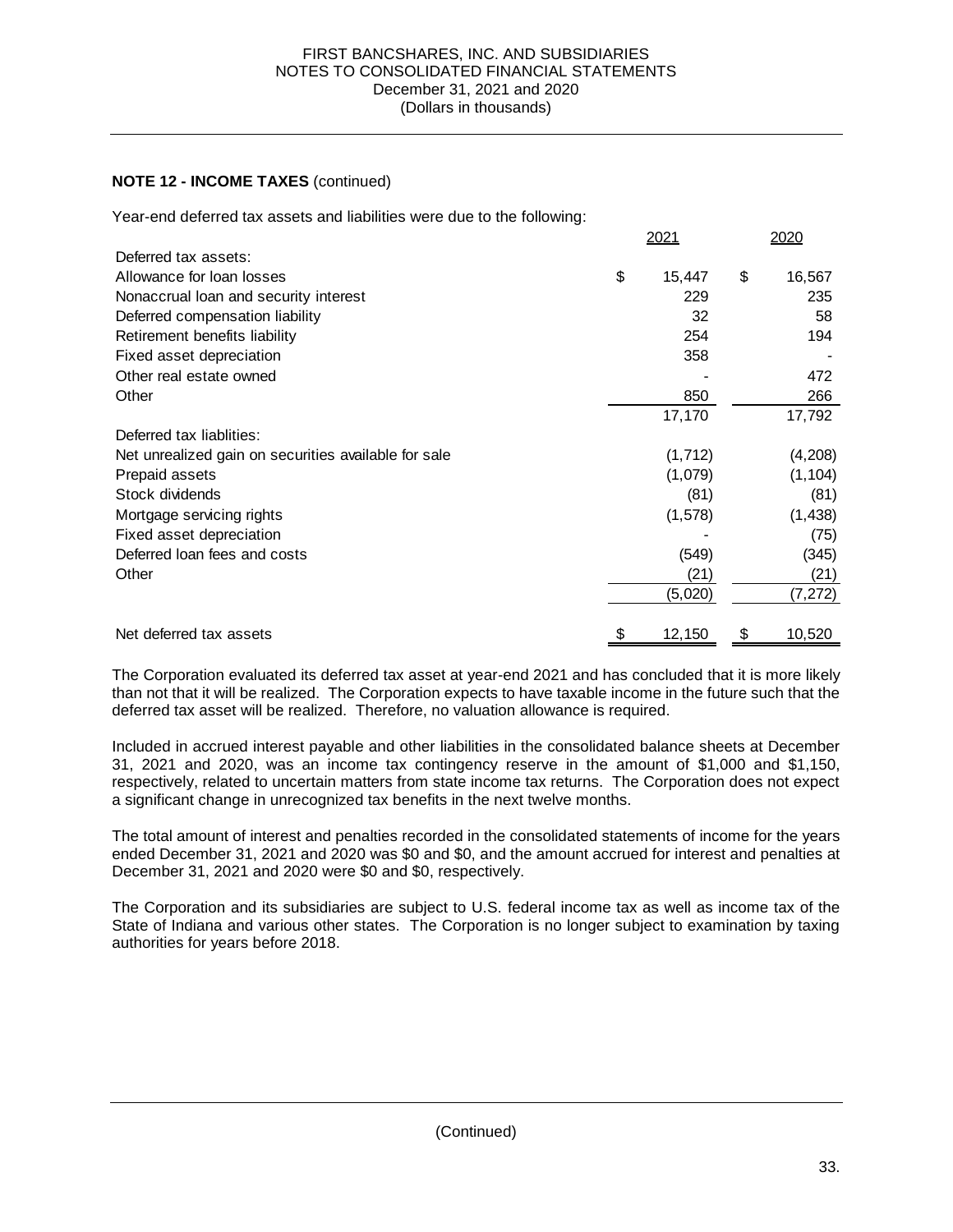#### **NOTE 13 - RELATED PARTY TRANSACTIONS**

 Certain directors and executive officers of the Corporation and the Bank, as well as companies and partnerships with which they are affiliated, are customers of the Bank in the ordinary course of business.

 At December 31, 2021 and 2020, the outstanding loans to directors, executive officers and their interests amounted to \$114,162 and \$95,310, which includes loans originated by the Bank sold servicing retained.

 In addition, there are related parties that have ownership interest in certain assets which are leased on a long-term basis by the Bank. These lease commitments are included in Note 14 and are as follows:

|                                     |                  |                   | Monthly Payments |
|-------------------------------------|------------------|-------------------|------------------|
| <b>Related Party Leases</b>         | Lease Start Date | Lease End Date    | as of 12/31/2021 |
| Schererville East Branch            | January 2016     | December 2025     | \$<br>20         |
| <b>Retail Operations Department</b> | January 2017     | December 2021     | \$               |
| Loan Review                         | October 2017     | September 2022    | \$<br>4          |
| <b>Highland Branch</b>              | November 2017    | October 2023      | \$               |
| <b>Operations Center</b>            | November 2017    | June 2028         | 237              |
| Dyer Branch                         | April 2018       | <b>April 2023</b> | 9                |
| <b>Talent Development</b>           | <b>July 2018</b> | June 2023         | 3                |
| Mortgage Center                     | August 2020      | <b>July 2025</b>  | 20               |
| Storage Space                       | September 2020   | <b>July 2025</b>  | \$<br>3          |

The aggregate rent expense under all related party leases was \$3,716 in 2021 and \$3,634 in 2020.

#### **NOTE 14 - COMMITMENTS AND CONTINGENCIES**

 The Bank leases twenty-five of its branch offices, six ATM locations and seventeen other properties under lease agreements which expire between March 31, 2022 and June 30, 2033 and require various minimum party leases reported above, under the leases are \$32,793 and are payable as follows: 2022 - \$5,283; 2023 - \$5,192; 2024 - \$5,111; 2025 - \$4,785; 2026 - \$4,236 and thereafter \$8,186. The total rental expense amounted to \$5,455 and \$5,405 for the years ended December 31, 2021 and 2020. annual rentals. The total future minimum rental commitments at December 31, 2021, including the related

 meet financing needs of its customers. These financial instruments include commitments to make loans, revolving lines of credit and standby letters of credit. The Bank's exposure to credit loss in the event of nonperformance by the other party for these financial instruments is represented by the contractual amount of the commitments. The Bank follows the same credit policy to make such commitments as it uses for The Bank is a party to financial instruments with off-balance-sheet risk in the normal course of business to on-balance-sheet items.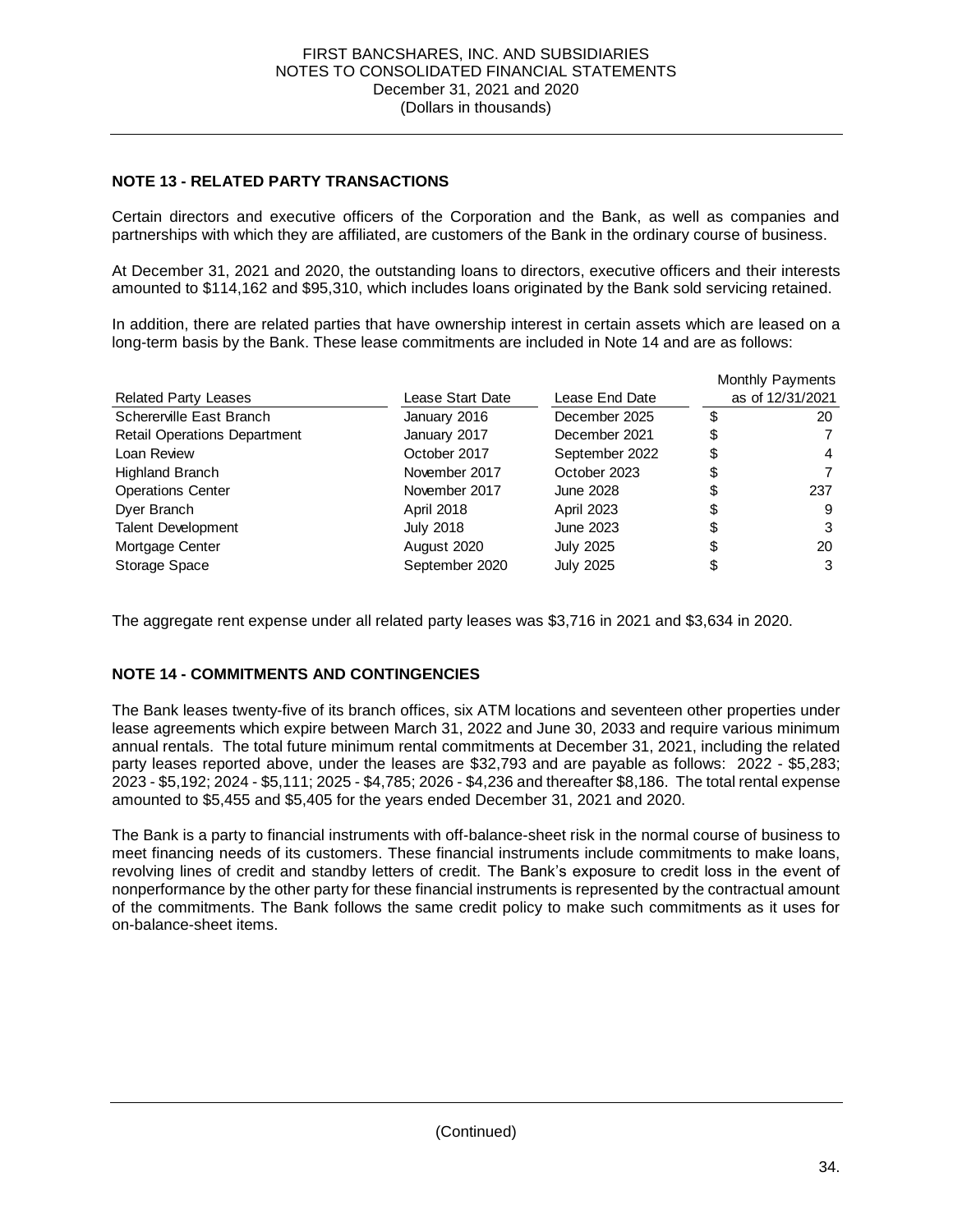#### **NOTE 14 - COMMITMENTS AND CONTINGENCIES** (Continued)

 A summary of the notional or contractual amounts of financial instruments with off-balance-sheet risk at year-end follows:

|                              | 2021      | 2020          |
|------------------------------|-----------|---------------|
| Commitments to extend credit | \$24.254  | 25.934<br>\$. |
| Revolving lines of credit    | 1.048.037 | 762.357       |
| Standby letters of credit    | 22.776    | 21.143        |

 Since many commitments to make loans expire without being used, the amount does not necessarily represent future cash commitments. Collateral obtained upon exercise of the commitment is determined using management's credit evaluation of the borrower and may include real estate, vehicles, business assets, deposits, and other items. Risk of loss is limited to the contractual amount of the financial instruments.

 and legal actions arising in the ordinary course of business. In the opinion of management, the ultimate disposition of these matters is not expected to have a material effect on the Corporation's financial condition There are various contingent liabilities that are not reflected in the financial statements, including claims or results of operations.

#### **NOTE 15 - FAIR VALUE**

 Fair value is the exchange price that would be received for an asset or paid to transfer a liability (exit price) in the principal or most advantageous market for the asset or liability in an orderly transaction between market participants on the measurement date. The standard describes three levels of inputs that may be used to measure fair value:

 Level 1: Quoted prices (unadjusted) for identical assets or liabilities in active markets that the entity has the ability to access as of the measurement date.

 Level 2: Significant other observable inputs other than Level 1 prices such as quoted prices for similar assets or liabilities; quoted prices in markets that are not active; or other inputs that are observable or can be corroborated by observable market data.

 Level 3: Significant unobservable inputs that reflect a reporting entity's own assumptions about the assumptions that market participants would use in pricing an asset or liability.

The Corporation used the following methods and assumptions to estimate fair value:

Mutual Fund Investment: The fair value of mutual fund investments are determined by obtaining quoted prices on nationally recognized security exchanges (Level 1 inputs).

Securities: The fair values of securities available for sale are determined by obtaining quoted prices on nationally recognized securities exchanges (Level 1 inputs) or matrix pricing, which is a mathematical technique widely used in the industry to value debt securities without relying exclusively on quoted prices for the specific securities but rather by relying on the securities' relationship to other benchmark quoted securities (Level 2 inputs)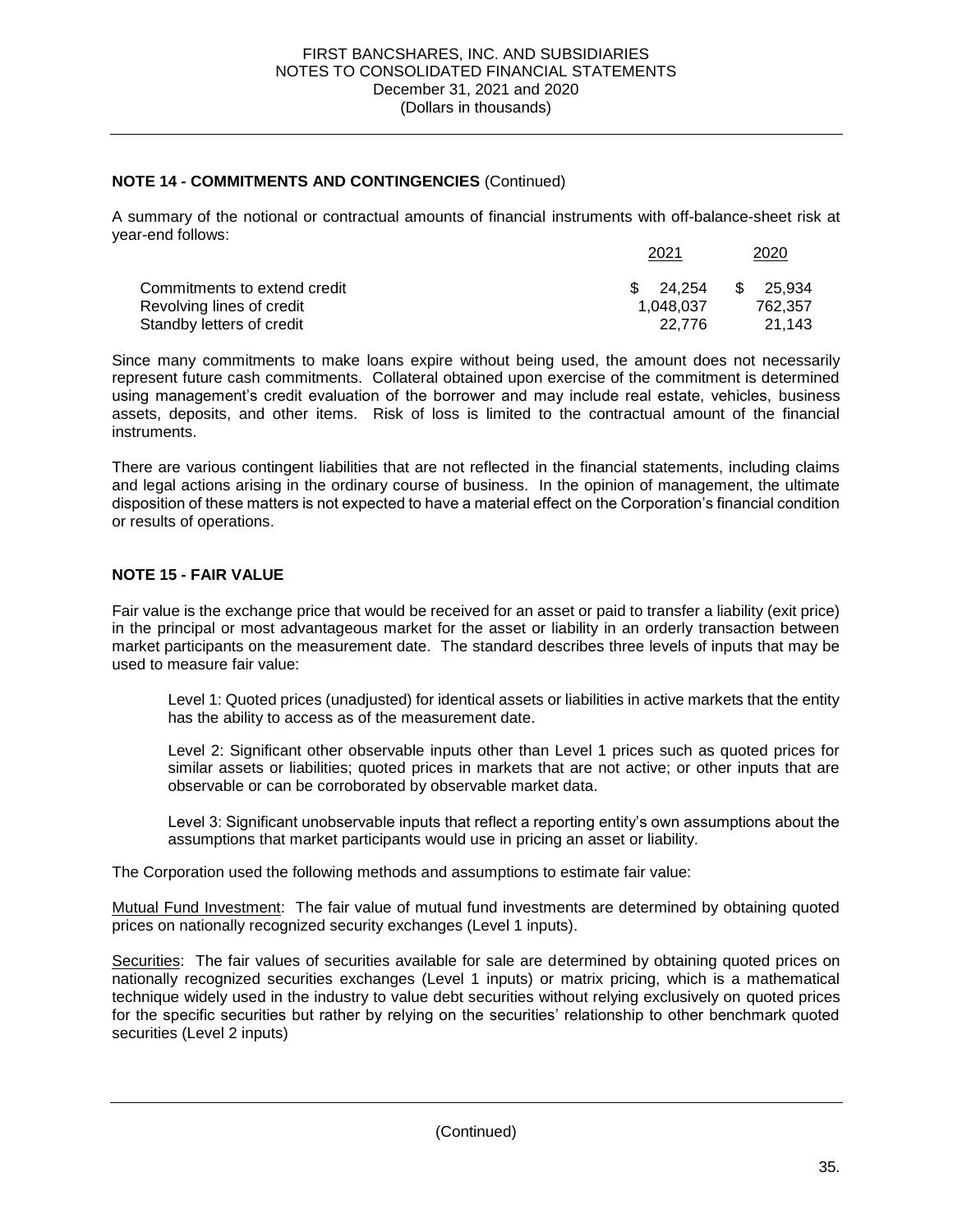#### Mortgage Loans Held for Sale, at Fair Value:

 The fair value of mortgage loans held for sale is determined using quoted prices from similar assets adjusted for specific attributes of that loan. (Level 2).

Derivatives: The fair value of derivative financial instruments is based on derivative valuation models using market data inputs as of the valuation date. (Level 2).

 management's expertise and knowledge of the client and client's business, resulting in a Level 3 fair Impaired Loans: At the time a loan is considered impaired, it is valued at the lower of cost or fair value. Impaired loans carried at fair value generally receive specific allocations of the allowance for loan losses. For collateral dependent loans, fair value is commonly based on recent real estate appraisals. These appraisals may utilize a single valuation approach or a combination of approaches including comparable sales and the income approach. Adjustments are routinely made in the appraisal process by the independent appraisers to adjust for differences between the comparable sales and income data available. Such adjustments are usually significant and typically result in a Level 3 classification of the inputs for determining fair value. Non-real estate collateral may be valued using an appraisal, net book value per the borrower's financial statements, or aging reports, adjusted or discounted based on management's historical knowledge, changes in market conditions from the time of the valuation, and value classification. Impaired loans are evaluated on a quarterly basis for additional impairment and adjusted accordingly.

Other Real Estate Owned: Assets acquired through or instead of loan foreclosure are initially recorded at fair value less costs to sell when acquired, establishing a new cost basis. These assets are subsequently accounted for at lower of cost or fair value less estimated costs to sell. Fair value is commonly based on recent real estate appraisals. These appraisals may utilize a single valuation approach or a combination of approaches including comparable sales and the income approach. Adjustments are routinely made in the appraisal process by the independent appraisers to adjust for differences between the comparable sales and income data available. Such adjustments are usually significant and typically result in a Level 3 classification of the inputs for determining fair value.

 Appraisals for both collateral-dependent impaired loans and real estate owned are performed by certified general appraisers (for commercial properties) or certified residential appraisers (for residential properties) whose qualifications and licenses have been reviewed and verified by the Corporation. Once received, a member of the Credit Department reviews the assumptions and approaches utilized in the appraisal as well as the overall resulting fair value in comparison with independent data sources such as recent market data or industry-wide statistics. After the review of the appraisal, the Corporation typically applies a discount for liquidation and other considerations.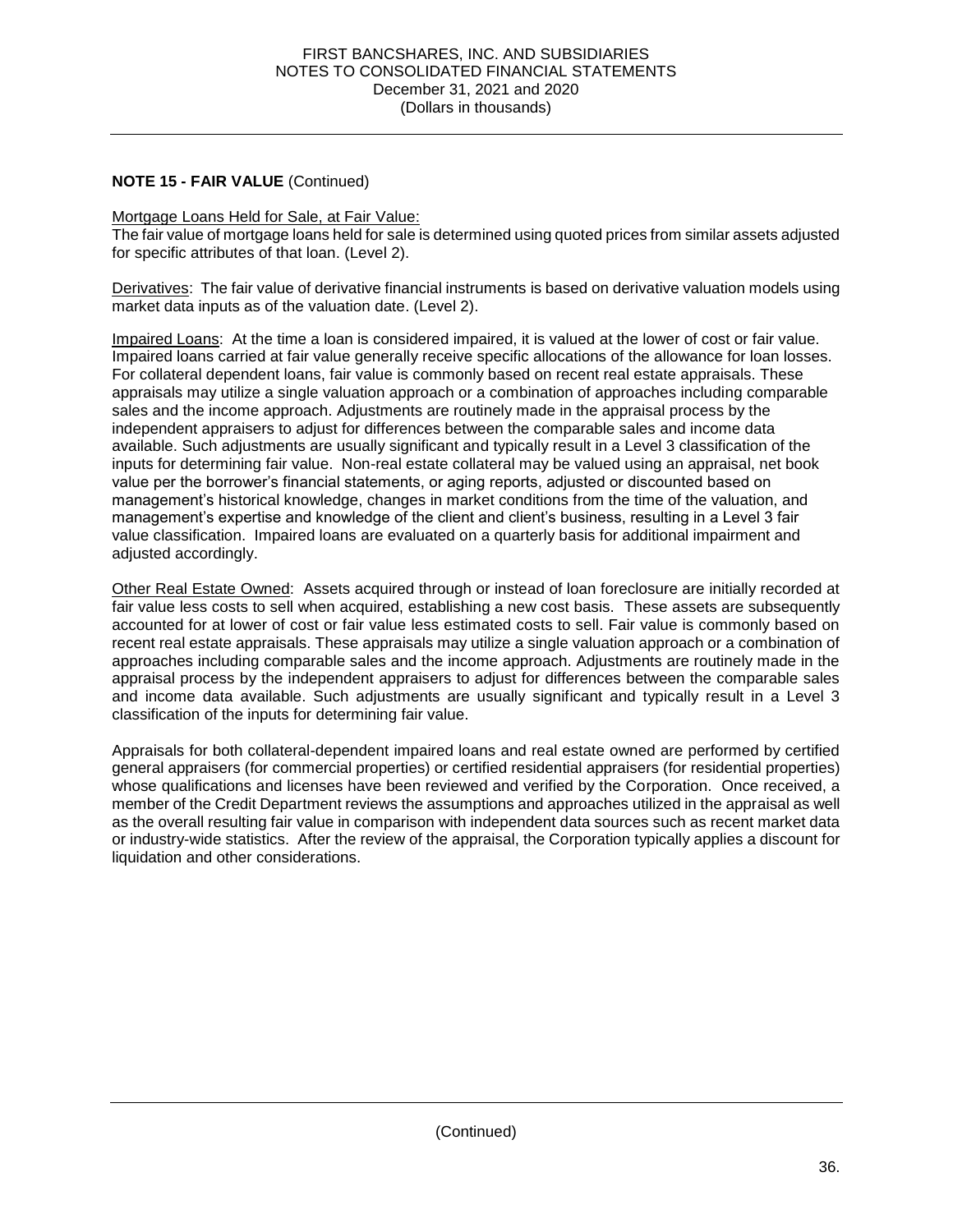#### Į. Assets Measured on a Recurring Basis

Assets measured at fair value on a recurring basis are summarized below:

|                                                                                                                                               | December 31, 2021 Using: |                                                   |                                                                                |  |                                                     |                                                   |                                                 |  |  |
|-----------------------------------------------------------------------------------------------------------------------------------------------|--------------------------|---------------------------------------------------|--------------------------------------------------------------------------------|--|-----------------------------------------------------|---------------------------------------------------|-------------------------------------------------|--|--|
|                                                                                                                                               | Carrying Value           |                                                   | Quoted Prices in<br>Active Markets for<br><b>Identical Assets</b><br>(Level 1) |  | Significant Other<br>Observable Inputs<br>(Level 2) |                                                   | Significant<br>Unobservable Inputs<br>(Level 3) |  |  |
| <b>Financial Assets:</b><br>Securities available-for-sale:                                                                                    |                          |                                                   |                                                                                |  |                                                     |                                                   |                                                 |  |  |
| U.S. government agencies<br>State and political subdivisions<br>Mortgage-backed - residential<br>Collateralized mortgage obligations<br>Other | \$                       | 24.618<br>364,116<br>200,745<br>148,723<br>13,678 | \$                                                                             |  | \$                                                  | 24,618<br>364,116<br>200,745<br>148.723<br>13,678 | \$                                              |  |  |
| Total securities available-for-sale                                                                                                           | S                        | 751,880                                           | \$                                                                             |  | S                                                   | 751,880                                           | \$                                              |  |  |
| Mutual fund investments                                                                                                                       | \$                       |                                                   | \$                                                                             |  | \$                                                  |                                                   | \$                                              |  |  |
| Mortgage loans held for sale                                                                                                                  | \$                       | 10,932                                            | \$                                                                             |  | \$                                                  | 10,932                                            | \$                                              |  |  |
| Mortgage banking derivative asset                                                                                                             | \$                       | 781                                               | \$                                                                             |  | \$                                                  | 781                                               | \$                                              |  |  |
| Interest rate swaps - assets                                                                                                                  | \$                       | 53,977                                            | \$                                                                             |  | \$                                                  | 53,977                                            | \$                                              |  |  |
| <b>Financial Liabilities:</b><br>Interest rate swaps - liabilities                                                                            | \$                       | 53,977                                            | \$                                                                             |  | \$                                                  | 53,977                                            | \$                                              |  |  |
| Forward contracts related to mortgage<br>loans held for sale                                                                                  | \$                       |                                                   | \$                                                                             |  | \$                                                  |                                                   | \$                                              |  |  |

|                                                                                                                                                                                                             | Fair Value Measurements at<br>December 31, 2020 Using: |                                                 |                                                                                       |        |                                                     |                                                 |                                                 |  |  |  |
|-------------------------------------------------------------------------------------------------------------------------------------------------------------------------------------------------------------|--------------------------------------------------------|-------------------------------------------------|---------------------------------------------------------------------------------------|--------|-----------------------------------------------------|-------------------------------------------------|-------------------------------------------------|--|--|--|
|                                                                                                                                                                                                             |                                                        | Carrying Value                                  | Quoted Prices in<br><b>Active Markets for</b><br><b>Identical Assets</b><br>(Level 1) |        | Significant Other<br>Observable Inputs<br>(Level 2) |                                                 | Significant<br>Unobservable Inputs<br>(Level 3) |  |  |  |
| <b>Financial Assets:</b><br>Securities available-for-sale:<br>U.S. government agencies<br>State and political subdivisions<br>Mortgage-backed - residential<br>Collateralized mortgage obligations<br>Other | \$                                                     | 5.768<br>233,652<br>181,182<br>147,478<br>1,498 | \$                                                                                    |        | \$                                                  | 5.768<br>233,652<br>181.182<br>147,478<br>1,498 | \$                                              |  |  |  |
| Total securities available-for-sale                                                                                                                                                                         | \$                                                     | 569,578                                         | \$                                                                                    |        |                                                     | 569,578                                         | \$                                              |  |  |  |
| Mutual fund investments                                                                                                                                                                                     | \$                                                     | 10,707                                          | \$                                                                                    | 10.707 | \$                                                  |                                                 | \$                                              |  |  |  |
| Mortgage loans held for sale                                                                                                                                                                                | \$                                                     | 23.279                                          | \$                                                                                    |        | \$                                                  | 23.279                                          | \$                                              |  |  |  |
| Mortgage banking derivative asset                                                                                                                                                                           | \$                                                     | 2,614                                           | \$                                                                                    |        | \$                                                  | 2,614                                           | \$                                              |  |  |  |
| Interest rate swaps - assets                                                                                                                                                                                | \$                                                     | 99,417                                          | \$                                                                                    |        | \$                                                  | 99,417                                          | \$                                              |  |  |  |
| <b>Financial Liabilities:</b><br>Interest rate swaps - liabilities                                                                                                                                          | \$                                                     | 99.417                                          | \$                                                                                    |        | \$                                                  | 99.417                                          | \$                                              |  |  |  |
| Forward contracts related to mortgage<br>loans held for sale                                                                                                                                                | \$                                                     | 422                                             | \$                                                                                    |        | \$                                                  | 422                                             | \$                                              |  |  |  |

(Continued)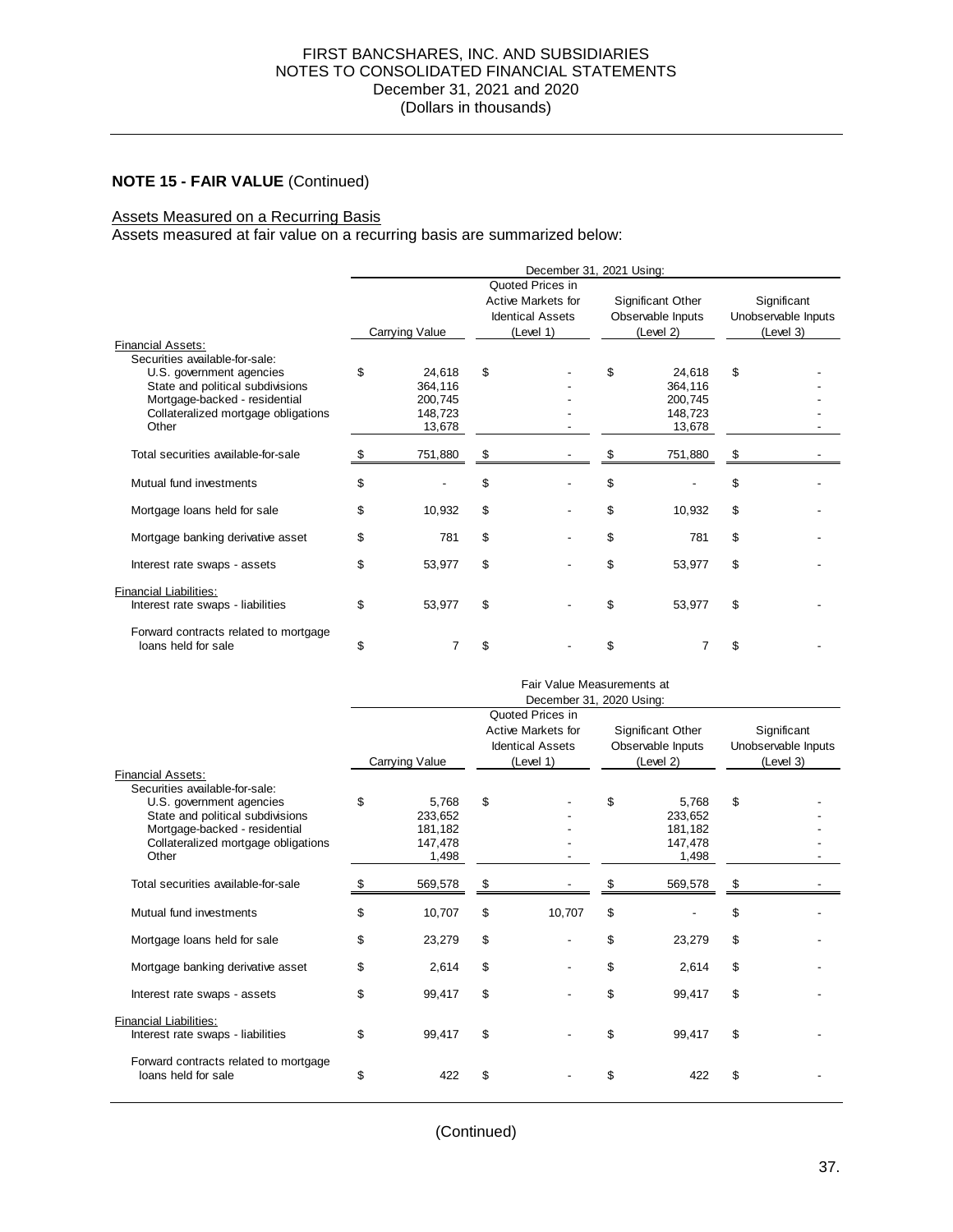There were no assets measured at fair value on a recurring basis using significant unobservable inputs (Level 3) for the years ended December 31, 2021 and 2020.<br>Assets Measured on a Non-Recurring Basis

#### **Assets Measured on a Non-Recurring Basis**

Assets measured at fair value on a non-recurring basis are summarized below:

|                                       | Fair Value Measurements at<br>December 31, 2021 Using: |                |                                                                                |                                      |                                                     |           |                                                 |           |  |
|---------------------------------------|--------------------------------------------------------|----------------|--------------------------------------------------------------------------------|--------------------------------------|-----------------------------------------------------|-----------|-------------------------------------------------|-----------|--|
|                                       | Carrying Value                                         |                | Quoted Prices in<br>Active Markets for<br><b>Identical Assets</b><br>(Level 1) |                                      | Significant Other<br>Observable Inputs<br>(Level 2) |           | Significant<br>Unobservable Inputs<br>(Level 3) |           |  |
| Impaired loans (collateral dependent) | \$                                                     | 533            | \$                                                                             |                                      | \$                                                  |           | \$                                              | 533       |  |
| Other real estate owned               |                                                        | 250            |                                                                                |                                      |                                                     |           |                                                 | 250       |  |
|                                       | Fair Value Measurements at<br>December 31, 2020 Using: |                |                                                                                |                                      |                                                     |           |                                                 |           |  |
|                                       |                                                        |                |                                                                                | Quoted Prices in                     |                                                     |           |                                                 |           |  |
|                                       |                                                        |                |                                                                                | Active Markets for                   | Significant Other<br>Observable Inputs              |           | Significant<br>Unobservable Inputs              |           |  |
|                                       |                                                        | Carrying Value |                                                                                | <b>Identical Assets</b><br>(Level 1) |                                                     | (Level 2) |                                                 | (Level 3) |  |
| Impaired loans                        | \$                                                     | 18.321         | \$                                                                             |                                      | \$                                                  |           | \$                                              | 18.321    |  |
| Other real estate owned               |                                                        | 12.467         |                                                                                |                                      |                                                     |           |                                                 | 12.467    |  |

 The following table presents quantitative information about level 3 fair value measurements for financial instruments measured at fair value on a non-recurring basis at December 31, 2021 and 2020:

| December 31, 2021<br>Impaired loans<br>(collateral dependent) | \$ | Fair Value<br>533 | Valuation<br>Technique(s)<br>Collateral based<br>measurements | Unobservable Input(s)<br>Discount to reflect current<br>market conditions and<br>ultimate collectibility | Range <sup>(1)</sup><br>(Weighted<br>Average)<br>0% |
|---------------------------------------------------------------|----|-------------------|---------------------------------------------------------------|----------------------------------------------------------------------------------------------------------|-----------------------------------------------------|
| Other real estate owned                                       | \$ | 250               | Sales comparison<br>approach                                  | Adjustment for difference<br>between the comparable<br>sales                                             | 0%                                                  |
|                                                               |    |                   | Valuation                                                     |                                                                                                          | Range<br>(Weighted                                  |
| December 31, 2020                                             |    | Fair Value        | Technique(s)                                                  | Unobservable Input(s)                                                                                    | Average)                                            |
| \$18,321<br>Impaired loans                                    |    |                   | Sales comparison<br>approach                                  | Adjustment for differences<br>between the comparable<br>sales                                            | 2 to 9%<br>(8%)                                     |
|                                                               |    |                   |                                                               | Capitalization rate                                                                                      | n/a                                                 |
|                                                               |    |                   |                                                               | Discount for collection                                                                                  | 0 to 10%                                            |
|                                                               |    |                   |                                                               | issues and changes in<br>market conditions                                                               | (10%)                                               |
| Other real estate owned                                       |    | \$12,467          | Sales comparison<br>approach                                  | Adjustment for difference<br>between the comparable<br>sales                                             | 0 to $3%$<br>(2%)                                   |

 (1) For 2021, the table represent one impaired loan and one other real estate owned property and therefore, a range is not applicable.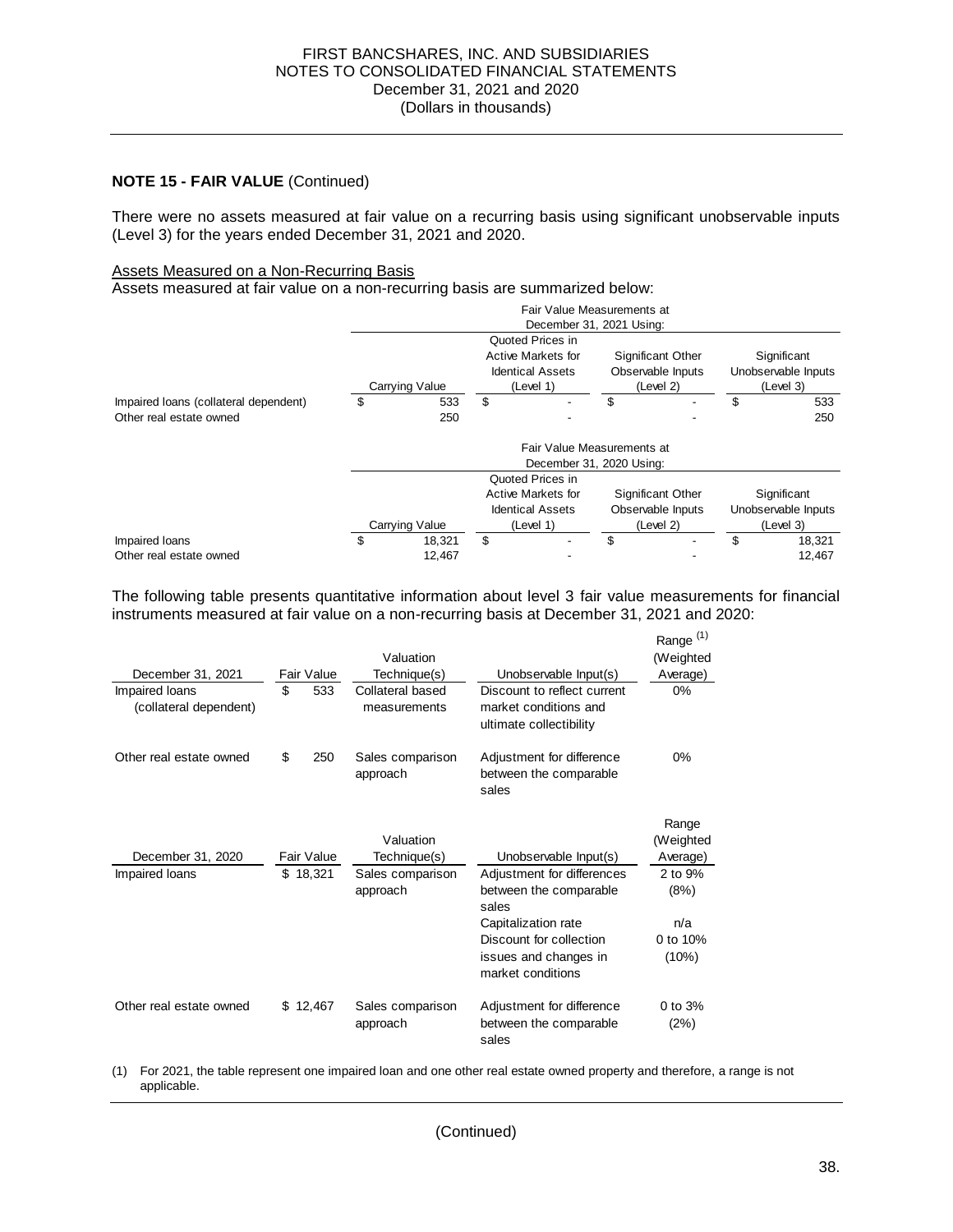#### Financial Instruments Recorded Using Fair Value Option

 The Corporation records loans held for sale at fair value. These loans are intended for sale and the Corporation believes that the fair value is the best indicator of the resolution of these loans. Interest income is recorded based on the contractual terms of the loan and in accordance with the Corporation's policy on loans held for investment. None of these loans are 90 days or more past due nor on non-accrual as of December 31, 2021 and December 31, 2020.

 As of December 31, 2021 and December 31, 2020, the aggregate fair value, contractual balance (including accrued interest), and gain or loss was as follows:

|                        | 2021   | 2020 |        |  |
|------------------------|--------|------|--------|--|
| Aggregate fair value   | 10.932 |      | 23.279 |  |
| Contractual fair value | 10.618 |      | 18.134 |  |
| Gain (loss)            | 314    |      | 5.145  |  |

 The total amount of gains and losses from changes in fair value included in earnings for the years ended December 31, 2021 and December 31, 2020 for loans held for sale was:

| Interest income<br>-                | -     |
|-------------------------------------|-------|
| Interest expense                    |       |
| Change in fair value<br>(924)       | 1.017 |
| Total change in fair value<br>(924) | 1.017 |

#### **NOTE 16 - REGULATORY MATTERS**

 The Corporation and Bank are subject to regulatory capital requirements administered by federal banking agencies. Capital adequacy guidelines and, for the Bank, prompt corrective action regulations involve quantitative measures of assets, liabilities, and certain off-balance-sheet items calculated under regulatory accounting practices. Capital amounts and classifications are also subject to qualitative judgments by regulators about components, risk weightings, and other factors, and the regulators can lower classifications in certain cases. Failure to meet various capital requirements can initiate regulatory action that could have a direct material effect on the consolidated financial statements. The final rules implementing Basel Committee on Banking Supervision's capital guidelines for U.S. banks (Basel III rules) became effective for the Corporation on January 1, 2015 with full compliance with all of the requirements being phased in over a multi-year schedule, and fully phased in by January 1, 2019. Under the fully phased Basel III rules, the Bank must hold a capital conservation buffer of 2.50% above the adequately capitalized risk-based capital ratios. The net unrealized gain or loss on available for sale securities is not included in computing regulatory capital. Management believes as of December 31, 2021, the Corporation and the Bank met all capital adequacy requirements to which they are subject.

 The Bank's prompt corrective action regulations provide five classifications, including well capitalized, although these terms are not used to represent overall financial condition. If only adequately capitalized, regulatory approval is required to accept brokered deposits. If undercapitalized, capital distributions are adequately capitalized, undercapitalized, significantly undercapitalized and critically undercapitalized, limited, as is asset growth and expansion, and plans for capital restoration are required.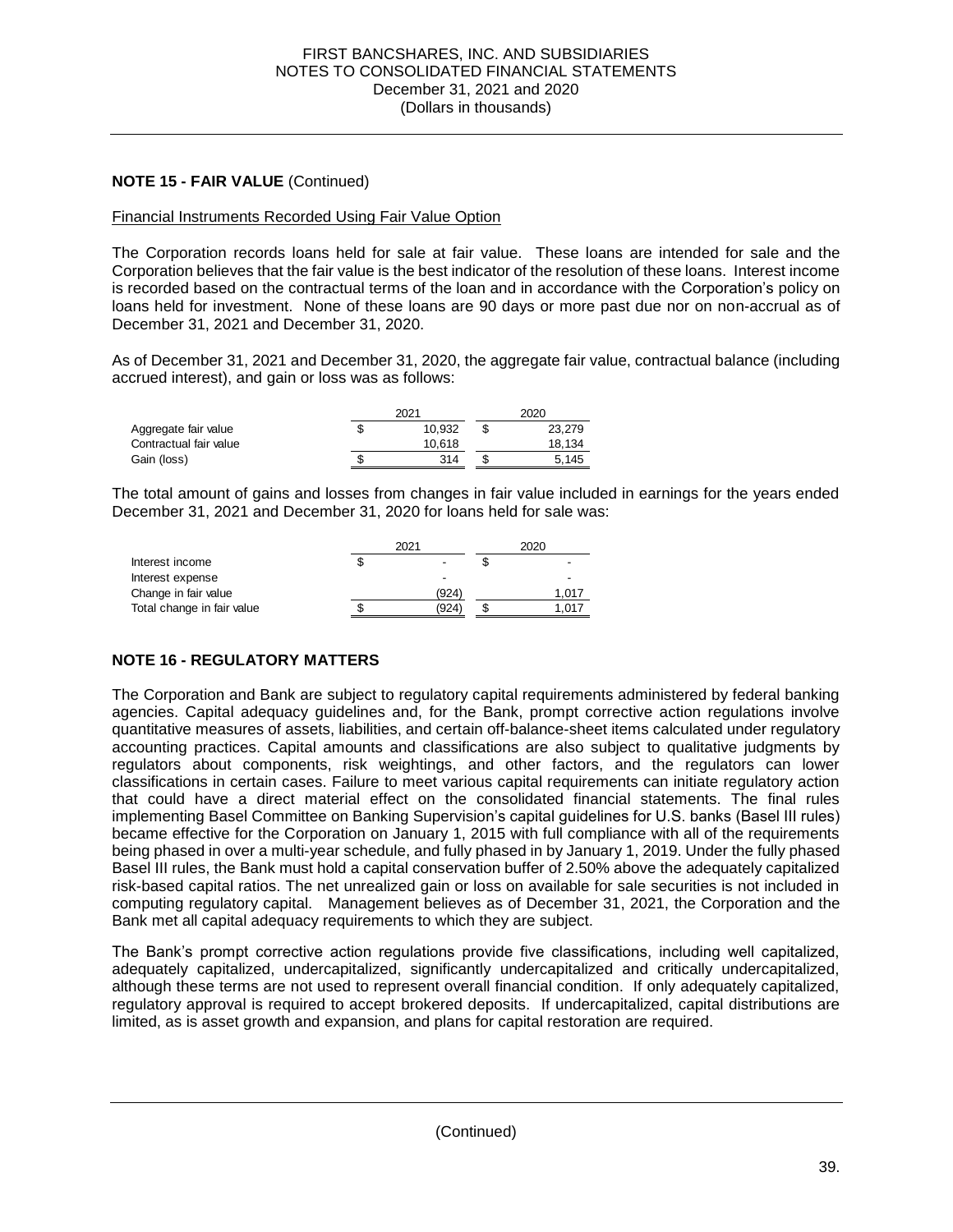#### **NOTE 16 - REGULATORY MATTERS** (continued)

 At year-end, the Corporation and Bank's actual capital levels and minimum required levels, including the capital conversion buffer, were: Minimum Required To

| <b>Action Requirements</b><br>Amount<br>Ratio<br><b>N/A</b><br><b>N/A</b><br>510,884<br>10.00% |
|------------------------------------------------------------------------------------------------|
|                                                                                                |
|                                                                                                |
|                                                                                                |
|                                                                                                |
|                                                                                                |
|                                                                                                |
| <b>N/A</b><br><b>N/A</b>                                                                       |
| 408,707<br>8.00%                                                                               |
|                                                                                                |
| <b>N/A</b><br><b>N/A</b>                                                                       |
| 332,075<br>6.50%                                                                               |
|                                                                                                |
| <b>N/A</b><br><b>N/A</b>                                                                       |
| 306,932<br>5.00%                                                                               |
|                                                                                                |
|                                                                                                |
| N/A<br><b>N/A</b>                                                                              |
| 468,839<br>10.00%                                                                              |
|                                                                                                |
| <b>N/A</b><br><b>N/A</b>                                                                       |
| 375,071<br>8.00%                                                                               |
|                                                                                                |
| <b>N/A</b><br><b>N/A</b>                                                                       |
| 6.50%<br>304,745                                                                               |
|                                                                                                |
| <b>N/A</b><br><b>N/A</b>                                                                       |
| 278,885<br>5.00%                                                                               |
|                                                                                                |

 At year-end 2021 and 2020, the most recent regulatory notifications categorized the Bank as well capitalized under the regulatory framework for prompt corrective action. There are no conditions or events since that notification that management believes have changed the institution's category.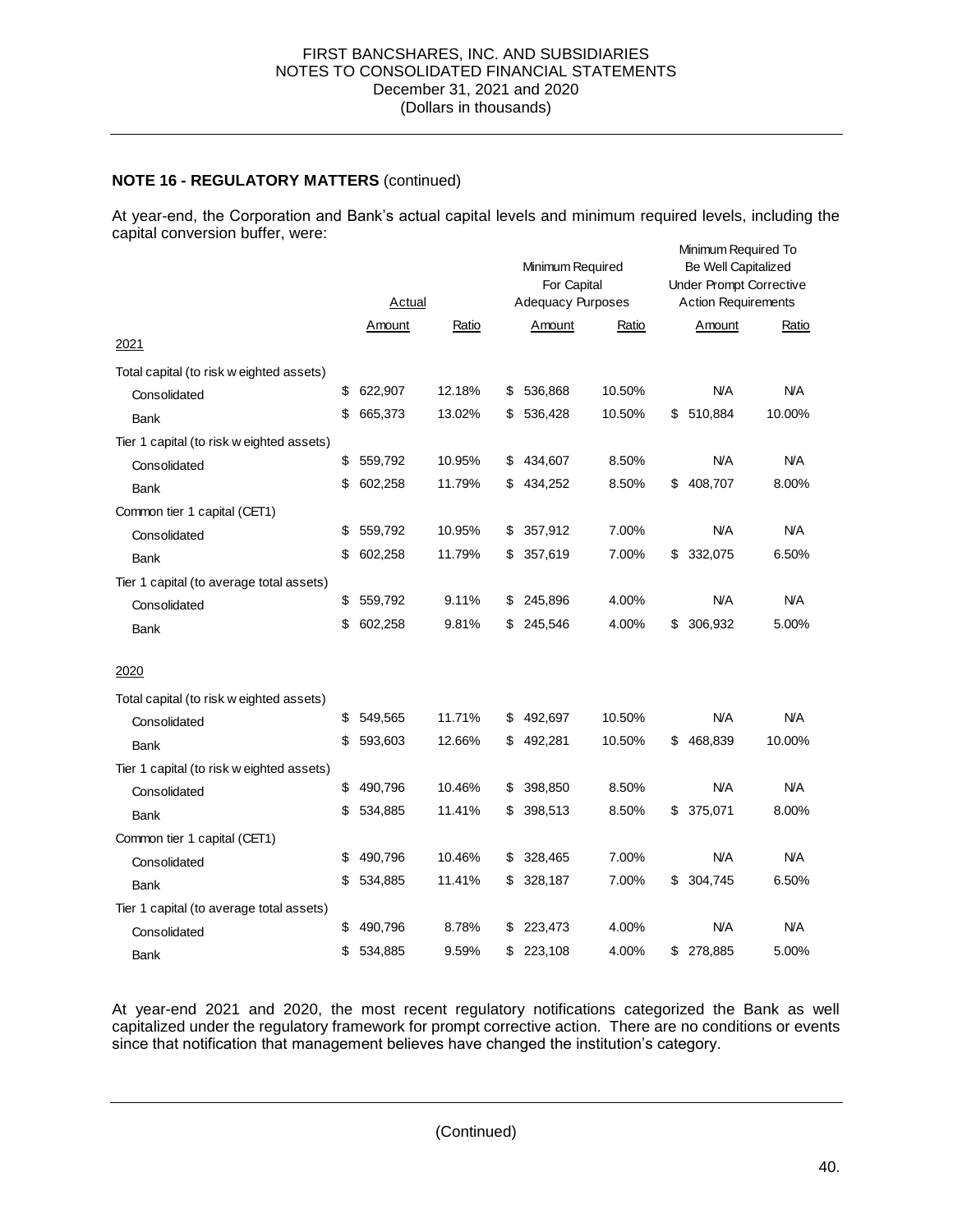#### **NOTE 17 - DERIVATIVE FINANCIAL INSTRUMENTS**

 The Corporation enters into derivative instruments for the benefit of its customers. The notional amounts of these customer derivative instruments and the offsetting counterparty derivative instruments were \$2,539,329 and \$1,287,616 at December 31, 2021 and 2020, respectively. These derivative contracts do Corporation will economically hedge significant exposures related to these derivative contracts entered into for the benefit of customers by entering into offsetting contracts with approved, reputable, independent not qualify for hedge accounting. These instruments include interest rate swaps*.* Commonly, the counterparties with substantially matching terms.

 Credit risk arises from the possible inability of counterparties to meet the terms of their contracts. The Corporation's exposure is limited to the replacement value of the contracts rather than the notional, principal or contract amounts. There are provisions in the agreements with the counterparties that allow for certain unsecured credit exposure up to an agreed threshold. Exposures in excess of the agreed thresholds are collateralized. In addition, the Corporation minimizes credit risk through credit approvals, limits, and monitoring procedures.

 The following table reflects the fair value swaps included in the Consolidated Balance Sheets as of December 31:

|                                                       |   | <b>Fair Value</b> |     |        |  |  |  |
|-------------------------------------------------------|---|-------------------|-----|--------|--|--|--|
|                                                       |   | 2021              |     | 2020   |  |  |  |
| Included in other assets:<br>Interest rate swaps      | S | 53.977            | \$. | 99.417 |  |  |  |
| Included in other liabilities:<br>Interest rate swaps | S | 53.977            |     | 99.417 |  |  |  |

 The effect of derivative instruments on the Consolidated Statement of Income for the twelve months ended December 31, 2021 and 2020 are as follows:

|                              |     | Amount of Gain           |     |        |  |  |
|------------------------------|-----|--------------------------|-----|--------|--|--|
|                              |     | Recognized on Derivative |     |        |  |  |
|                              |     | 2021                     |     | 2020   |  |  |
| Interest rate swaps:         |     |                          |     |        |  |  |
| Gains on interest rate swaps | -SG | 6.100                    | \$. | 13.911 |  |  |

#### Mortgage Banking Derivatives:

 Commitments to fund certain mortgage loans (interest rate locks) to be sold into the secondary market and forward commitments for the future delivery of mortgage loans to third party investors are considered derivatives. It is the Corporation's practice to enter into forward commitments for the future delivery of residential mortgage loans when interest rate lock commitments are entered into in order to economically hedge the effect of changes in interest rates resulting from its commitments to fund the loans. These mortgage banking derivatives are not designated in hedge relationships. At year-end 2021, the Corporation had approximately \$25,404 of interest rate lock commitments and \$28,594 of forward commitments for the future delivery of residential mortgage loans. The fair value of these mortgage banking derivatives was reflected by a derivative asset of \$781 and a derivative liability of \$7.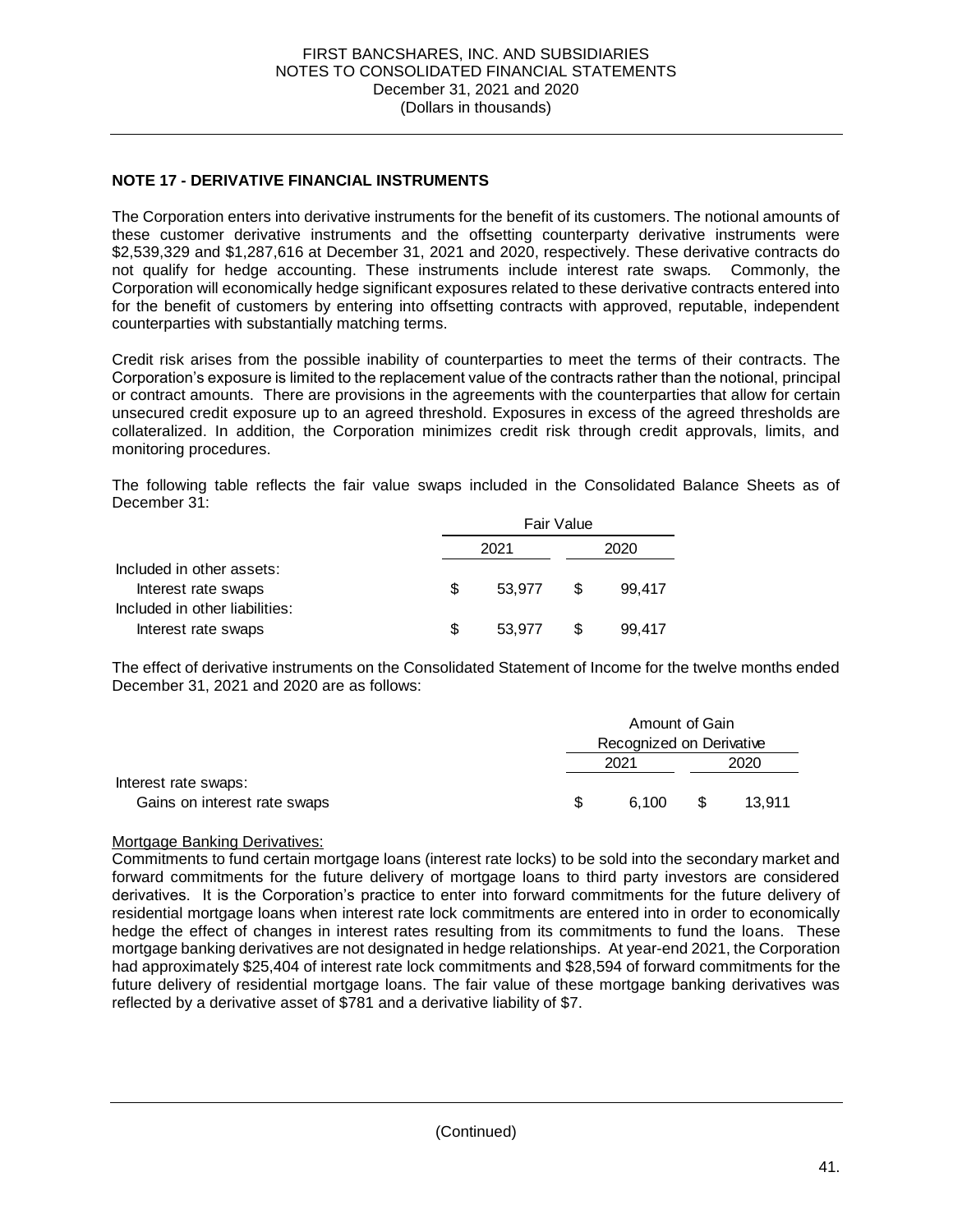#### **NOTE 17 - DERIVATIVE FINANCIAL INSTRUMENTS** (Continued)

 At year-end 2020, the Corporation had approximately \$52,482 of interest rate lock commitments and \$63,720 of forward commitments for the future delivery of residential mortgage loans. The fair value of these mortgage banking derivatives was reflected by a derivative asset of \$2,614 and a derivative liability of \$422. Fair values were estimated based on changes in mortgage interest rates from the date of the commitments. Changes in fair values of these mortgage banking derivatives are included in mortgage banking income.

 The net gains (losses) relating to free-standing derivative instruments used for risk management are summarized below as of December 31:

|                                |     | 2021    |      |       |
|--------------------------------|-----|---------|------|-------|
|                                |     |         |      |       |
| Forward contracts related to:  |     |         |      |       |
| mortgage loans held for sale   | S   | 415     | - \$ | (421) |
| Interest rate lock commitments | \$. | (1.833) | S    | 2.084 |

 The following table reflects the amount and market value of mortgage banking derivatives included in the Consolidated Balance Sheet as of December 31:

| 2021 |        |                    | 2020 |               |        |                    |       |
|------|--------|--------------------|------|---------------|--------|--------------------|-------|
|      |        |                    |      |               |        |                    | Fair  |
|      |        |                    |      |               |        |                    | Value |
|      |        |                    |      |               |        |                    |       |
|      |        |                    |      |               |        |                    |       |
| \$   | 23,959 | \$                 | 27   | \$            |        | \$                 |       |
|      | 25,404 |                    | 754  |               | 52,482 |                    | 2,614 |
|      |        |                    | 781  |               |        |                    | 2,614 |
|      |        |                    |      |               |        |                    |       |
|      |        |                    |      |               |        |                    |       |
| \$   | 4,635  | \$                 |      | \$            | 63,720 | \$                 | 422   |
|      |        |                    |      |               |        |                    |       |
|      |        |                    |      |               |        |                    | 422   |
|      |        | Notional<br>Amount |      | Fair<br>Value |        | Notional<br>Amount |       |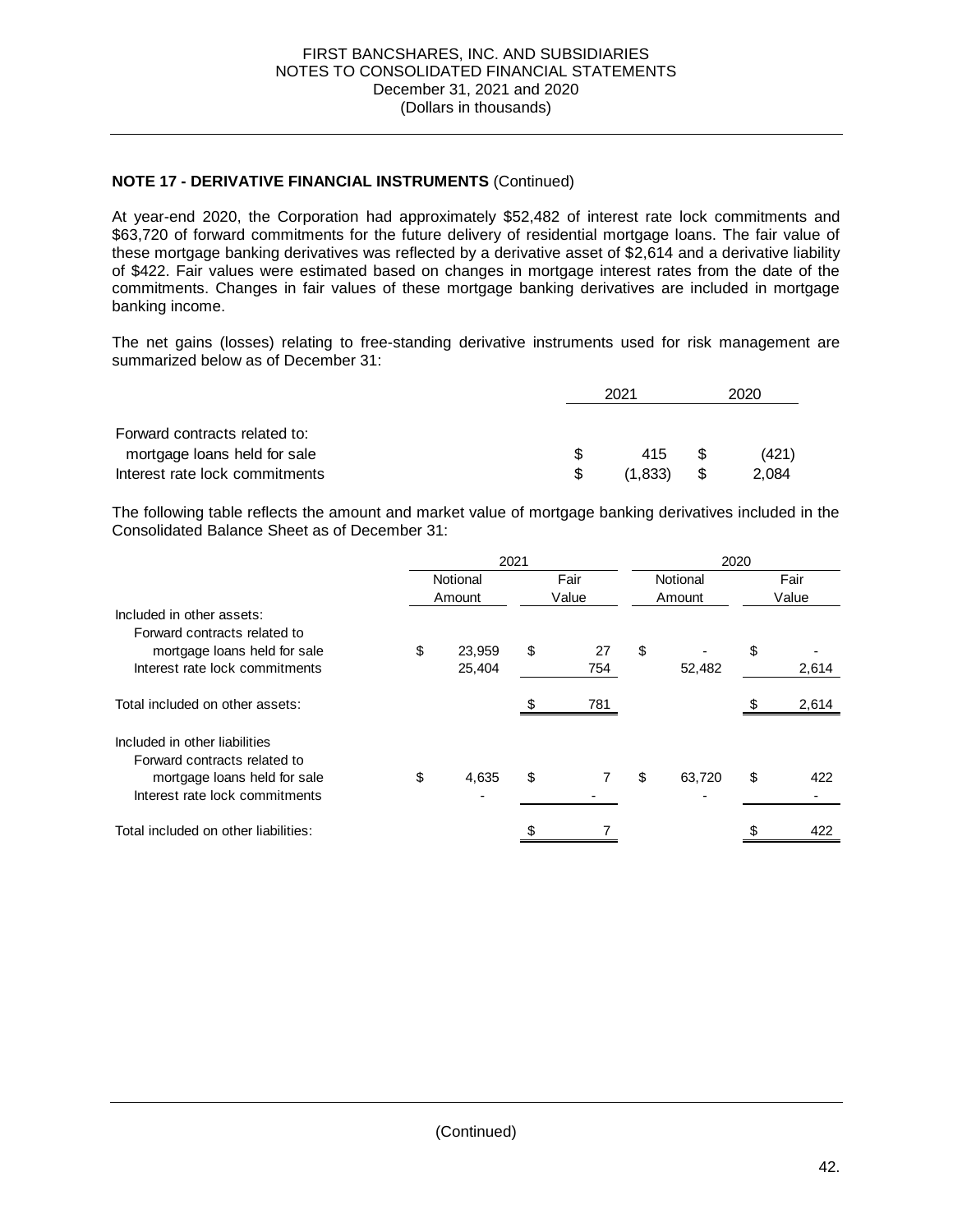#### **NOTE 18 - PARENT COMPANY CONDENSED FINANCIAL STATEMENTS**

Condensed financial statements for First Bancshares, Inc. (parent company only) follow:

#### December 31, 2021 and 2020 CONDENSED BALANCE SHEETS

|                                                | 2021         |    | 2020    |
|------------------------------------------------|--------------|----|---------|
| <b>ASSETS</b>                                  |              |    |         |
| Cash                                           | \$<br>5,172  | \$ | 4,199   |
| Investment in Centier Bank and CRM, LLC        | 611,225      |    | 553,690 |
| Other assets                                   | 4,772        |    | 3,574   |
| <b>Total assets</b>                            | \$621,169    | S  | 561,463 |
| <b>LIABILITIES AND STOCKHOLDERS' EQUITY</b>    |              |    |         |
| Liabilities                                    |              |    |         |
| Other borrowings                               | \$<br>53,800 | \$ | 53,800  |
| Accrued interest payable and other liabilities | 1,102        |    | 1,102   |
| <b>Total Liabilities</b>                       | 54,902       |    | 54,902  |
| Stockholders' equity                           |              |    |         |
| Common stock                                   | 113          |    | 113     |
| Capital surplus                                | 26,202       |    | 26,202  |
| Retained earnings                              | 533,477      |    | 464,481 |
| Accumulated other comprehensive income         | 6,475        |    | 15,765  |
| Total stockholders' equity                     | 566,267      |    | 506,561 |
|                                                |              |    |         |
| Total liabilities and stockholders' equity     | \$621,169    | Ъ  | 561,463 |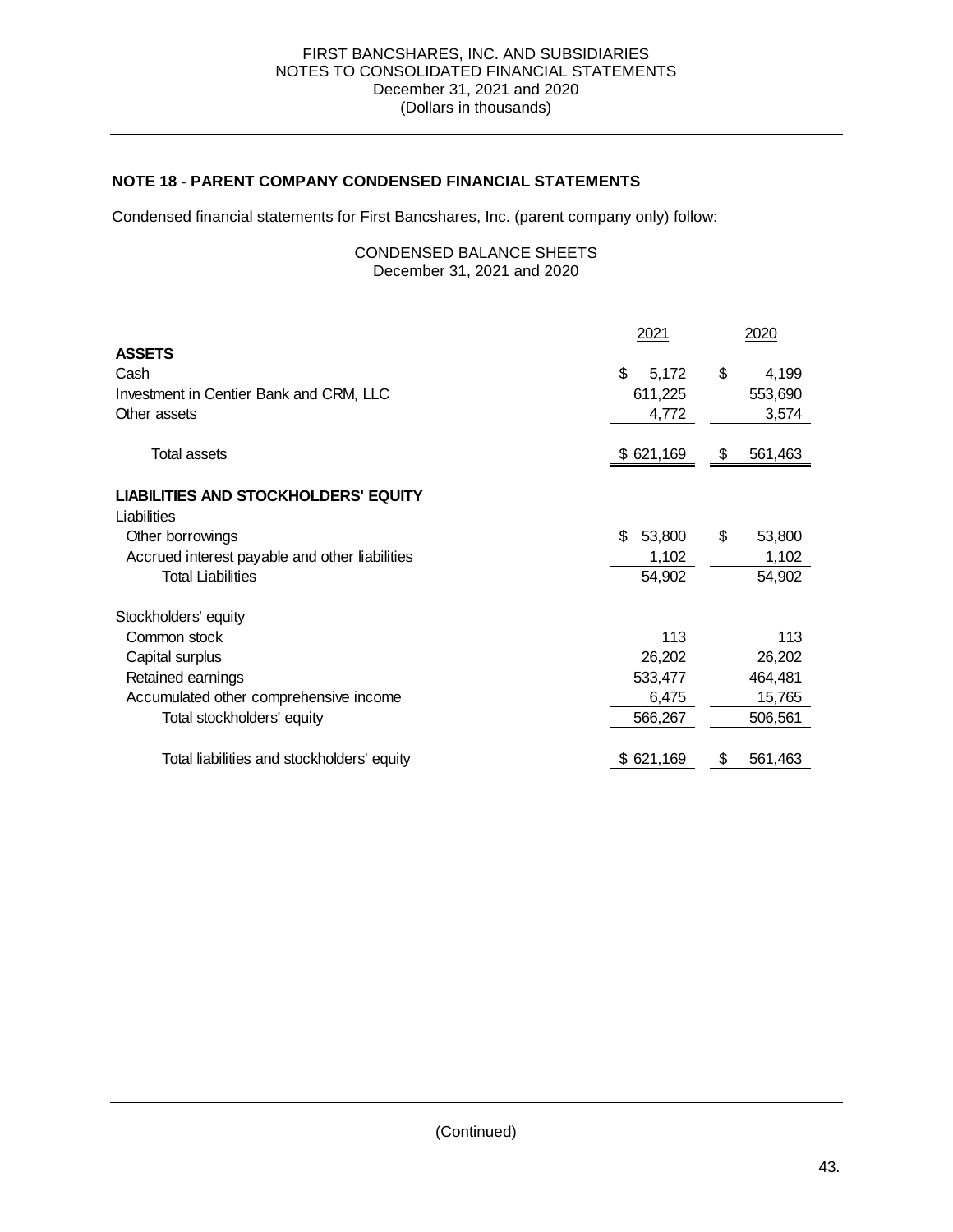#### **NOTE 18 - PARENT COMPANY CONDENSED FINANCIAL STATEMENTS** (Continued)

#### CONDENSED STATEMENTS OF INCOME AND COMPREHENSIVE INCOME Years ended December 31, 2021 and 2020

|                                                                                                           | 2021                             | 2020                             |
|-----------------------------------------------------------------------------------------------------------|----------------------------------|----------------------------------|
| Dividend income<br>Interest expense on subordinated debentures and borrowings<br>Other operating expenses | \$<br>18,248<br>(2,327)<br>(232) | \$<br>16,676<br>(2,327)<br>(239) |
| Income before equity in undistributed<br>net income of Centier Bank and CRM, LLC                          | 15,689                           | 14,110                           |
| Equity in undistributed net income of Centier Bank and CRM, LLC                                           | 66,825                           | 57,171                           |
| Income tax benefits                                                                                       | 640                              | 642                              |
| Net income                                                                                                | 83,154                           | 71,923                           |
| Comprehensive income                                                                                      | 73,864                           | 80,921                           |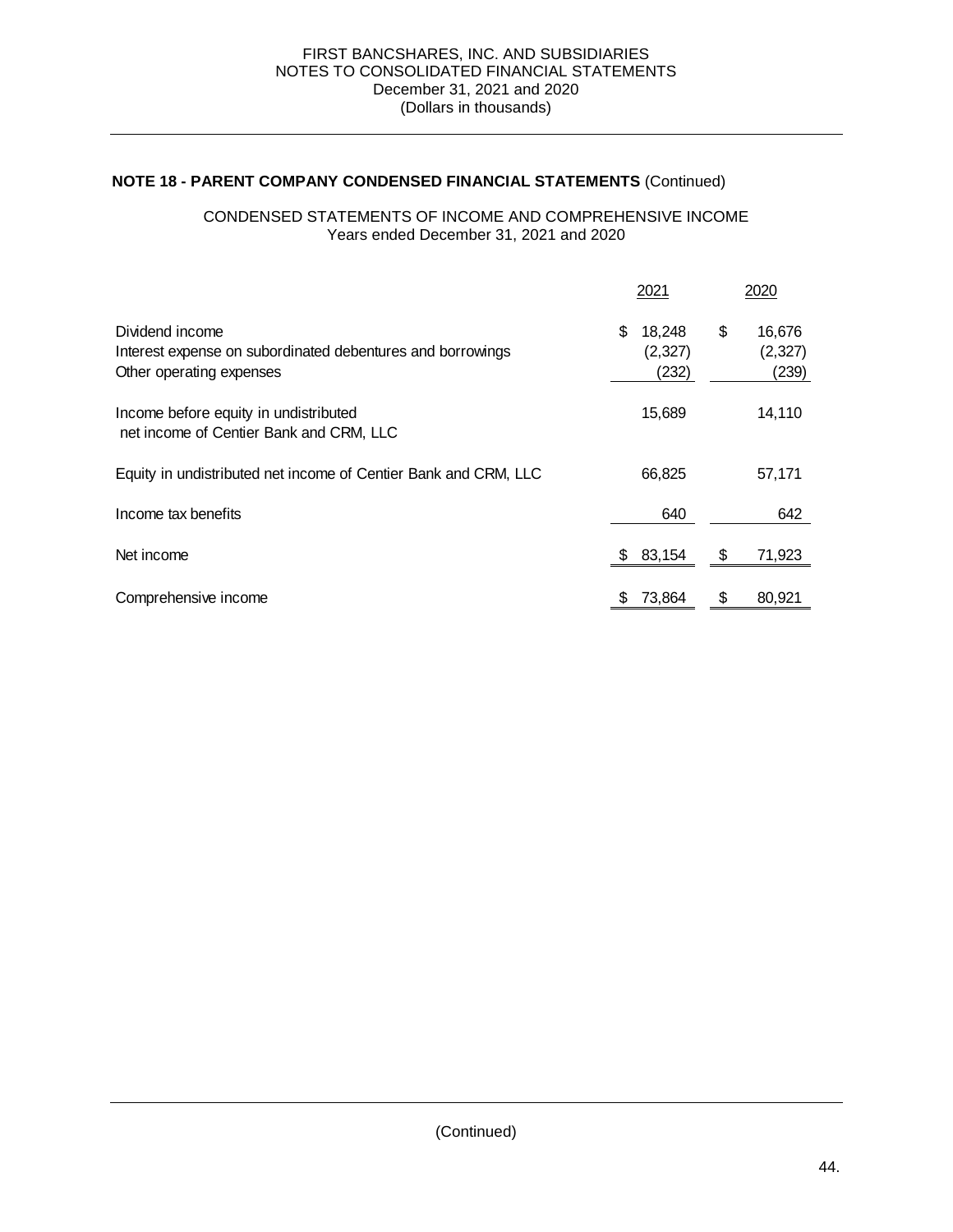#### **NOTE 18 - PARENT COMPANY CONDENSED FINANCIAL STATEMENTS** (Continued)

 Years ended December 31, 2021 and 2020 CONDENSED STATEMENTS OF CASH FLOWS

|                                                    | 2021         | 2020         |
|----------------------------------------------------|--------------|--------------|
| Cash flows from operating activities               |              |              |
| Net income                                         | \$<br>83,154 | \$<br>71,923 |
| Adjustments to reconcile net income to net cash    |              |              |
| from operating activities                          |              |              |
| Equity in undistributed net income of subsidiaries | (66, 825)    | (57, 171)    |
| (Increase) in other assets                         | (1, 198)     | (3, 284)     |
| Net cash from operating activities                 | 15,131       | 11,468       |
| Cash flows from investing activities               |              |              |
| Net cash from investing activities                 |              |              |
| Cash flows from financing activities               |              |              |
| Cash dividends paid                                | (14, 158)    | (11,327)     |
| Net cash from financing activities                 | (14, 158)    | (11, 327)    |
|                                                    |              |              |
| Net Change in cash and cash equivalents            | 973          | 141          |
| Cash and cash equivalents at beginning of the year | 4,199        | 4,058        |
|                                                    |              |              |
| Cash and cash equivalents at the end of the year   | \$<br>5,172  | \$<br>4,199  |